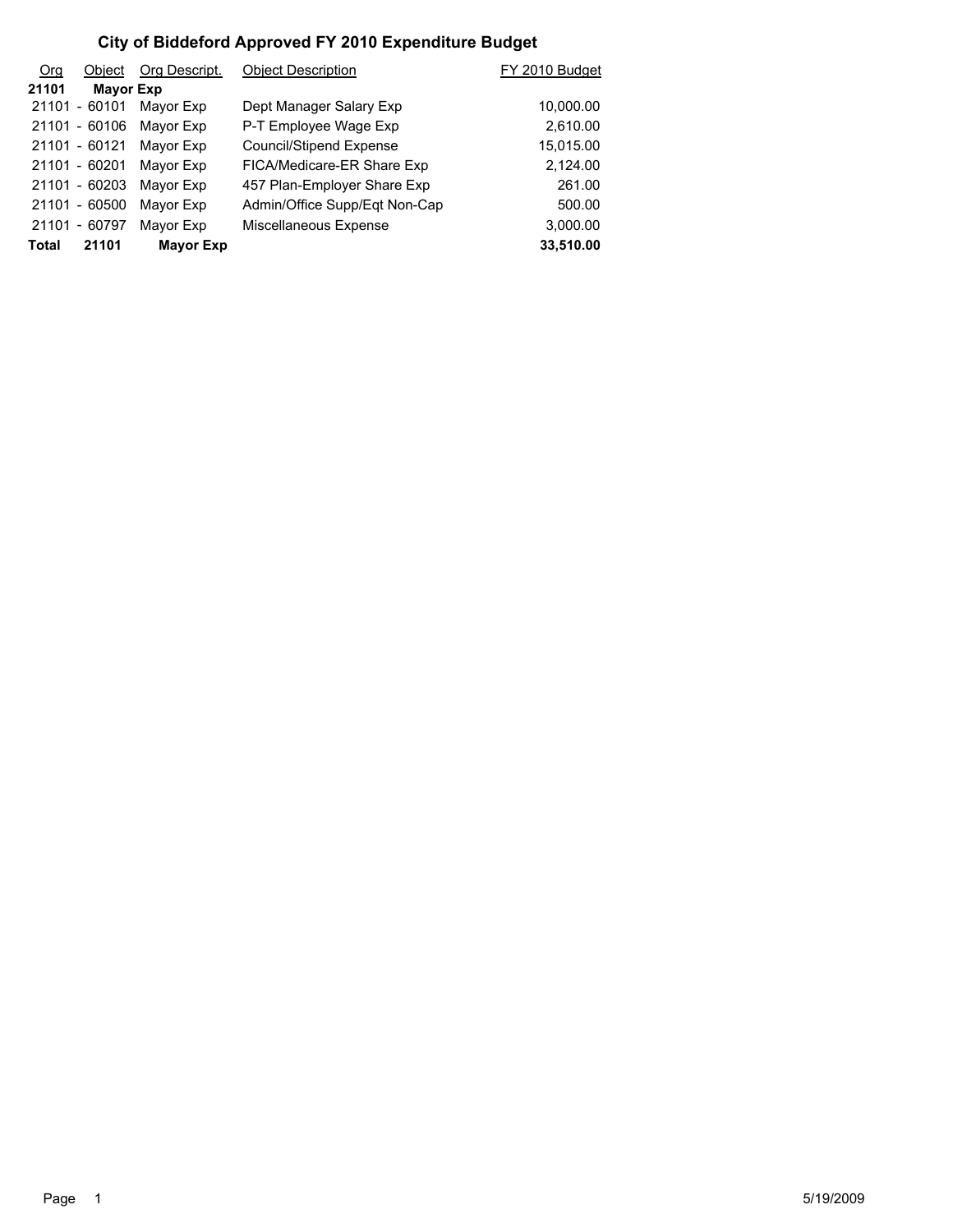| Org   | Object        | Org Descript. | <b>Object Description</b>     | FY 2010 Budget |
|-------|---------------|---------------|-------------------------------|----------------|
| 21102 | Mgr.Expens    |               |                               |                |
|       | 21102 - 60101 | Mgr.Expens    | Dept Manager Salary Exp       | 109,117.00     |
|       | 21102 - 60102 | Mgr.Expens    | Reg Employee Salary Exp       | 43,611.00      |
|       | 21102 - 60123 | Mgr.Expens    | Car Allowance Expense         | 5,000.00       |
|       | 21102 - 60201 | Mgr.Expens    | FICA/Medicare-ER Share Exp    | 13,281.00      |
|       | 21102 - 60203 | Mgr.Expens    | 457 Plan-Employer Share Exp   | 15,875.00      |
|       | 21102 - 60210 | Mgr.Expens    | HPHC Ins Employer Share Exp   | 22,558.00      |
|       | 21102 - 60212 | Mgr.Expens    | S-T Disability ER Share Exp   | 65.00          |
|       | 21102 - 60213 | Mgr.Expens    | L-T Disability ER Share Exp   | 535.00         |
|       | 21102 - 60251 | Mgr.Expens    | Conferences/Training Expense  | 4,000.00       |
|       | 21102 - 60252 | Mgr.Expens    | <b>Travel/Mileage Expense</b> | 500.00         |
|       | 21102 - 60256 | Mgr.Expens    | Dues/Memberships Expense      | 1,200.00       |
|       | 21102 - 60306 | Mgr.Expens    | Other Prof/Consult Srvs Exp   | 8,000.00       |
|       | 21102 - 60500 | Mgr.Expens    | Admin/Office Supp/Eqt Non-Cap | 3,000.00       |
|       | 21102 - 60501 | Mgr.Expens    | Operating Supp/Egt Non-Cap    | 500.00         |
| Total | 21102         | Mgr.Expens    |                               | 227,242.00     |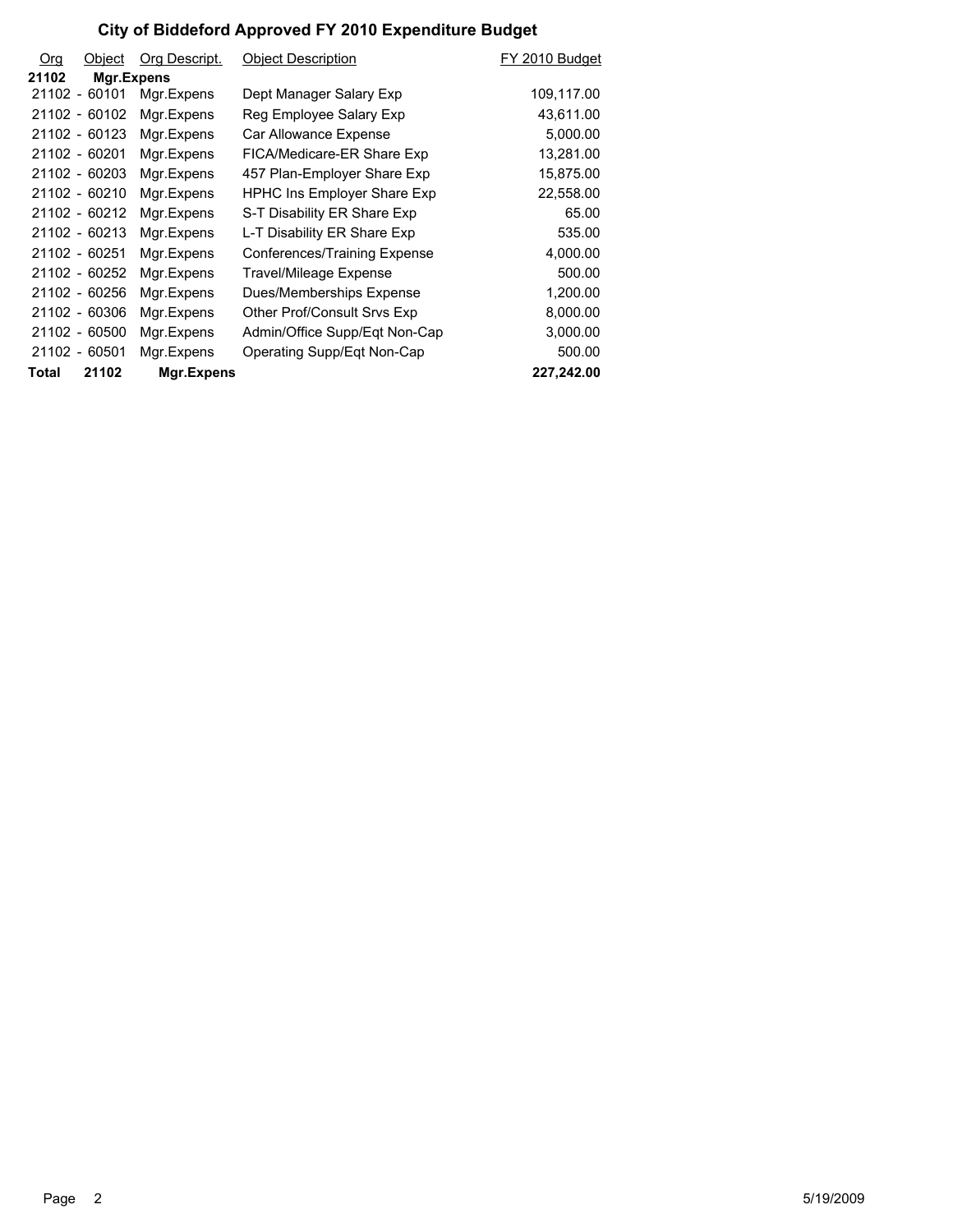| Org   | Object           | Org Descript.    | <b>Object Description</b>          | FY 2010 Budget |
|-------|------------------|------------------|------------------------------------|----------------|
| 21103 | <b>Clerk Exp</b> |                  |                                    |                |
|       | 21103 - 60101    | Clerk Exp        | Dept Manager Salary Exp            | 61,376.00      |
|       | 21103 - 60105    | Clerk Exp        | F-T Employee Wage Exp              | 147,025.00     |
|       | 21103 - 60111    | Clerk Exp        | Overtime Wage Expense              | 1,000.00       |
|       | 21103 - 60201    | Clerk Exp        | FICA/Medicare-ER Share Exp         | 16,668.00      |
|       | 21103 - 60202    | Clerk Exp        | MSR-Employer Share Exp             | 1,450.00       |
|       | 21103 - 60203    | Clerk Exp        | 457 Plan-Employer Share Exp        | 7,484.00       |
|       | 21103 - 60210    | Clerk Exp        | <b>HPHC Ins Employer Share Exp</b> | 46,870.00      |
|       | 21103 - 60212    | Clerk Exp        | S-T Disability ER Share Exp        | 354.00         |
|       | 21103 - 60213    | Clerk Exp        | L-T Disability ER Share Exp        | 215.00         |
|       | 21103 - 60251    | Clerk Exp        | Conferences/Training Expense       | 4,500.00       |
|       | 21103 - 60252    | Clerk Exp        | Travel/Mileage Expense             | 200.00         |
|       | 21103 - 60256    | Clerk Exp        | Dues/Memberships Expense           | 150.00         |
|       | 21103 - 60500    | Clerk Exp        | Admin/Office Supp/Eqt Non-Cap      | 5,500.00       |
|       | 21103 - 60501    | Clerk Exp        | Operating Supp/Eqt Non-Cap         | 1,000.00       |
|       | 21103 - 60502    | Clerk Exp        | Printing & Copying Expense         | 4,000.00       |
| Total | 21103            | <b>Clerk Exp</b> |                                    | 297,792.00     |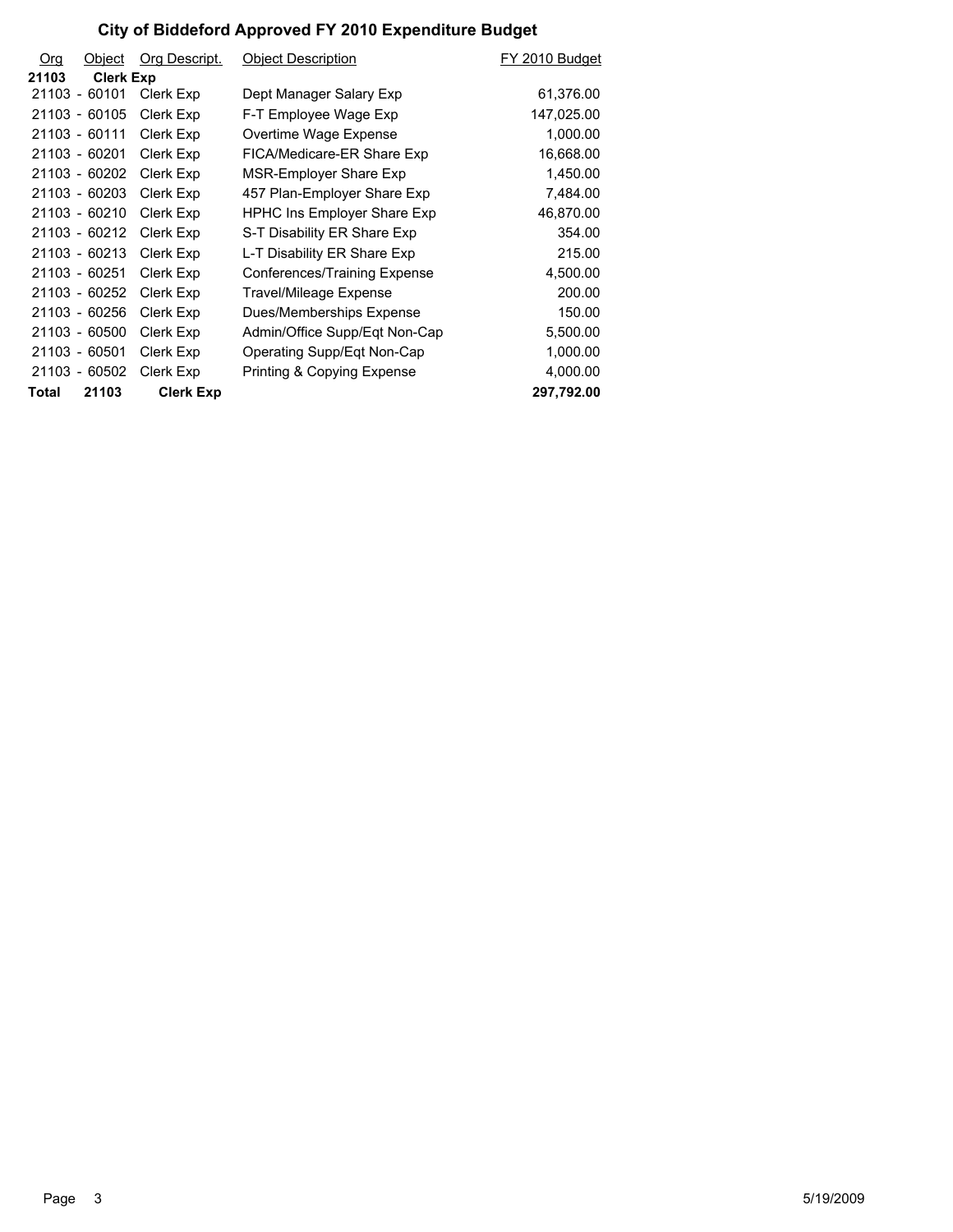| Org   | Object            | Org Descript.     | <b>Object Description</b>     | FY 2010 Budget |
|-------|-------------------|-------------------|-------------------------------|----------------|
| 21104 | <b>ElectionEx</b> |                   |                               |                |
|       | 21104 - 60107     | <b>FlectionFx</b> | Temp Employee Wage Exp        | 10,500.00      |
|       | 21104 - 60331     | FlectionFx        | Land/Building Lease Expense   | 1,000.00       |
|       | 21104 - 60500     | <b>FlectionFx</b> | Admin/Office Supp/Eqt Non-Cap | 2,000.00       |
|       | 21104 - 60501     | <b>FlectionFx</b> | Operating Supp/Eqt Non-Cap    | 3,000.00       |
|       | 21104 - 60502     | <b>FlectionFx</b> | Printing & Copying Expense    | 9,000.00       |
| Total | 21104             | <b>ElectionEx</b> |                               | 25,500.00      |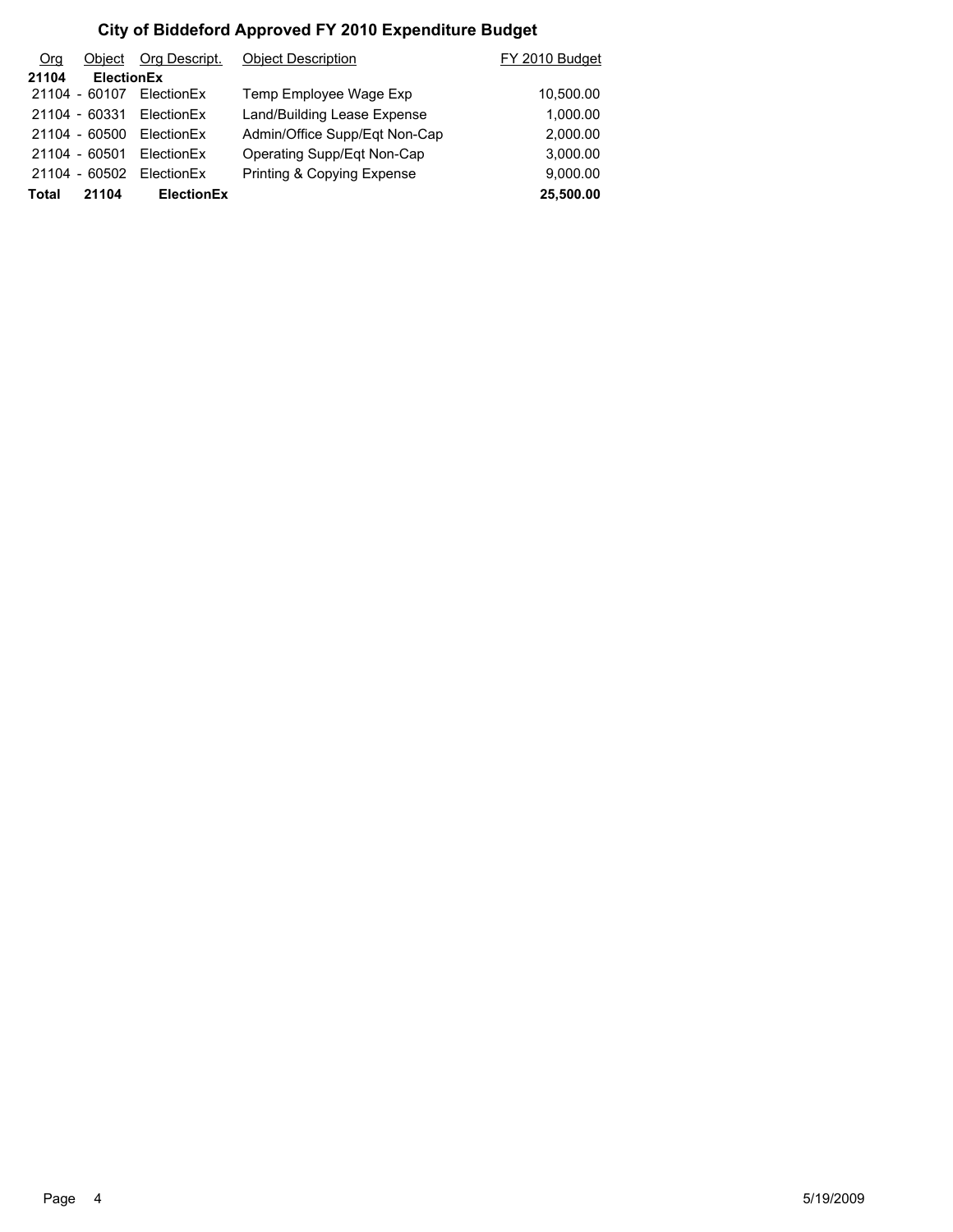| Org   | Object           | Org Descript.    | <b>Object Description</b>          | FY 2010 Budget |
|-------|------------------|------------------|------------------------------------|----------------|
| 21105 | <b>AssessExp</b> |                  |                                    |                |
|       | 21105 - 60101    | AssessExp        | Dept Manager Salary Exp            | 70.275.00      |
|       | 21105 - 60102    | AssessExp        | Reg Employee Salary Exp            | 86,028.00      |
|       | 21105 - 60105    | AssessExp        | F-T Employee Wage Exp              | 32,977.00      |
|       | 21105 - 60111    | AssessExp        | Overtime Wage Expense              | 500.00         |
|       | 21105 - 60201    | AssessExp        | FICA/Medicare-ER Share Exp         | 14,519.00      |
|       | 21105 - 60202    | AssessExp        | MSR-Employer Share Exp             | 2,847.00       |
|       | 21105 - 60210    | AssessExp        | <b>HPHC Ins Employer Share Exp</b> | 37,714.00      |
|       | 21105 - 60212    | AssessExp        | S-T Disability ER Share Exp        | 178.00         |
|       | $21105 - 60213$  | AssessExp        | L-T Disability ER Share Exp        | 547.00         |
|       | 21105 - 60251    | AssessExp        | Conferences/Training Expense       | 2,200.00       |
|       | 21105 - 60252    | AssessExp        | Travel/Mileage Expense             | 500.00         |
|       | 21105 - 60256    | AssessExp        | Dues/Memberships Expense           | 745.00         |
|       | 21105 - 60303    | AssessExp        | <b>Appraisal Services Expense</b>  | 1,000.00       |
|       | 21105 - 60304    | AssessExp        | Registry of Deeds Fee Expense      | 1,800.00       |
|       | 21105 - 60310    | AssessExp        | Service Contracts Expense          | 5,400.00       |
|       | 21105 - 60411    | AssessExp        | Gasoline Expense                   | 650.00         |
|       | 21105 - 60453    | AssessExp        | Vehicle Repair/Tires/Oil Exp       | 425.00         |
|       | 21105 - 60500    | AssessExp        | Admin/Office Supp/Eqt Non-Cap      | 700.00         |
|       | 21105 - 60501    | AssessExp        | Operating Supp/Eqt Non-Cap         | 500.00         |
|       | 21105 - 60502    | AssessExp        | Printing & Copying Expense         | 500.00         |
| Total | 21105            | <b>AssessExp</b> |                                    | 260,005.00     |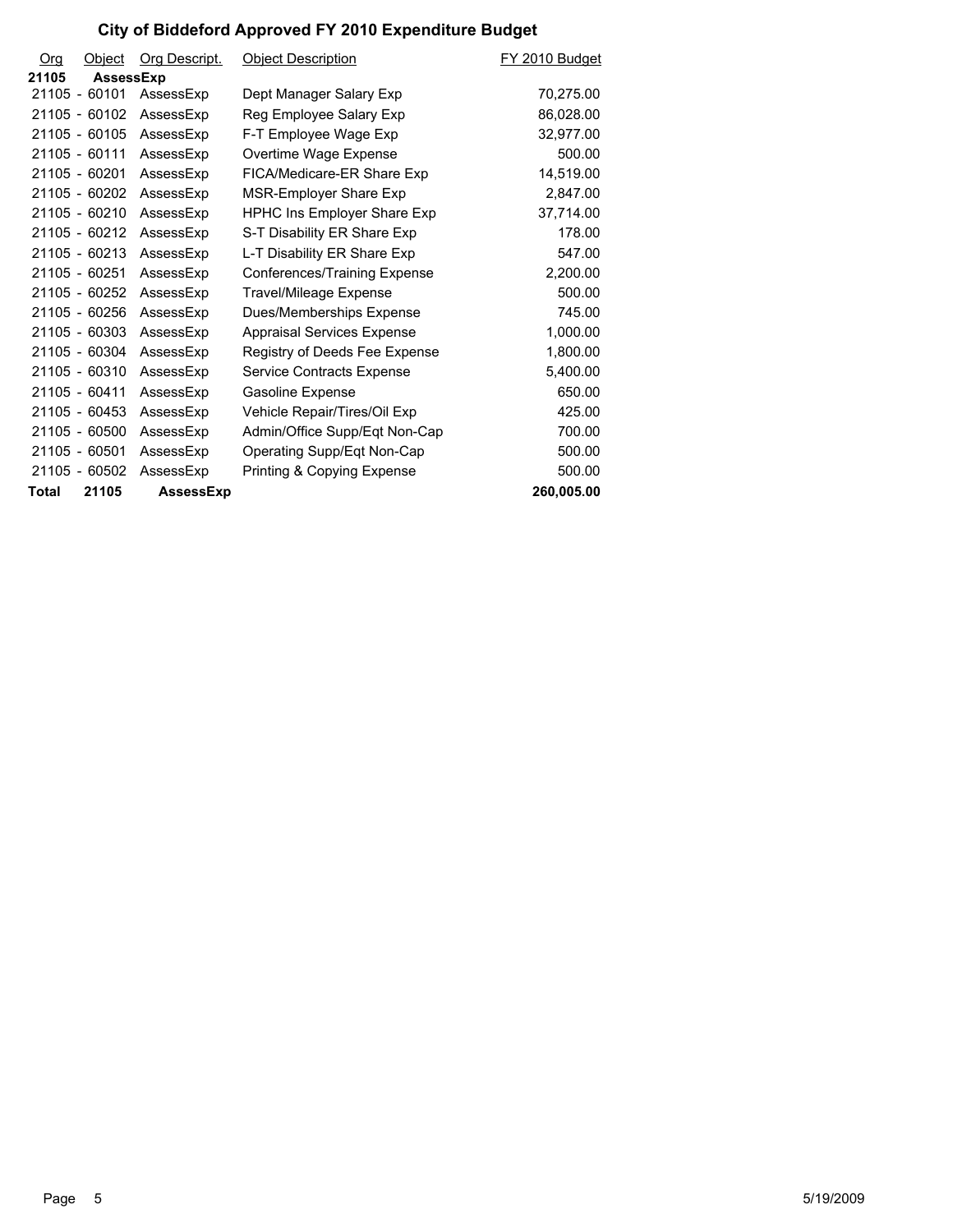| <b>Org</b> | Object        | Org Descript. | <b>Object Description</b>          | FY 2010 Budget |
|------------|---------------|---------------|------------------------------------|----------------|
| 21106      | FinanceExp    |               |                                    |                |
|            | 21106 - 60101 | FinanceExp    | Dept Manager Salary Exp            | 80,977.00      |
|            | 21106 - 60102 | FinanceExp    | Reg Employee Salary Exp            | 98,614.00      |
|            | 21106 - 60105 | FinanceExp    | F-T Employee Wage Exp              | 106,489.00     |
|            | 21106 - 60129 | FinanceExp    | Insurance Buyout Pay               | 2,000.00       |
|            | 21106 - 60201 | FinanceExp    | FICA/Medicare-ER Share Exp         | 22,338.00      |
|            | 21106 - 60202 | FinanceExp    | MSR-Employer Share Exp             | 3,148.00       |
|            | 21106 - 60203 | FinanceExp    | 457 Plan-Employer Share Exp        | 3,912.00       |
|            | 21106 - 60210 | FinanceExp    | <b>HPHC Ins Employer Share Exp</b> | 41,038.00      |
|            | 21106 - 60212 | FinanceExp    | S-T Disability ER Share Exp        | 339.00         |
|            | 21106 - 60213 | FinanceExp    | L-T Disability ER Share Exp        | 629.00         |
|            | 21106 - 60251 | FinanceExp    | Conferences/Training Expense       | 1,000.00       |
|            | 21106 - 60252 | FinanceExp    | Travel/Mileage Expense             | 500.00         |
|            | 21106 - 60256 | FinanceExp    | Dues/Memberships Expense           | 300.00         |
|            | 21106 - 60304 | FinanceExp    | Registry of Deeds Fee Expense      | 6,500.00       |
|            | 21106 - 60500 | FinanceExp    | Admin/Office Supp/Eqt Non-Cap      | 2,200.00       |
|            | 21106 - 60501 | FinanceExp    | Operating Supp/Eqt Non-Cap         | 300.00         |
| Total      | 21106         | FinanceExp    |                                    | 370,284.00     |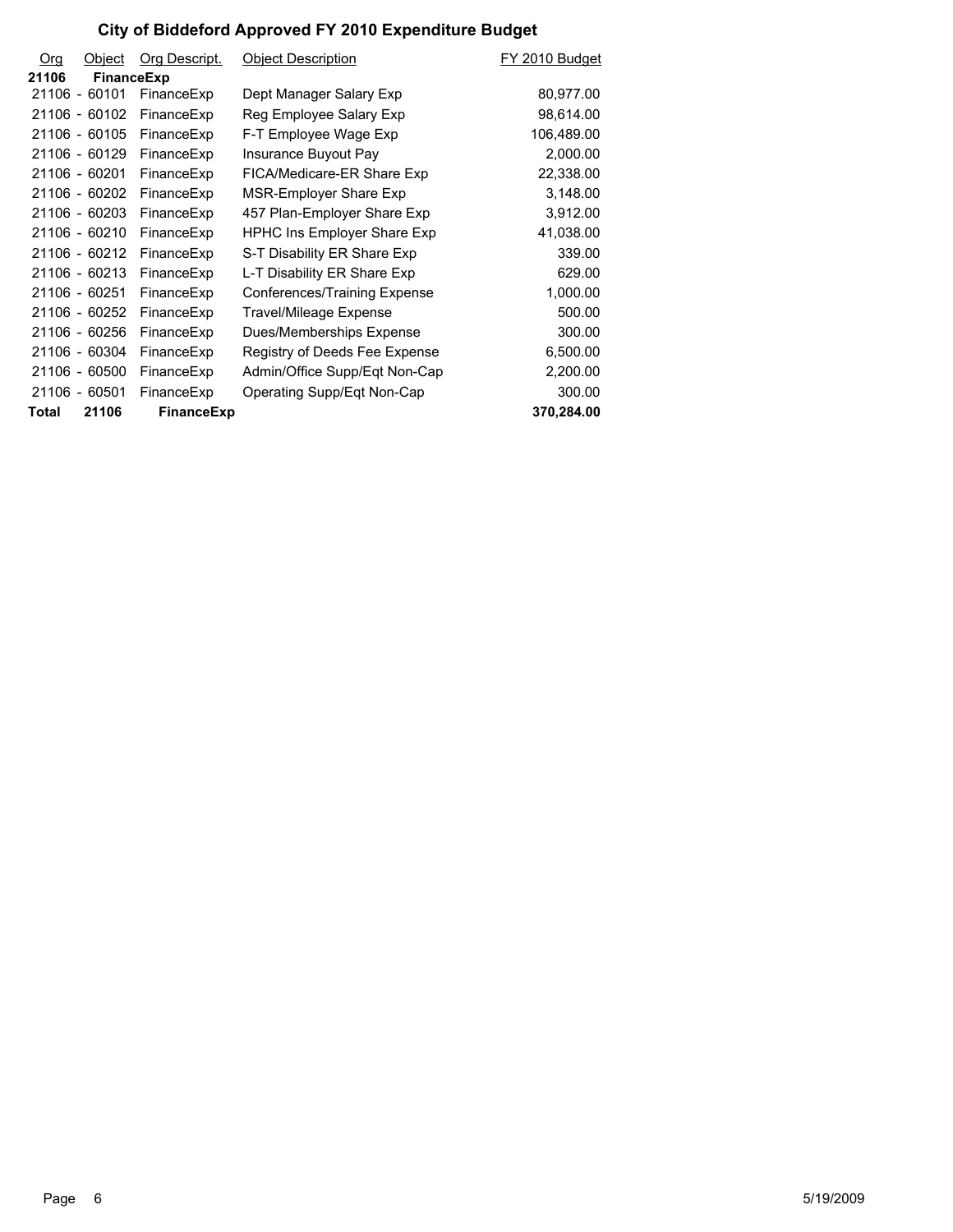| Org   | Object            | Org Descript.     | <b>Object Description</b>          | FY 2010 Budget |
|-------|-------------------|-------------------|------------------------------------|----------------|
| 21107 | <b>ComputerEx</b> |                   |                                    |                |
|       | 21107 - 60101     | ComputerEx        | Dept Manager Salary Exp            | 69,731.00      |
|       | 21107 - 60201     | ComputerEx        | FICA/Medicare-ER Share Exp         | 5,601.00       |
|       | 21107 - 60203     | ComputerEx        | 457 Plan-Employer Share Exp        | 3,487.00       |
|       | 21107 - 60210     | ComputerEx        | <b>HPHC Ins Employer Share Exp</b> | 14,579.00      |
|       | 21107 - 60212     | ComputerEx        | S-T Disability ER Share Exp        | 33.00          |
|       | 21107 - 60213     | ComputerEx        | L-T Disability ER Share Exp        | 244.00         |
|       | 21107 - 60251     | ComputerEx        | Conferences/Training Expense       | 4,000.00       |
|       | 21107 - 60252     | ComputerEx        | Travel/Mileage Expense             | 800.00         |
|       | 21107 - 60305     | ComputerEx        | Computer Support/Service Exp       | 6,500.00       |
|       | 21107 - 60452     | ComputerEx        | Operating Equip Repair Exp         | 7,000.00       |
|       | 21107 - 60500     | ComputerEx        | Admin/Office Supp/Eqt Non-Cap      | 1,000.00       |
|       | 21107 - 60501     | ComputerEx        | Operating Supp/Eqt Non-Cap         | 500.00         |
| Total | 21107             | <b>ComputerEx</b> |                                    | 113,475.00     |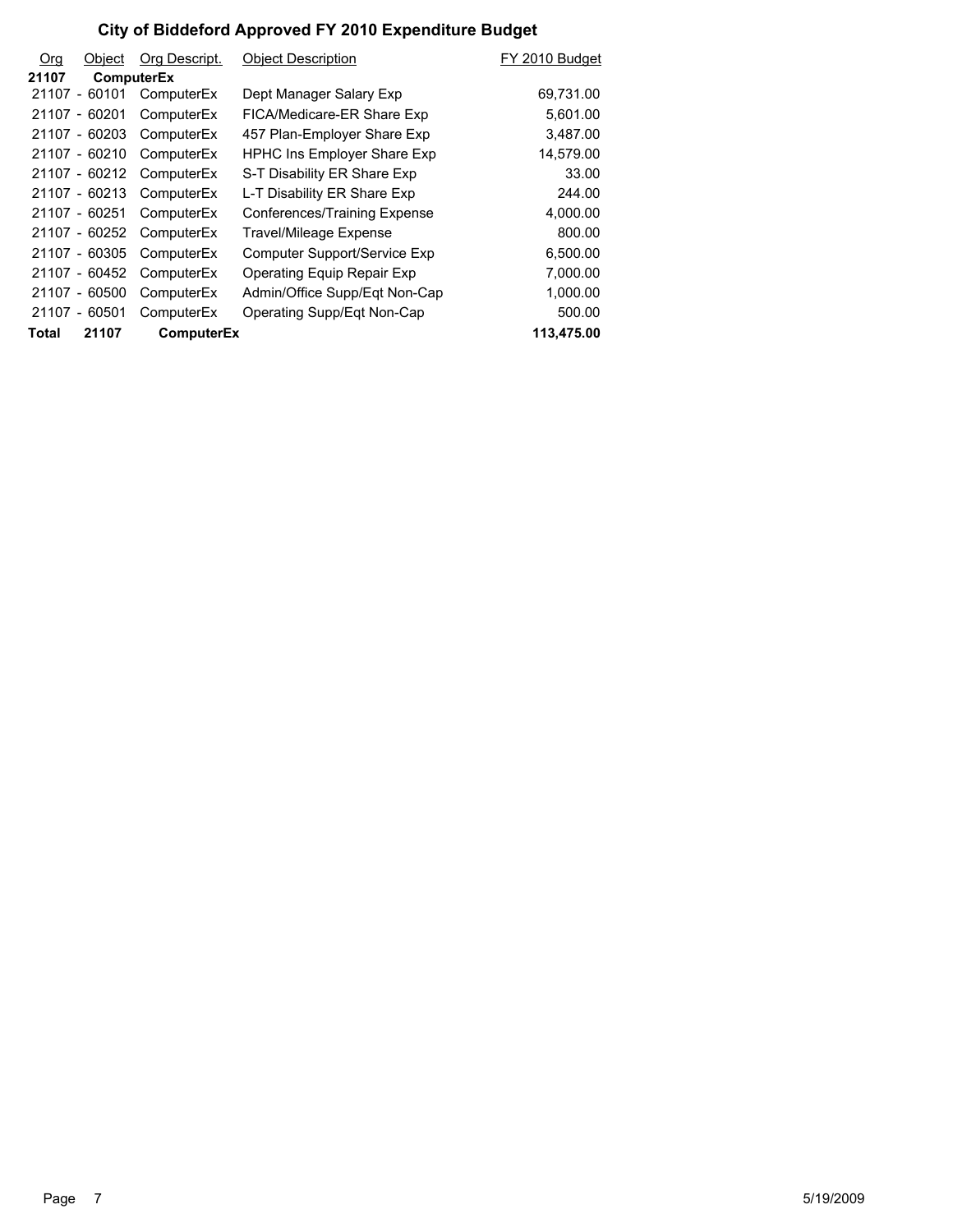| O <sub>rg</sub> | Object            | Org Descript.            | <b>Object Description</b>          | FY 2010 Budget |
|-----------------|-------------------|--------------------------|------------------------------------|----------------|
| 21108           | <b>PersnelExp</b> |                          |                                    |                |
|                 |                   | 21108 - 60101 PersnelExp | Dept Manager Salary Exp            | 67,534.00      |
|                 | 21108 - 60102     | PersnelExp               | Reg Employee Salary Exp            | 39,143.00      |
|                 | 21108 - 60201     | PersnelExp               | FICA/Medicare-ER Share Exp         | 8,569.00       |
|                 |                   | 21108 - 60203 PersnelExp | 457 Plan-Employer Share Exp        | 5,334.00       |
|                 | 21108 - 60210     | PersnelExp               | <b>HPHC Ins Employer Share Exp</b> | 25,421.00      |
|                 |                   | 21108 - 60212 PersnelExp | S-T Disability ER Share Exp        | 65.00          |
|                 | 21108 - 60213     | PersnelExp               | L-T Disability ER Share Exp        | 374.00         |
|                 | 21108 - 60251     | PersnelExp               | Conferences/Training Expense       | 80.00          |
|                 | 21108 - 60252     | PersnelExp               | <b>Travel/Mileage Expense</b>      | 50.00          |
|                 | 21108 - 60256     | PersnelExp               | Dues/Memberships Expense           | 210.00         |
|                 | 21108 - 60500     | PersnelExp               | Admin/Office Supp/Eqt Non-Cap      | 250.00         |
| Total           | 21108             | <b>PersnelExp</b>        |                                    | 147,030.00     |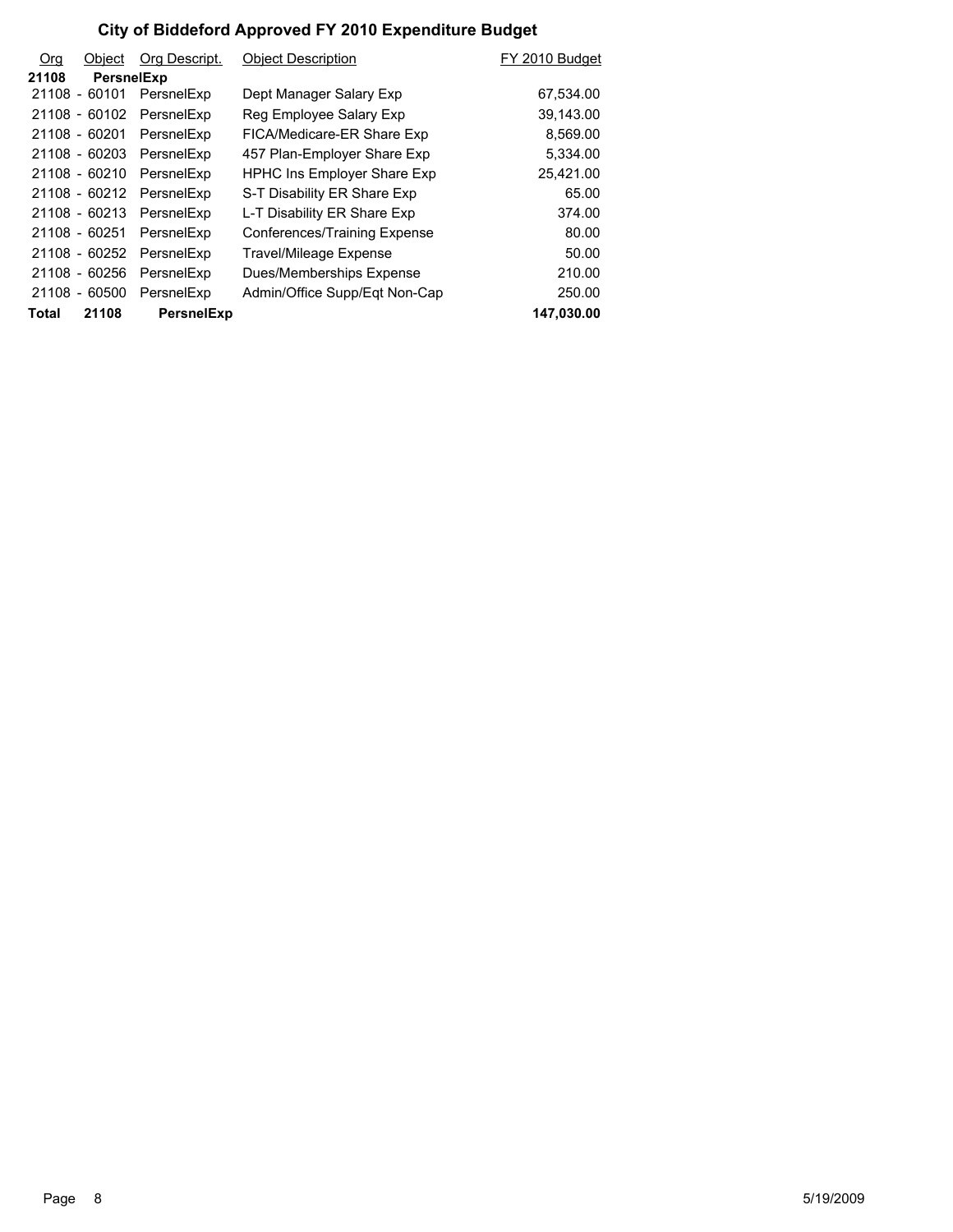| Org   | Object        | Org Descript.     | <b>Object Description</b>          | FY 2010 Budget |
|-------|---------------|-------------------|------------------------------------|----------------|
| 21109 | PlanEconDv    |                   |                                    |                |
|       | 21109 - 60101 | PlanEconDv        | Dept Manager Salary Exp            | 72,277.00      |
|       | 21109 - 60102 | PlanEconDv        | Reg Employee Salary Exp            | 72,258.00      |
|       | 21109 - 60105 | PlanEconDv        | F-T Employee Wage Exp              | 31,408.00      |
|       | 21109 - 60106 | PlanEconDv        | P-T Employee Wage Exp              | 37,969.00      |
|       | 21109 - 60201 | PlanEconDv        | FICA/Medicare-ER Share Exp         | 17,058.00      |
|       | 21109 - 60202 | PlanEconDv        | <b>MSR-Employer Share Exp</b>      | 471.00         |
|       | 21109 - 60203 | PlanEconDv        | 457 Plan-Employer Share Exp        | 9,065.00       |
|       | 21109 - 60210 | PlanEconDv        | <b>HPHC Ins Employer Share Exp</b> | 30,465.00      |
|       | 21109 - 60212 | PlanEconDv        | S-T Disability ER Share Exp        | 225.00         |
|       | 21109 - 60213 | PlanEconDv        | L-T Disability ER Share Exp        | 506.00         |
|       | 21109 - 60251 | PlanEconDv        | Conferences/Training Expense       | 900.00         |
|       | 21109 - 60252 | PlanEconDv        | Travel/Mileage Expense             | 1,000.00       |
|       | 21109 - 60256 | PlanEconDv        | Dues/Memberships Expense           | 900.00         |
|       | 21109 - 60500 | PlanEconDv        | Admin/Office Supp/Eqt Non-Cap      | 800.00         |
|       | 21109 - 60501 | PlanEconDv        | Operating Supp/Eqt Non-Cap         | 500.00         |
|       | 21109 - 60502 | PlanEconDv        | Printing & Copying Expense         | 200.00         |
|       | 21109 - 60797 | PlanEconDv        | Miscellaneous Expense              | 200.00         |
| Total | 21109         | <b>PlanEconDv</b> |                                    | 276,202.00     |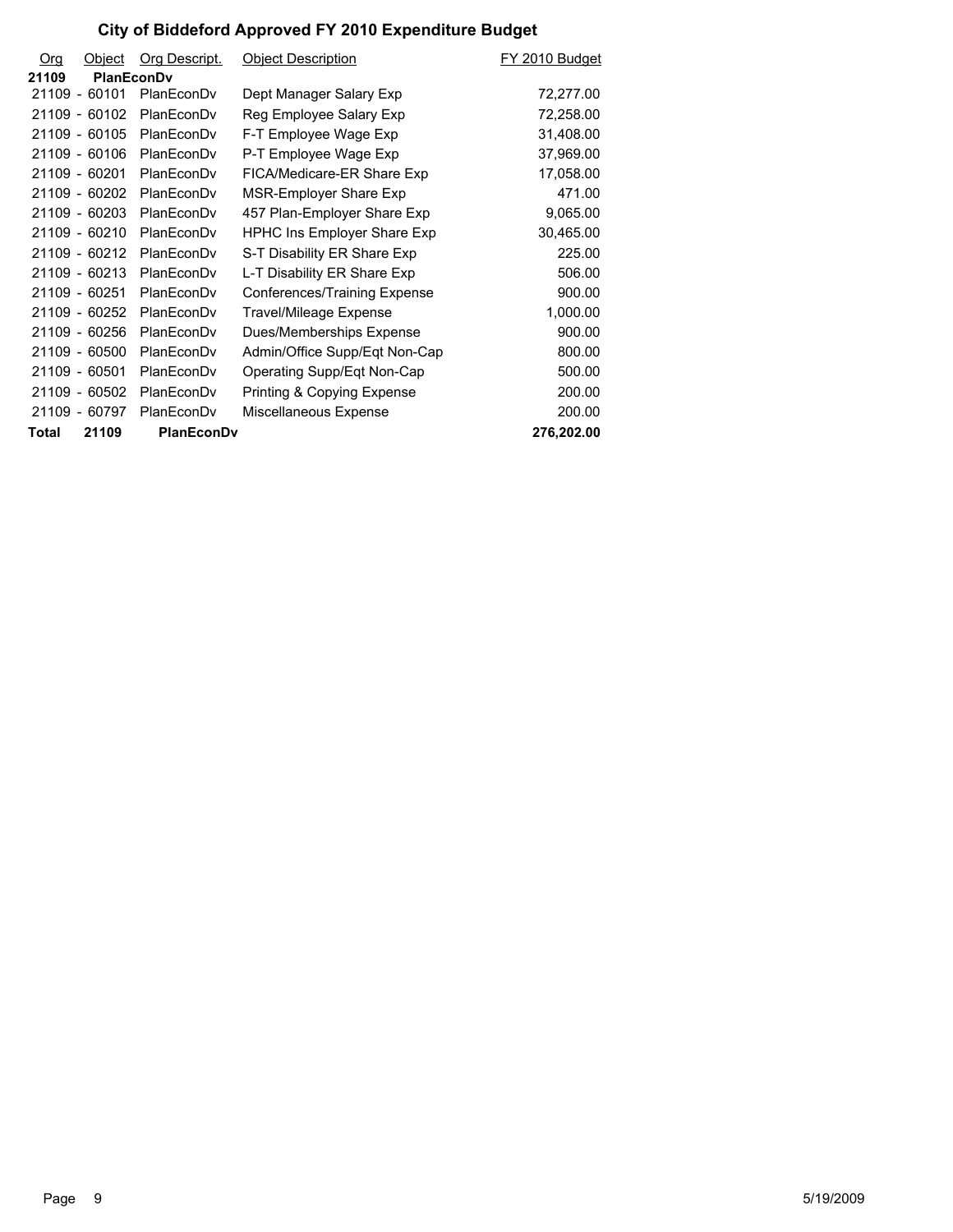| O <sub>rg</sub> | Object     | Org Descript. | <b>Object Description</b>           | FY 2010 Budget |
|-----------------|------------|---------------|-------------------------------------|----------------|
| 21110           | CodeEnfExp |               |                                     |                |
| 21110 - 60101   |            | CodeEnfExp    | Dept Manager Salary Exp             | 56,718.00      |
| 21110 - 60102   |            | CodeEnfExp    | Reg Employee Salary Exp             | 91,383.00      |
| 21110 - 60105   |            | CodeEnfExp    | F-T Employee Wage Exp               | 92,591.00      |
| 21110 - 60106   |            | CodeEnfExp    | P-T Employee Wage Exp               | 53,943.00      |
| 21110 - 60111   |            | CodeEnfExp    | Overtime Wage Expense               | 3,000.00       |
| 21110 - 60201   |            | CodeEnfExp    | FICA/Medicare-ER Share Exp          | 23,246.00      |
| 21110 - 60202   |            | CodeEnfExp    | MSR-Employer Share Exp              | 851.00         |
| 21110 - 60203   |            | CodeEnfExp    | 457 Plan-Employer Share Exp         | 6,229.00       |
| 21110 - 60210   |            | CodeEnfExp    | <b>HPHC Ins Employer Share Exp</b>  | 49,758.00      |
| 21110 - 60211   |            | CodeEnfExp    | <b>NNEBT Ins Employer Share Exp</b> | 13,056.00      |
| 21110 - 60212   |            | CodeEnfExp    | S-T Disability ER Share Exp         | 339.00         |
| 21110 - 60213   |            | CodeEnfExp    | L-T Disability ER Share Exp         | 519.00         |
| 21110 - 60251   |            | CodeEnfExp    | Conferences/Training Expense        | 4,000.00       |
| 21110 - 60252   |            | CodeEnfExp    | Travel/Mileage Expense              | 3,000.00       |
| 21110 - 60256   |            | CodeEnfExp    | Dues/Memberships Expense            | 800.00         |
| 21110 - 60306   |            | CodeEnfExp    | Other Prof/Consult Srvs Exp         | 8,000.00       |
| 21110 - 60411   |            | CodeEnfExp    | Gasoline Expense                    | 1,785.00       |
| 21110 - 60453   |            | CodeEnfExp    | Vehicle Repair/Tires/Oil Exp        | 3,400.00       |
| 21110 - 60500   |            | CodeEnfExp    | Admin/Office Supp/Eqt Non-Cap       | 2.500.00       |
| 21110 - 60501   |            | CodeEnfExp    | Operating Supp/Eqt Non-Cap          | 2,000.00       |
| 21110 - 60797   |            | CodeEnfExp    | Miscellaneous Expense               | 1,000.00       |
| Total           | 21110      | CodeEnfExp    |                                     | 418,118.00     |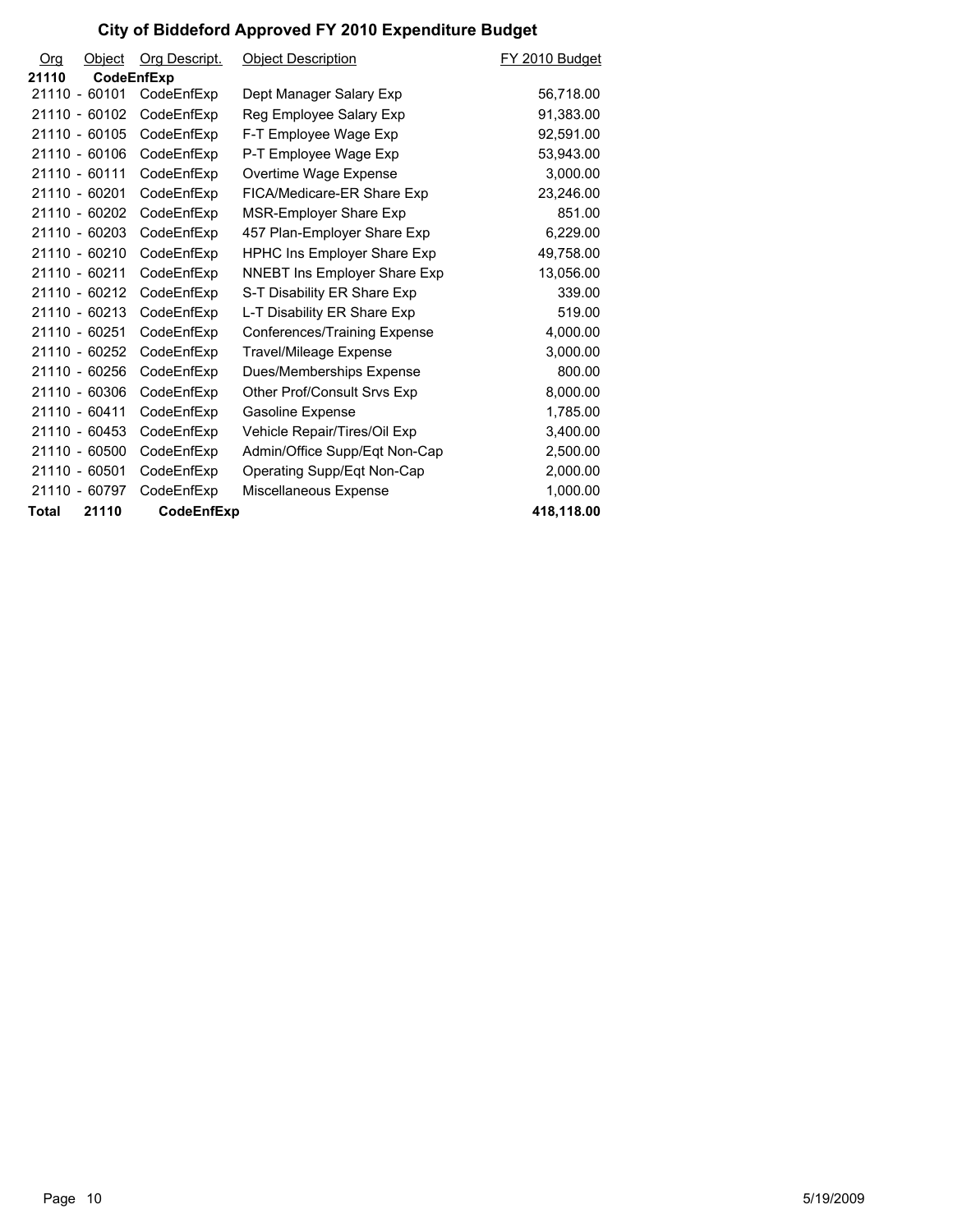| Org   | Object            | Org Descript.     | <b>Object Description</b>             | <b>FY 2010 Budget</b> |
|-------|-------------------|-------------------|---------------------------------------|-----------------------|
| 21111 | <b>AdminExpns</b> |                   |                                       |                       |
|       | 21111 - 60201     | AdminExpns        | FICA/Medicare-ER Share Exp            | 612.00                |
|       | 21111 - 60210     | AdminExpns        | HPHC Ins Employer Share Exp           | 35,000.00             |
|       | 21111 - 60211     | AdminExpns        | NNEBT Ins Employer Share Exp          | 120,000.00            |
|       | 21111 - 60253     | AdminExpns        | Food/Lodging Expense                  | 3,825.00              |
|       | 21111 - 60256     | AdminExpns        | Dues/Memberships Expense              | 25,000.00             |
|       | 21111 - 60259     | AdminExpns        | Unemployment Comp Exp                 | 15,000.00             |
|       | 21111 - 60260     | AdminExpns        | <b>MSR IUUAL Credit Exp</b>           | $-40,000.00$          |
|       | 21111 - 60301     | AdminExpns        | <b>Legal Services Expense</b>         | 120,000.00            |
|       | 21111 - 60302     | AdminExpns        | <b>Audit Services Expense</b>         | 32,000.00             |
|       | 21111 - 60308     | AdminExpns        | <b>Actuarial Expense</b>              | 3,500.00              |
|       | 21111 - 60309     | AdminExpns        | <b>Environmental Services Expense</b> | 50,000.00             |
|       | 21111 - 60310     | AdminExpns        | Service Contracts Expense             | 5,000.00              |
|       | 21111 - 60312     | AdminExpns        | Temporary Agency Help Exp             | 8,000.00              |
|       | 21111 - 60315     | AdminExpns        | User License Expense                  | 102,100.00            |
|       | 21111 - 60318     | AdminExpns        | <b>Grants Local Match Expense</b>     | 5,200.00              |
|       | 21111 - 60319     | AdminExpns        | Employee Assistance Program Ex        | 6,900.00              |
|       | 21111 - 60320     | AdminExpns        | Advertising                           | 55,000.00             |
|       | 21111 - 60325     | AdminExpns        | Postage/Shipping Expense              | 30,000.00             |
|       | 21111 - 60370     | AdminExpns        | Workers Comp Insurance Exp            | 670,000.00            |
|       | 21111 - 60371     | AdminExpns        | General Insurance Expense             | 33,000.00             |
|       | 21111 - 60372     | AdminExpns        | Vehicle Insurance Expense             | 44,500.00             |
|       | 21111 - 60373     | AdminExpns        | <b>Building/Boiler Insurance Exp</b>  | 59,550.00             |
|       | 21111 - 60375     | AdminExpns        | Special Equip Insurance Exp           | 13,500.00             |
|       | 21111 - 60377     | AdminExpns        | <b>Surety Bonds Expense</b>           | 700.00                |
|       | 21111 - 60379     | AdminExpns        | Public Official Liab Insur Exp        | 32,500.00             |
|       | 21111 - 60380     | AdminExpns        | Police Prof Liab Insur Exp            | 17,000.00             |
|       | 21111 - 60402     | AdminExpns        | Phone/Celular/Paging Exp              | 17,000.00             |
|       | 21111 - 60406     | AdminExpns        | <b>Fiber/Internet Expense</b>         | 30,550.00             |
|       | 21111 - 60500     | AdminExpns        | Admin/Office Supp/Eqt Non-Cap         | 10,000.00             |
|       | 21111 - 60501     | AdminExpns        | Operating Supp/Eqt Non-Cap            | 4,000.00              |
|       | 21111 - 60502     | AdminExpns        | Printing & Copying Expense            | 7,500.00              |
|       | 21111 - 60703     | AdminExpns        | Donations & Contributions             | 9,000.00              |
|       | 21111 - 60797     | AdminExpns        | Miscellaneous Expense                 | 20,000.00             |
|       | 21111 - 60798     | AdminExpns        | Contingency                           | 5,000.00              |
| Total | 21111             | <b>AdminExpns</b> |                                       | 1,550,937.00          |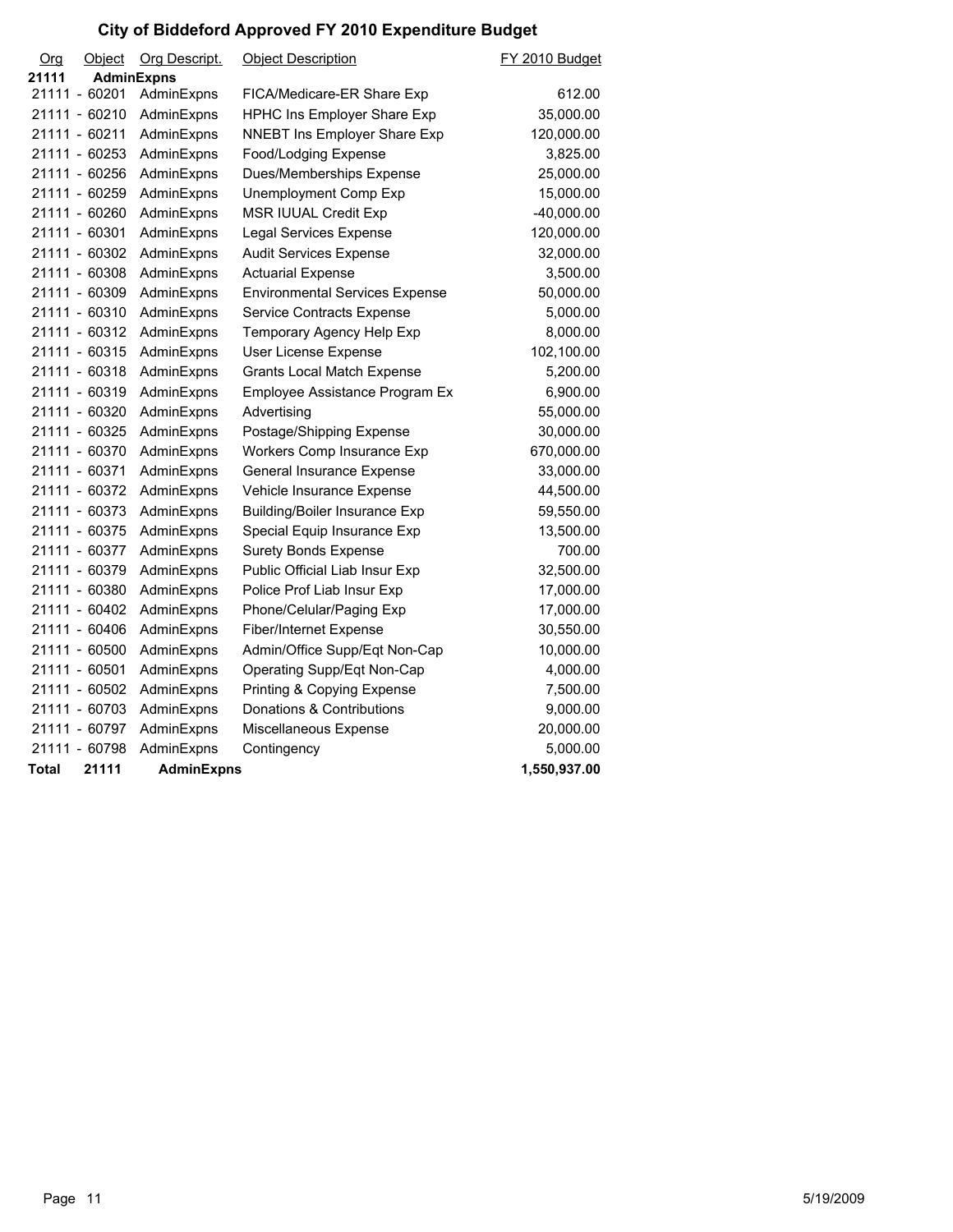| O <sub>10</sub> | Object            | <b>Org Descript.</b> | <b>Object Description</b>          | FY 2010 Budget |
|-----------------|-------------------|----------------------|------------------------------------|----------------|
| 21121           | <b>CityHallEx</b> |                      |                                    |                |
|                 | 21121 - 60105     | CityHallEx           | F-T Employee Wage Exp              | 69,519.00      |
|                 | 21121 - 60111     | CityHallEx           | Overtime Wage Expense              | 8,690.00       |
|                 | 21121 - 60129     | CityHallEx           | Insurance Buyout Pay               | 3,000.00       |
|                 | 21121 - 60201     | CityHallEx           | FICA/Medicare-ER Share Exp         | 6,523.00       |
|                 | 21121 - 60203     | CityHallEx           | 457 Plan-Employer Share Exp        | 4,061.00       |
|                 | 21121 - 60210     | CityHallEx           | <b>HPHC Ins Employer Share Exp</b> | 14,055.00      |
|                 | 21121 - 60212     | CityHallEx           | S-T Disability ER Share Exp        | 241.00         |
|                 | 21121 - 60230     | CityHallEx           | <b>Clothing Allowance Expense</b>  | 200.00         |
|                 | 21121 - 60252     | CityHallEx           | Travel/Mileage Expense             | 400.00         |
|                 | 21121 - 60310     | <b>CityHallEx</b>    | Service Contracts Expense          | 14,350.00      |
|                 | 21121 - 60400     | CityHallEx           | <b>Electricity Expense</b>         | 35,000.00      |
|                 | 21121 - 60401     | CityHallEx           | <b>Water Expense</b>               | 1,300.00       |
|                 | 21121 - 60404     | CityHallEx           | Sewer User Fee Expense             | 2,500.00       |
|                 | 21121 - 60405     | CityHallEx           | <b>Heating Fuel Expense</b>        | 20,000.00      |
|                 | 21121 - 60411     | CityHallEx           | Gasoline Expense                   | 100.00         |
|                 | 21121 - 60450     | CityHallEx           | <b>Building Repair/Maint Exp</b>   | 22,000.00      |
|                 | 21121 - 60452     | CityHallEx           | Operating Equip Repair Exp         | 400.00         |
|                 | 21121 - 60501     | CityHallEx           | Operating Supp/Eqt Non-Cap         | 2,900.00       |
|                 | 21121 - 60509     | CityHallEx           | <b>Cleaning Supplies Expense</b>   | 1,500.00       |
| Total           | 21121             | <b>CityHallEx</b>    |                                    | 206,739.00     |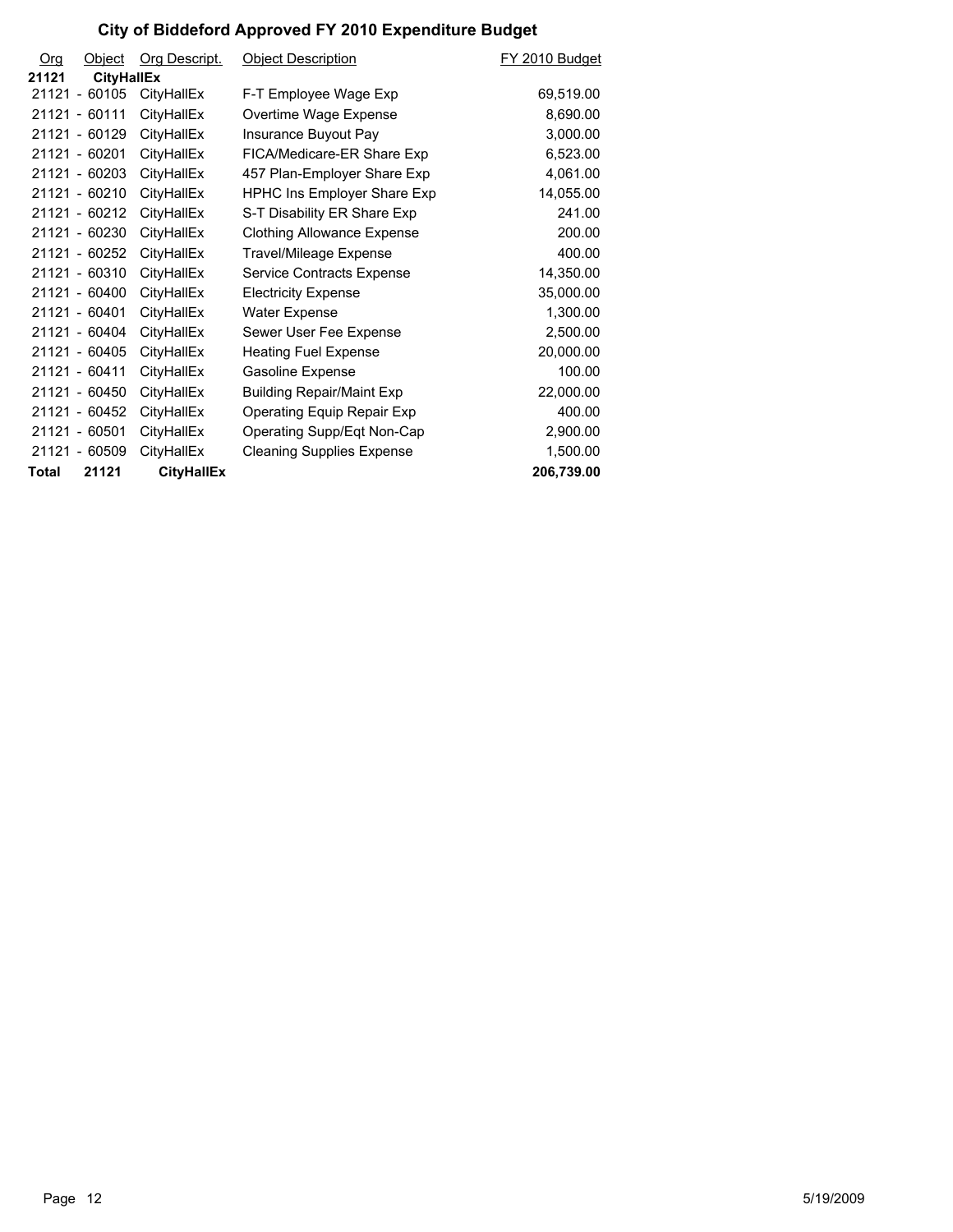| Org   |                   |                          | Object Org Descript. Object Description | FY 2010 Budget |
|-------|-------------------|--------------------------|-----------------------------------------|----------------|
| 21122 | <b>PytSchlExp</b> |                          |                                         |                |
|       |                   | 21122 - 60501 PytSchlExp | Operating Supp/Eqt Non-Cap              | 5.000.00       |
|       |                   | 21122 - 60799 PvtSchlExp | Transfer Out to Other Funds             | 80,000.00      |
| Total | 21122             | <b>PytSchlExp</b>        |                                         | 85,000.00      |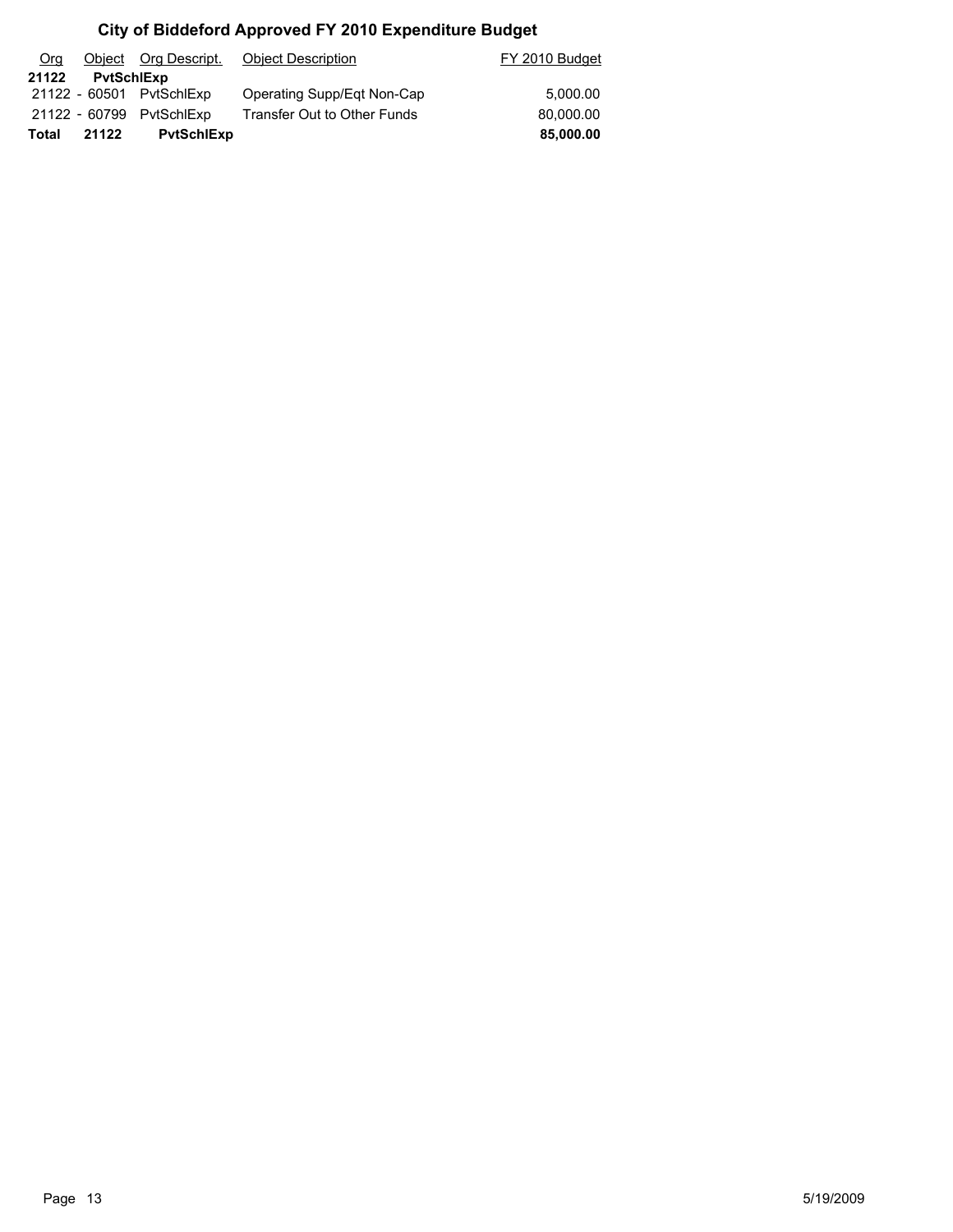| <u>Org</u>   | Object        | Org Descript.     | <b>Object Description</b>          | FY 2010 Budget |
|--------------|---------------|-------------------|------------------------------------|----------------|
| 21123        |               | <b>CommCtrExp</b> |                                    |                |
|              | 21123 - 60101 | CommCtrExp        | Dept Manager Salary Exp            | 39,308.00      |
|              | 21123 - 60105 | CommCtrExp        | F-T Employee Wage Exp              | 7,640.00       |
|              | 21123 - 60106 | CommCtrExp        | P-T Employee Wage Exp              | 29,234.00      |
|              | 21123 - 60201 | CommCtrExp        | FICA/Medicare-ER Share Exp         | 5,938.00       |
|              | 21123 - 60202 | CommCtrExp        | MSR-Employer Share Exp             | 590.00         |
|              | 21123 - 60203 | CommCtrExp        | 457 Plan-Employer Share Exp        | 430.00         |
|              | 21123 - 60210 | CommCtrExp        | <b>HPHC Ins Employer Share Exp</b> | 14,460.00      |
|              | 21123 - 60212 | CommCtrExp        | S-T Disability ER Share Exp        | 354.00         |
|              | 21123 - 60213 | CommCtrExp        | L-T Disability ER Share Exp        | 138.00         |
|              | 21123 - 60252 | CommCtrExp        | Travel/Mileage Expense             | 850.00         |
|              | 21123 - 60310 | CommCtrExp        | Service Contracts Expense          | 3,890.00       |
|              | 21123 - 60330 | CommCtrExp        | Equipment Rent/Lease Exp           | 100.00         |
|              | 21123 - 60400 | CommCtrExp        | <b>Electricity Expense</b>         | 21,300.00      |
|              | 21123 - 60401 | CommCtrExp        | <b>Water Expense</b>               | 2,400.00       |
|              | 21123 - 60402 | CommCtrExp        | Phone/Celular/Paging Exp           | 2,250.00       |
|              | 21123 - 60404 | CommCtrExp        | Sewer User Fee Expense             | 12,000.00      |
|              | 21123 - 60405 | CommCtrExp        | <b>Heating Fuel Expense</b>        | 47,200.00      |
|              | 21123 - 60450 | CommCtrExp        | <b>Building Repair/Maint Exp</b>   | 20,000.00      |
|              | 21123 - 60454 | CommCtrExp        | Grounds Maint/Improve Exp          | 500.00         |
|              | 21123 - 60500 | CommCtrExp        | Admin/Office Supp/Eqt Non-Cap      | 350.00         |
|              | 21123 - 60501 | CommCtrExp        | Operating Supp/Eqt Non-Cap         | 1,000.00       |
|              | 21123 - 60509 | CommCtrExp        | <b>Cleaning Supplies Expense</b>   | 3,500.00       |
| <b>Total</b> | 21123         | CommCtrExp        |                                    | 213,432.00     |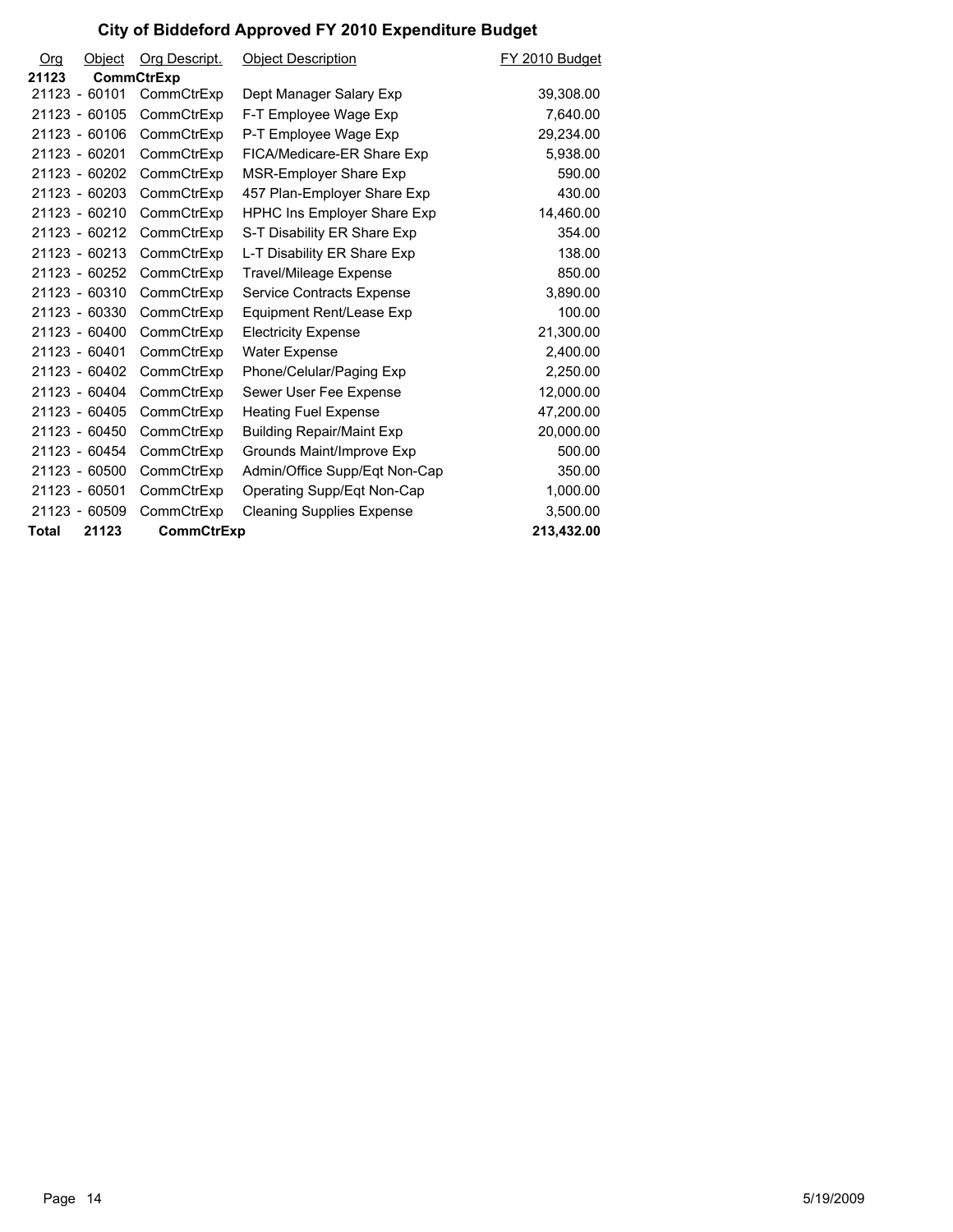| Org   | Object            | Org Descript.     | <b>Object Description</b>          | FY 2010 Budget |
|-------|-------------------|-------------------|------------------------------------|----------------|
| 21124 | <b>Rec Expens</b> |                   |                                    |                |
|       | 21124 - 60101     | Rec Expens        | Dept Manager Salary Exp            | 56,399.00      |
|       | 21124 - 60105     | Rec Expens        | F-T Employee Wage Exp              | 99,209.00      |
|       | 21124 - 60106     | Rec Expens        | P-T Employee Wage Exp              | 92,597.00      |
|       | 21124 - 60107     | Rec Expens        | Temp Employee Wage Exp             | 112,341.00     |
|       | 21124 - 60111     | Rec Expens        | Overtime Wage Expense              | 5,000.00       |
|       | 21124 - 60129     | Rec Expens        | Insurance Buyout Pay               | 2,000.00       |
|       | 21124 - 60201     | Rec Expens        | FICA/Medicare-ER Share Exp         | 28,563.00      |
|       | 21124 - 60202     | Rec Expens        | MSR-Employer Share Exp             | 429.00         |
|       | 21124 - 60203     | Rec Expens        | 457 Plan-Employer Share Exp        | 5,803.00       |
|       | 21124 - 60210     | Rec Expens        | <b>HPHC Ins Employer Share Exp</b> | 16,118.00      |
|       | 21124 - 60212     | Rec Expens        | S-T Disability ER Share Exp        | 515.00         |
|       | 21124 - 60213     | Rec Expens        | L-T Disability ER Share Exp        | 197.00         |
|       | 21124 - 60230     | Rec Expens        | <b>Clothing Allowance Expense</b>  | 1,500.00       |
|       | 21124 - 60251     | Rec Expens        | Conferences/Training Expense       | 1,500.00       |
|       | 21124 - 60252     | Rec Expens        | <b>Travel/Mileage Expense</b>      | 7,000.00       |
|       | 21124 - 60256     | Rec Expens        | Dues/Memberships Expense           | 400.00         |
|       | 21124 - 60306     | Rec Expens        | Other Prof/Consult Srvs Exp        | 1,500.00       |
|       | 21124 - 60310     | Rec Expens        | Service Contracts Expense          | 500.00         |
|       | 21124 - 60365     | Rec Expens        | Recreation Program Expense         | 18,433.00      |
|       | 21124 - 60400     | Rec Expens        | <b>Electricity Expense</b>         | 12,000.00      |
|       | 21124 - 60402     | Rec Expens        | Phone/Celular/Paging Exp           | 5,000.00       |
|       | 21124 - 60405     | Rec Expens        | <b>Heating Fuel Expense</b>        | 8,500.00       |
|       | 21124 - 60410     | Rec Expens        | Diesel Fuel Expense                | 1,272.00       |
|       | 21124 - 60411     | Rec Expens        | Gasoline Expense                   | 678.00         |
|       | 21124 - 60450     | Rec Expens        | <b>Building Repair/Maint Exp</b>   | 2,600.00       |
|       | 21124 - 60452     | Rec Expens        | <b>Operating Equip Repair Exp</b>  | 1,000.00       |
|       | 21124 - 60453     | Rec Expens        | Vehicle Repair/Tires/Oil Exp       | 1,500.00       |
|       | 21124 - 60500     | Rec Expens        | Admin/Office Supp/Eqt Non-Cap      | 3,500.00       |
|       | 21124 - 60501     | Rec Expens        | Operating Supp/Eqt Non-Cap         | 26,152.00      |
|       | 21124 - 60502     | Rec Expens        | Printing & Copying Expense         | 5,100.00       |
|       | 21124 - 60509     | Rec Expens        | <b>Cleaning Supplies Expense</b>   | 1,000.00       |
| Total | 21124             | <b>Rec Expens</b> |                                    | 518,306.00     |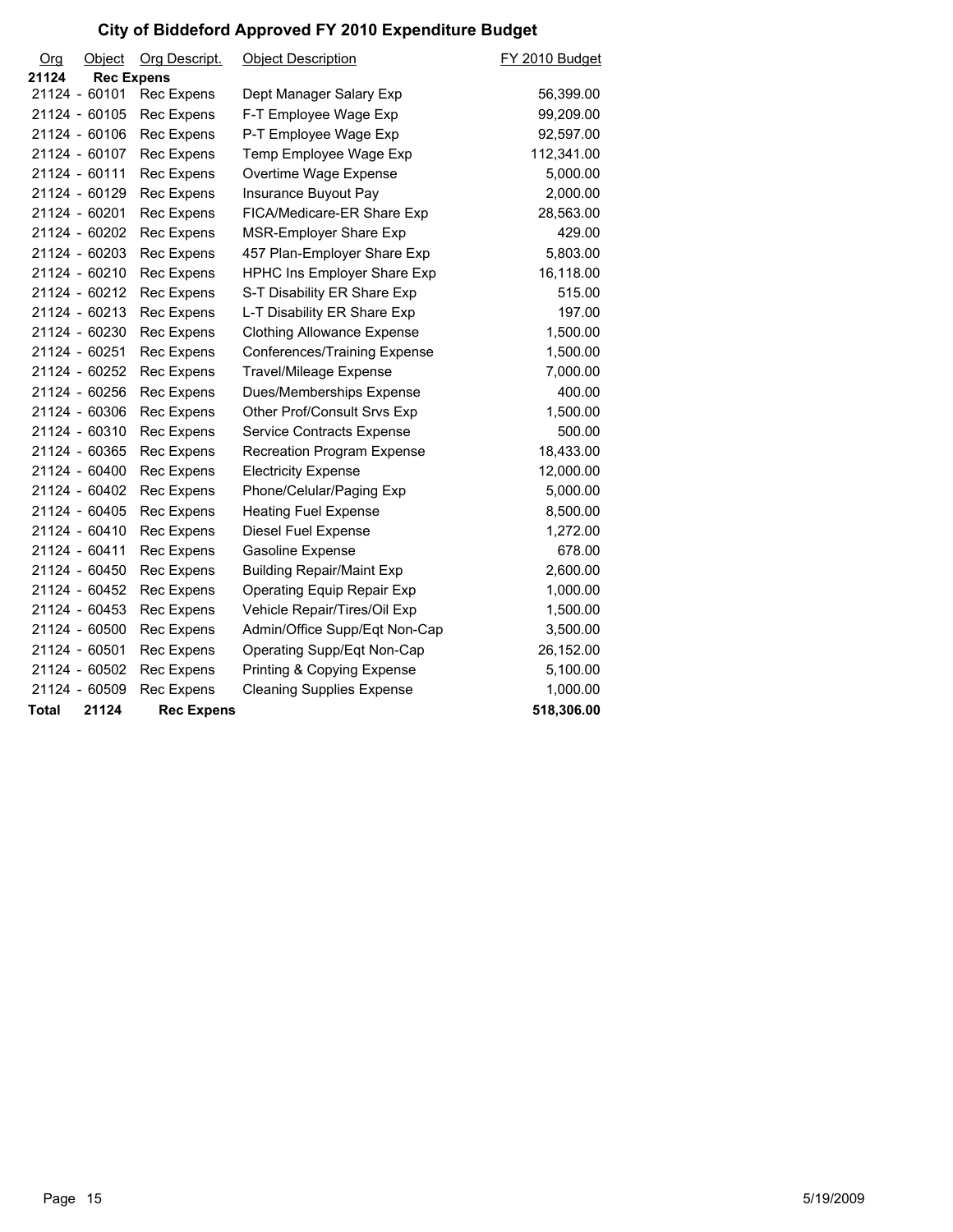| Org          | Object        | <b>Org Descript.</b> | <b>Object Description</b>          | FY 2010 Budget |
|--------------|---------------|----------------------|------------------------------------|----------------|
| 21125        | WelfareExp    |                      |                                    |                |
|              | 21125 - 60101 | WelfareExp           | Dept Manager Salary Exp            | 66,438.00      |
|              | 21125 - 60102 | WelfareExp           | Reg Employee Salary Exp            | 77,873.00      |
|              | 21125 - 60201 | WelfareExp           | FICA/Medicare-ER Share Exp         | 11,182.00      |
|              | 21125 - 60202 | WelfareExp           | MSR-Employer Share Exp             | 1,608.00       |
|              | 21125 - 60203 | WelfareExp           | 457 Plan-Employer Share Exp        | 1,857.00       |
|              | 21125 - 60210 | WelfareExp           | <b>HPHC Ins Employer Share Exp</b> | 27,525.00      |
|              | 21125 - 60212 | WelfareExp           | S-T Disability ER Share Exp        | 97.00          |
|              | 21125 - 60213 | WelfareExp           | L-T Disability ER Share Exp        | 505.00         |
|              | 21125 - 60251 | WelfareExp           | Conferences/Training Expense       | 1,200.00       |
|              | 21125 - 60252 | WelfareExp           | <b>Travel/Mileage Expense</b>      | 1,750.00       |
|              | 21125 - 60256 | WelfareExp           | Dues/Memberships Expense           | 120.00         |
|              | 21125 - 60500 | WelfareExp           | Admin/Office Supp/Eqt Non-Cap      | 1,200.00       |
|              | 21125 - 60501 | WelfareExp           | Operating Supp/Eqt Non-Cap         | 1,320.00       |
|              | 21125 - 60502 | WelfareExp           | Printing & Copying Expense         | 75.00          |
|              | 21125 - 60730 | WelfareExp           | G.A. Electricity Expense           | 4,000.00       |
|              | 21125 - 60731 | WelfareExp           | G.A. Client Rent Expense           | 60,000.00      |
|              | 21125 - 60732 | WelfareExp           | G.A. Food/Grocery Expense          | 1,500.00       |
|              | 21125 - 60733 | WelfareExp           | G.A. Clothing Expense              | 100.00         |
|              | 21125 - 60734 | WelfareExp           | G.A. Burials Expense               | 5,500.00       |
|              | 21125 - 60736 | WelfareExp           | G.A. Conveyance                    | 100.00         |
|              | 21125 - 60737 | WelfareExp           | G.A. Telephone Expense             | 100.00         |
|              | 21125 - 60738 | WelfareExp           | G.A. Sewer User Fee Expense        | 200.00         |
|              | 21125 - 60739 | WelfareExp           | G.A. Heating Fuel Expense          | 2,000.00       |
|              | 21125 - 60741 | WelfareExp           | G.A. Miscellaneous Expense         | 200.00         |
|              | 21125 - 60742 | WelfareExp           | G.A. Water Expense                 | 100.00         |
|              | 21125 - 60743 | WelfareExp           | G.A. Medical Expense               | 500.00         |
| <b>Total</b> | 21125         | WelfareExp           |                                    | 267,050.00     |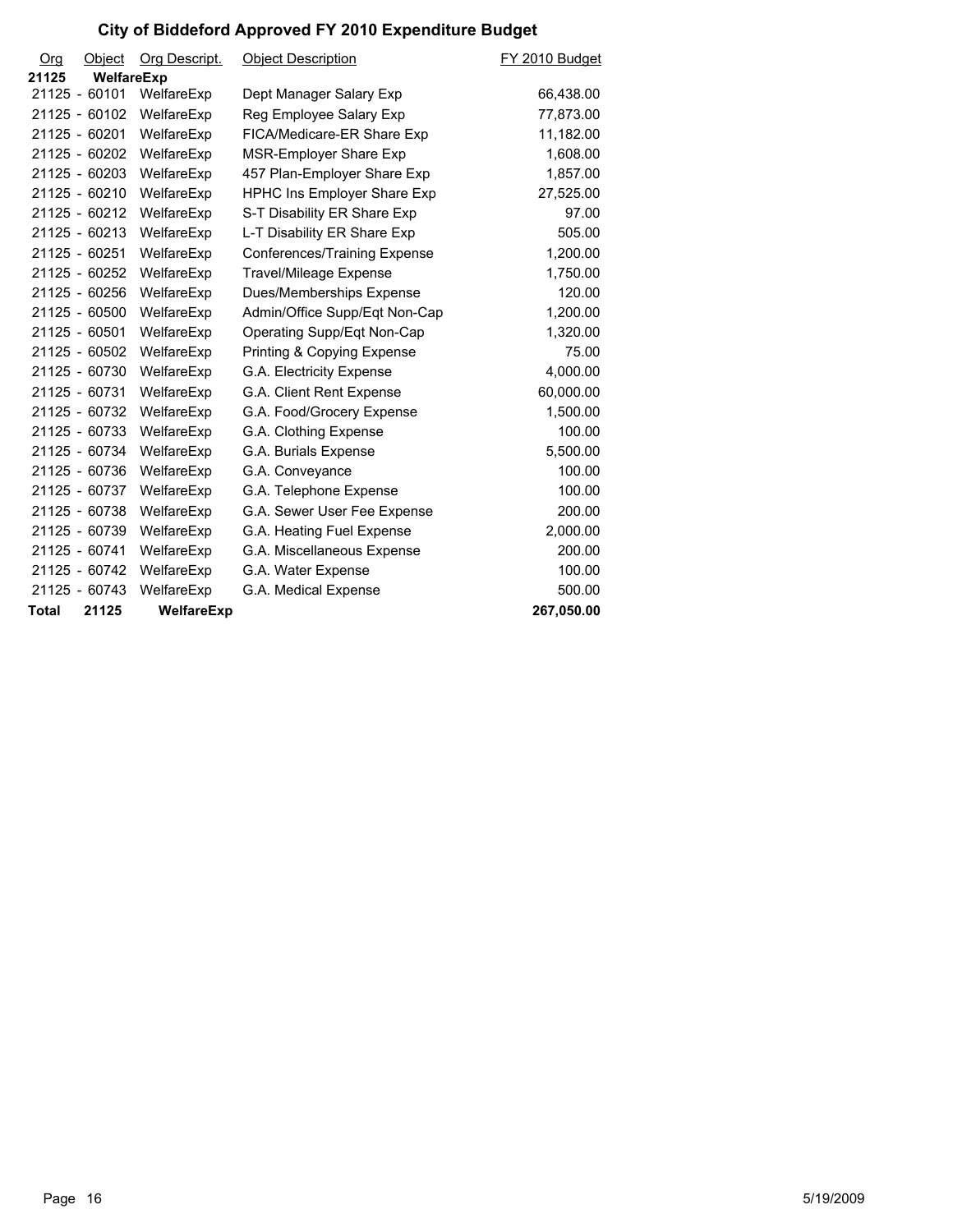| <b>Org</b> | Object        | Org Descript. | <b>Obiect Description</b>          | FY 2010 Budget |
|------------|---------------|---------------|------------------------------------|----------------|
| 21126      |               | FacMgmtExp    |                                    |                |
|            | 21126 - 60101 | FacMgmtExp    | Dept Manager Salary Exp            | 72,729.00      |
|            | 21126 - 60129 | FacMgmtExp    | Insurance Buyout Pay               | 1,500.00       |
|            | 21126 - 60201 | FacMgmtExp    | FICA/Medicare-ER Share Exp         | 5,679.00       |
|            | 21126 - 60202 | FacMgmtExp    | MSR-Employer Share Exp             | 1,114.00       |
|            | 21126 - 60210 | FacMgmtExp    | <b>HPHC Ins Employer Share Exp</b> | 289.00         |
|            | 21126 - 60212 | FacMgmtExp    | S-T Disability ER Share Exp        | 33.00          |
|            | 21126 - 60213 | FacMgmtExp    | L-T Disability ER Share Exp        | 255.00         |
|            | 21126 - 60252 | FacMgmtExp    | Travel/Mileage Expense             | 1,000.00       |
|            | 21126 - 60315 | FacMgmtExp    | User License Expense               | 4,000.00       |
|            | 21126 - 60402 | FacMgmtExp    | Phone/Celular/Paging Exp           | 180.00         |
|            | 21126 - 60500 | FacMgmtExp    | Admin/Office Supp/Eqt Non-Cap      | 500.00         |
| Total      | 21126         | FacMgmtExp    |                                    | 87.279.00      |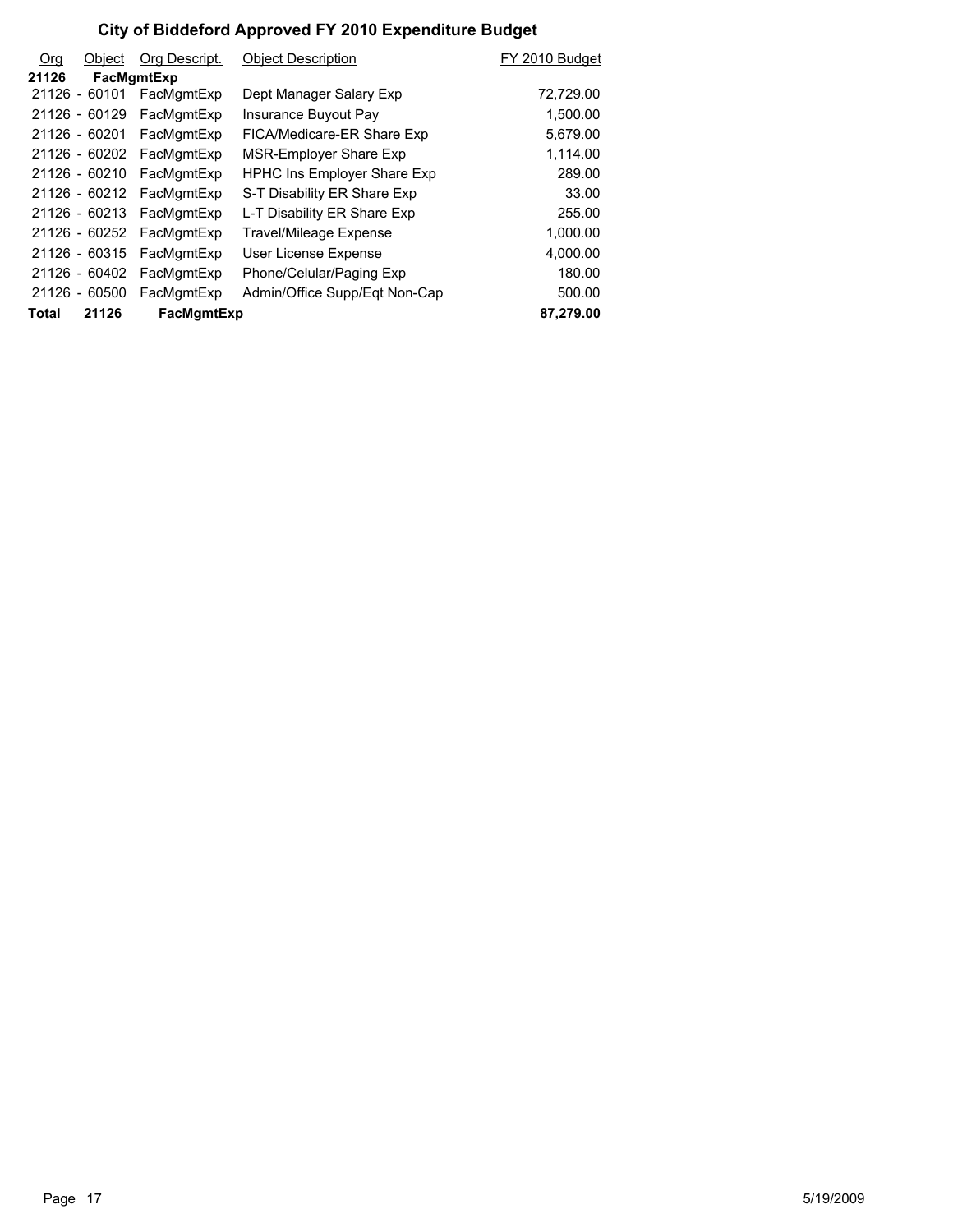| Org   |                   | Object Org Descript.     | Object Description             | FY 2010 Budget |
|-------|-------------------|--------------------------|--------------------------------|----------------|
| 21127 | <b>SocSrvcExp</b> |                          |                                |                |
|       |                   | 21127 - 60800 SocSrvcExp | All Social Services Budget Exp | 57.000.00      |
| Total | 21127             | <b>SocSrvcExp</b>        |                                | 57,000.00      |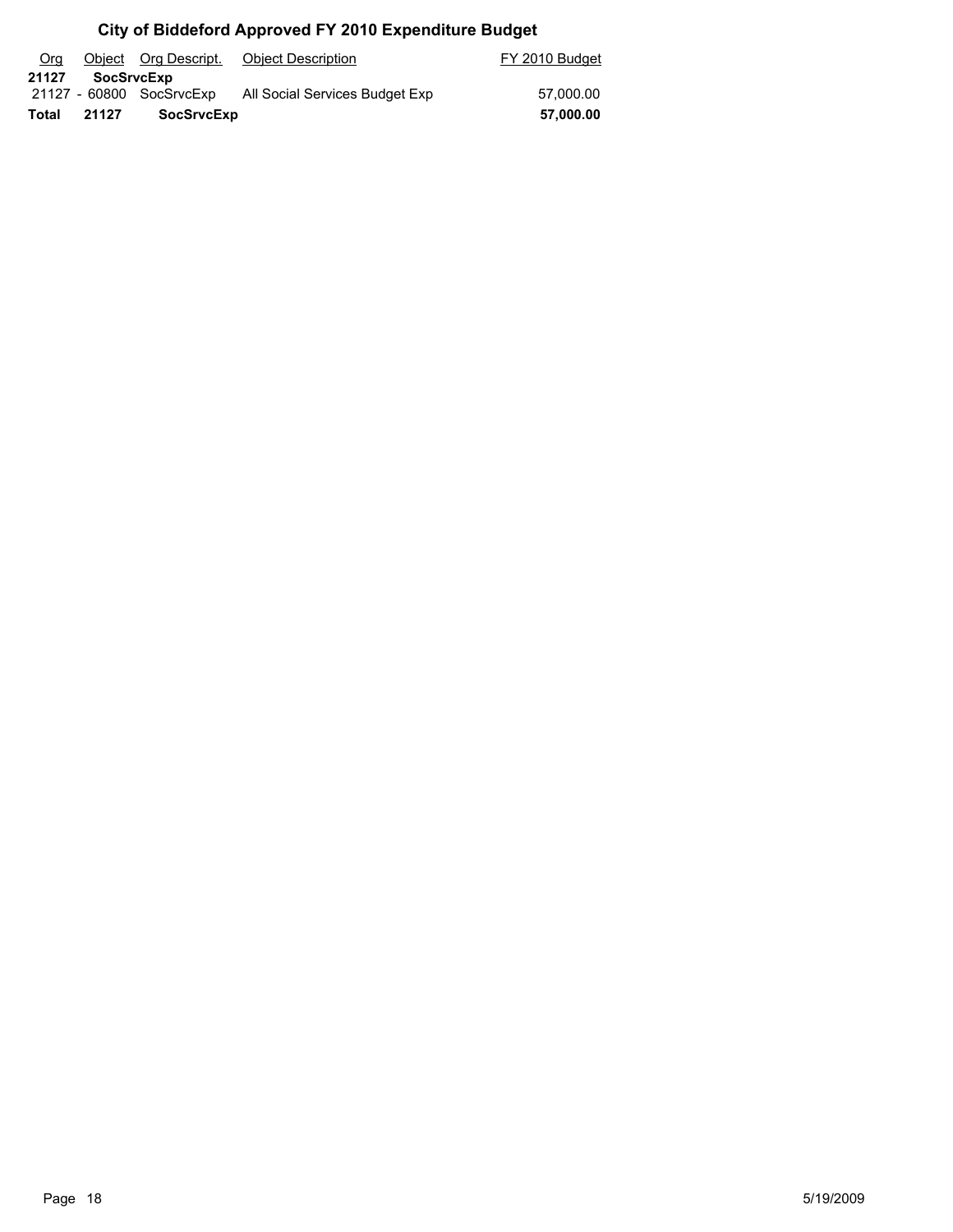| <b>Org</b> | Object        | Org Descript.     | <b>Object Description</b>          | FY 2010 Budget |
|------------|---------------|-------------------|------------------------------------|----------------|
| 21128      |               | <b>MunSrvcExp</b> |                                    |                |
|            | 21128 - 60850 | MunSrvcExp        | <b>PACTS</b>                       | 3,000.00       |
|            | 21128 - 60851 | MunSrvcExp        | <b>McArthur Library</b>            | 280,000.00     |
|            | 21128 - 60852 | MunSrvcExp        | <b>Historical Society</b>          | 7,500.00       |
|            | 21128 - 60853 | MunSrvcExp        | City Theater                       | 30,000.00      |
|            | 21128 - 60854 | MunSrvcExp        | Bidd-Saco-OOB Transit District     | 76,000.00      |
|            | 21128 - 60855 | MunSrvcExp        | <b>Biddeford Conservation Comm</b> | 3,500.00       |
|            | 21128 - 60856 | MunSrvcExp        | Eastern Trail Alliance             | 5,000.00       |
|            | 21128 - 60857 | MunSrvcExp        | Saco River Corridor Comm           | 10,000.00      |
|            | 21128 - 60859 | MunSrvcExp        | Downtown Development Comm          | 6,500.00       |
|            | 21128 - 60860 | MunSrvcExp        | So ME Reg Planning Comm            | 6,000.00       |
|            | 21128 - 60861 | MunSrvcExp        | Bidd-Saco Economic Dev Corp        | 11,204.00      |
|            | 21128 - 60862 | MunSrvcExp        | <b>Historic Preservation Comm</b>  | 500.00         |
|            | 21128 - 60863 | MunSrvcExp        | Heart of Biddeford                 | 20,000.00      |
|            | 21128 - 60864 | MunSrvcExp        | Holiday Lighting                   | 5,000.00       |
| Total      | 21128         | <b>MunSrvcExp</b> |                                    | 464,204.00     |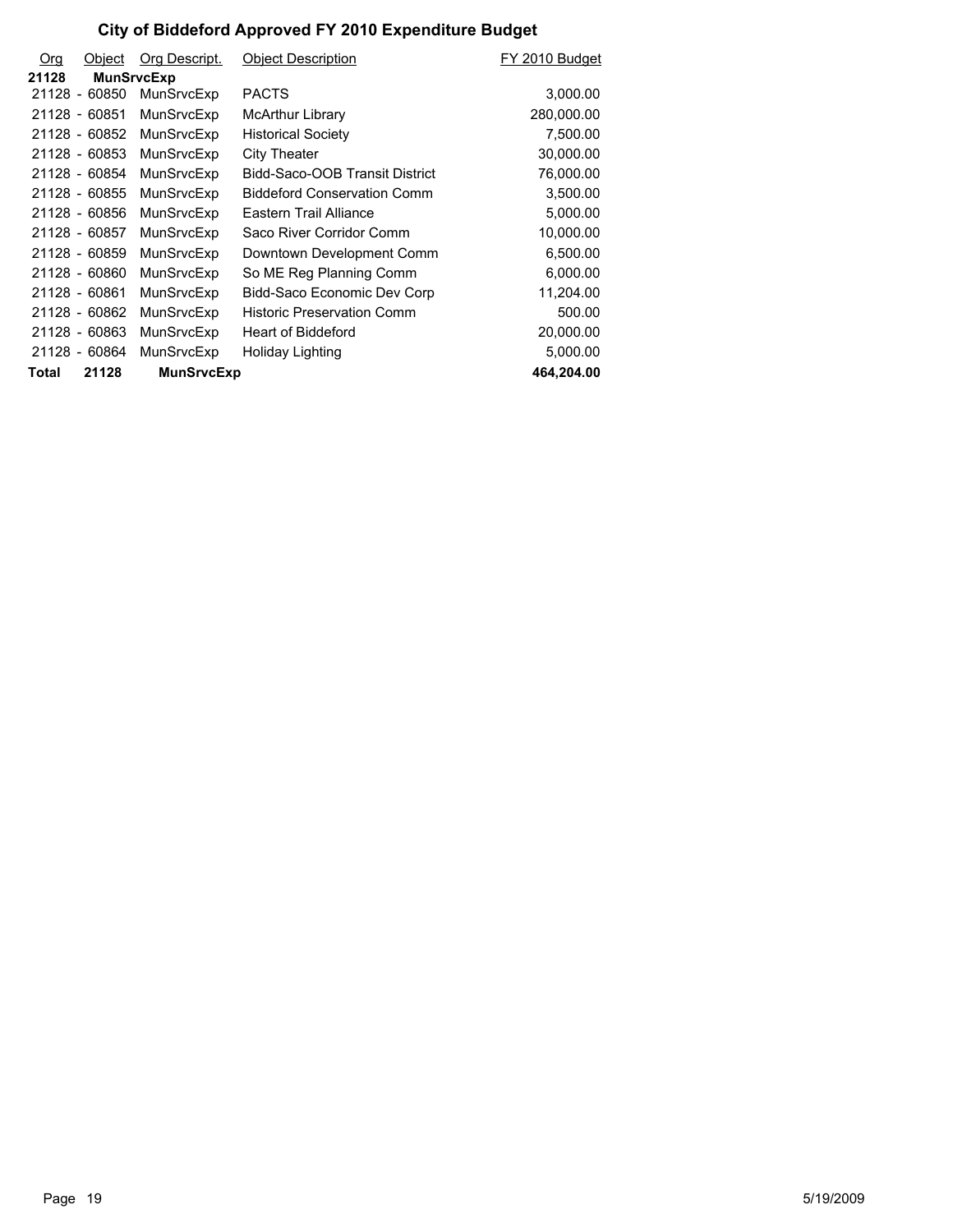| O <sub>rg</sub> | Object        | Org Descript.            | <b>Object Description</b>        | FY 2010 Budget |
|-----------------|---------------|--------------------------|----------------------------------|----------------|
| 21129           |               | <b>EmerySchEx</b>        |                                  |                |
|                 |               | 21129 - 60310 EmerySchEx | Service Contracts Expense        | 375.00         |
|                 | 21129 - 60400 | EmerySchEx               | <b>Electricity Expense</b>       | 2,000.00       |
|                 | 21129 - 60401 | EmerySchEx               | <b>Water Expense</b>             | 300.00         |
|                 |               | 21129 - 60402 EmerySchEx | Phone/Celular/Paging Exp         | 400.00         |
|                 | 21129 - 60404 | EmerySchEx               | Sewer User Fee Expense           | 700.00         |
|                 | 21129 - 60405 | EmerySchEx               | <b>Heating Fuel Expense</b>      | 7,000.00       |
|                 | 21129 - 60450 | EmerySchEx               | <b>Building Repair/Maint Exp</b> | 2,000.00       |
| <b>Total</b>    | 21129         | <b>EmerySchEx</b>        |                                  | 12,775.00      |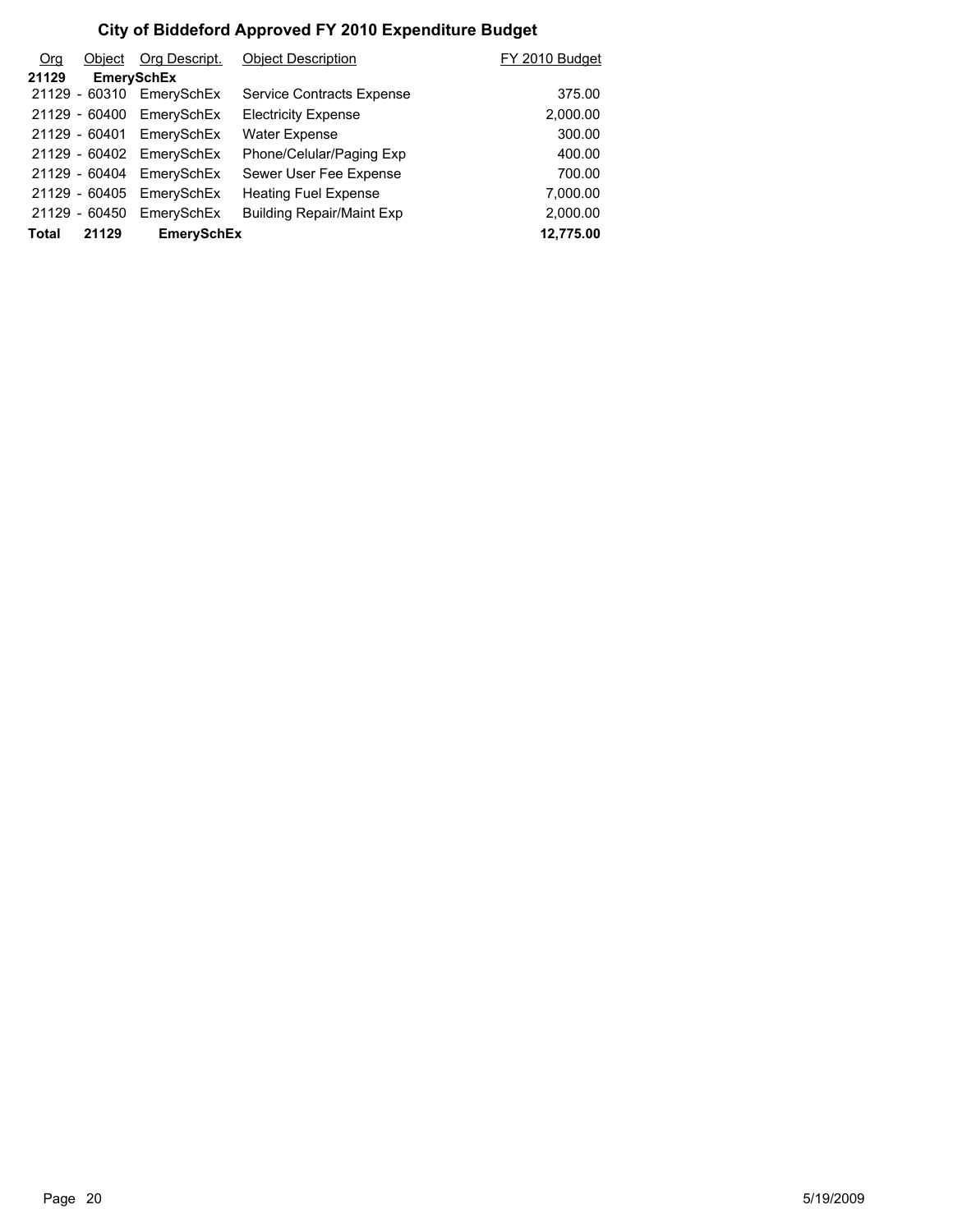| Org          | Object            | Org Descript.     | <b>Object Description</b>          | FY 2010 Budget |
|--------------|-------------------|-------------------|------------------------------------|----------------|
| 21141        | <b>Fire Expns</b> |                   |                                    |                |
|              | 21141 - 60101     | Fire Expns        | Dept Manager Salary Exp            | 77,679.00      |
|              | 21141 - 60102     | Fire Expns        | Reg Employee Salary Exp            | 174,285.00     |
|              | 21141 - 60105     | Fire Expns        | F-T Employee Wage Exp              | 1,997,169.00   |
|              | 21141 - 60107     | Fire Expns        | Temp Employee Wage Exp             | 47,000.00      |
|              | 21141 - 60111     | Fire Expns        | Overtime Wage Expense              | 195,000.00     |
|              | 21141 - 60129     | Fire Expns        | Insurance Buyout Pay               | 5,500.00       |
|              | 21141 - 60201     | Fire Expns        | FICA/Medicare-ER Share Exp         | 193,224.00     |
|              | 21141 - 60202     | Fire Expns        | MSR-Employer Share Exp             | 48,025.00      |
|              | 21141 - 60203     | Fire Expns        | 457 Plan-Employer Share Exp        | 29,393.00      |
|              | 21141 - 60210     | Fire Expns        | <b>HPHC Ins Employer Share Exp</b> | 455,403.00     |
|              | 21141 - 60212     | Fire Expns        | S-T Disability ER Share Exp        | 3,378.00       |
|              | 21141 - 60213     | Fire Expns        | L-T Disability ER Share Exp        | 1,015.00       |
|              | 21141 - 60230     | Fire Expns        | <b>Clothing Allowance Expense</b>  | 37,000.00      |
|              | 21141 - 60251     | Fire Expns        | Conferences/Training Expense       | 16,000.00      |
|              | 21141 - 60252     | Fire Expns        | <b>Travel/Mileage Expense</b>      | 50.00          |
|              | 21141 - 60256     | Fire Expns        | Dues/Memberships Expense           | 3,700.00       |
|              | 21141 - 60310     | Fire Expns        | Service Contracts Expense          | 12,625.00      |
|              | 21141 - 60325     | Fire Expns        | Postage/Shipping Expense           | 3,500.00       |
|              | 21141 - 60400     | Fire Expns        | <b>Electricity Expense</b>         | 26,000.00      |
|              | 21141 - 60401     | Fire Expns        | <b>Water Expense</b>               | 1,000.00       |
|              | 21141 - 60402     | Fire Expns        | Phone/Celular/Paging Exp           | 6,756.00       |
|              | 21141 - 60404     | Fire Expns        | Sewer User Fee Expense             | 2,000.00       |
|              | 21141 - 60405     | Fire Expns        | <b>Heating Fuel Expense</b>        | 15,000.00      |
|              | 21141 - 60410     | Fire Expns        | Diesel Fuel Expense                | 15,750.00      |
|              | 21141 - 60411     | Fire Expns        | Gasoline Expense                   | 3,782.00       |
|              | 21141 - 60450     | Fire Expns        | <b>Building Repair/Maint Exp</b>   | 9,500.00       |
|              | 21141 - 60452     | Fire Expns        | Operating Equip Repair Exp         | 40,300.00      |
|              | 21141 - 60453     | Fire Expns        | Vehicle Repair/Tires/Oil Exp       | 50,000.00      |
|              | 21141 - 60500     | Fire Expns        | Admin/Office Supp/Eqt Non-Cap      | 12,000.00      |
|              | 21141 - 60501     | Fire Expns        | Operating Supp/Eqt Non-Cap         | 10,000.00      |
|              | 21141 - 60508     | Fire Expns        | Ambulance Supplies Non-Capital     | 45,400.00      |
|              | 21141 - 60509     | Fire Expns        | <b>Cleaning Supplies Expense</b>   | 4,000.00       |
| <b>Total</b> | 21141             | <b>Fire Expns</b> |                                    | 3,541,434.00   |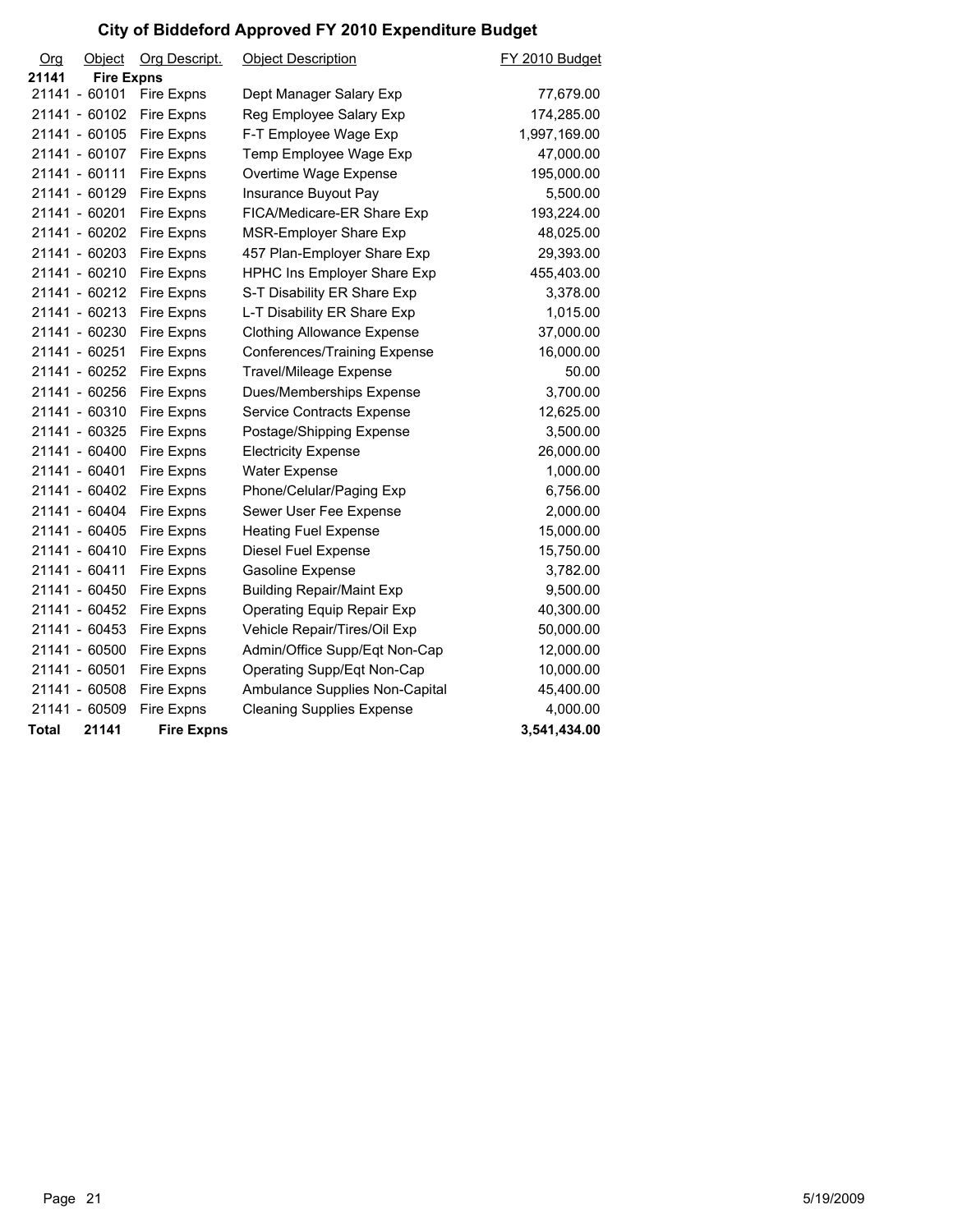| O <sub>rg</sub> | Object        | Org Descript.            | <b>Object Description</b>   | FY 2010 Budget |
|-----------------|---------------|--------------------------|-----------------------------|----------------|
| 21142           |               | <b>BPFD Expns</b>        |                             |                |
|                 |               | 21142 - 60230 BPFD Expns | Clothing Allowance Expense  | 2,680.00       |
|                 |               | 21142 - 60400 BPFD Expns | <b>Electricity Expense</b>  | 1,200.00       |
|                 | 21142 - 60401 | <b>BPFD Expns</b>        | <b>Water Expense</b>        | 200.00         |
|                 |               | 21142 - 60402 BPFD Expns | Phone/Celular/Paging Exp    | 328.00         |
|                 | 21142 - 60405 | <b>BPFD Expns</b>        | <b>Heating Fuel Expense</b> | 3,000.00       |
| Total           | 21142         | <b>BPFD Expns</b>        |                             | 7,408.00       |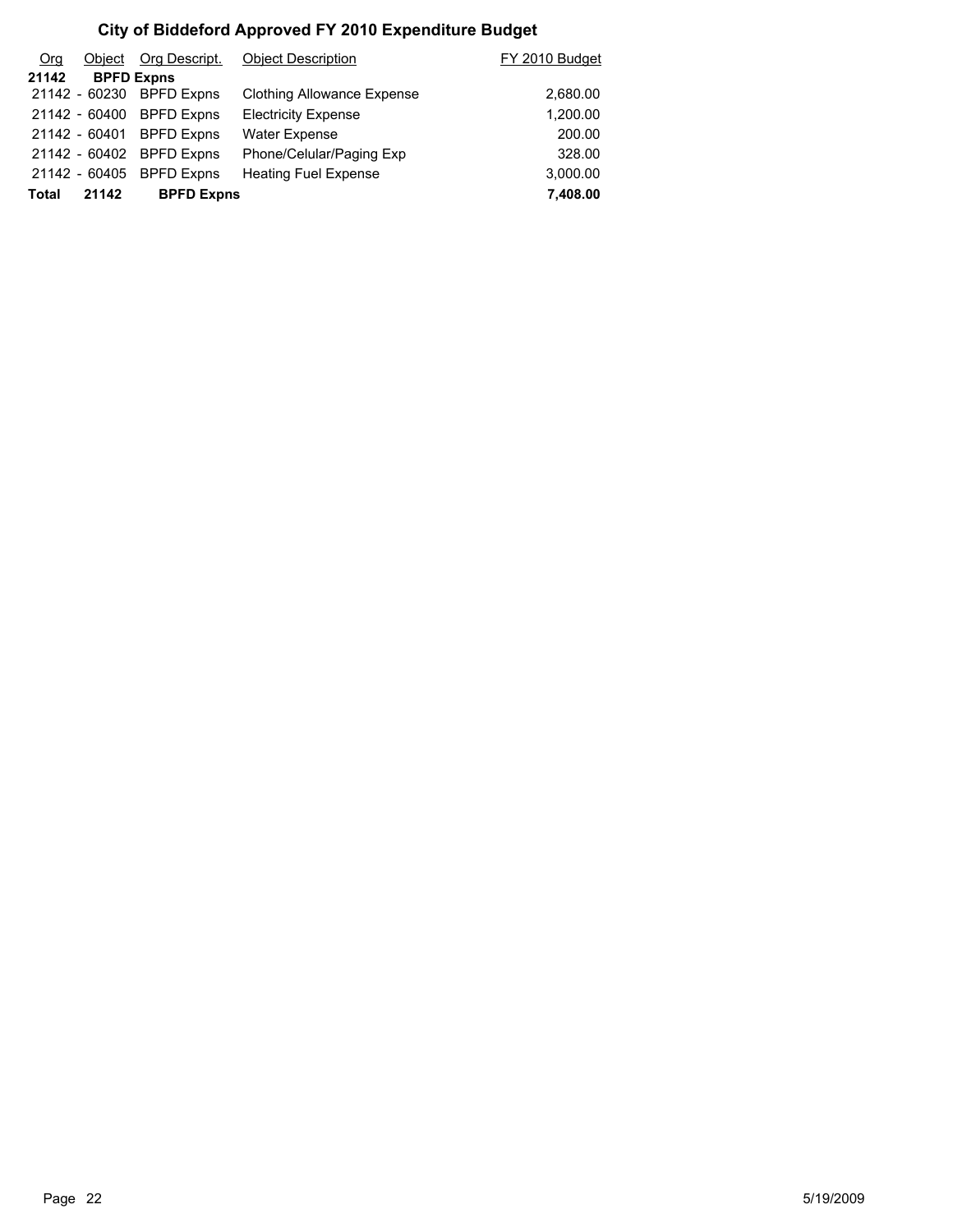| Org   | Obiect | Org Descript.            | <b>Object Description</b>   | FY 2010 Budget |
|-------|--------|--------------------------|-----------------------------|----------------|
| 21143 |        | <b>HBFD Expns</b>        |                             |                |
|       |        | 21143 - 60400 HBFD Expns | <b>Electricity Expense</b>  | 600.00         |
|       |        | 21143 - 60401 HBFD Expns | <b>Water Expense</b>        | 100.00         |
|       |        | 21143 - 60402 HBFD Expns | Phone/Celular/Paging Exp    | 328.00         |
|       |        | 21143 - 60405 HBFD Expns | <b>Heating Fuel Expense</b> | 700.00         |
| Total | 21143  | <b>HBFD Expns</b>        |                             | 1,728.00       |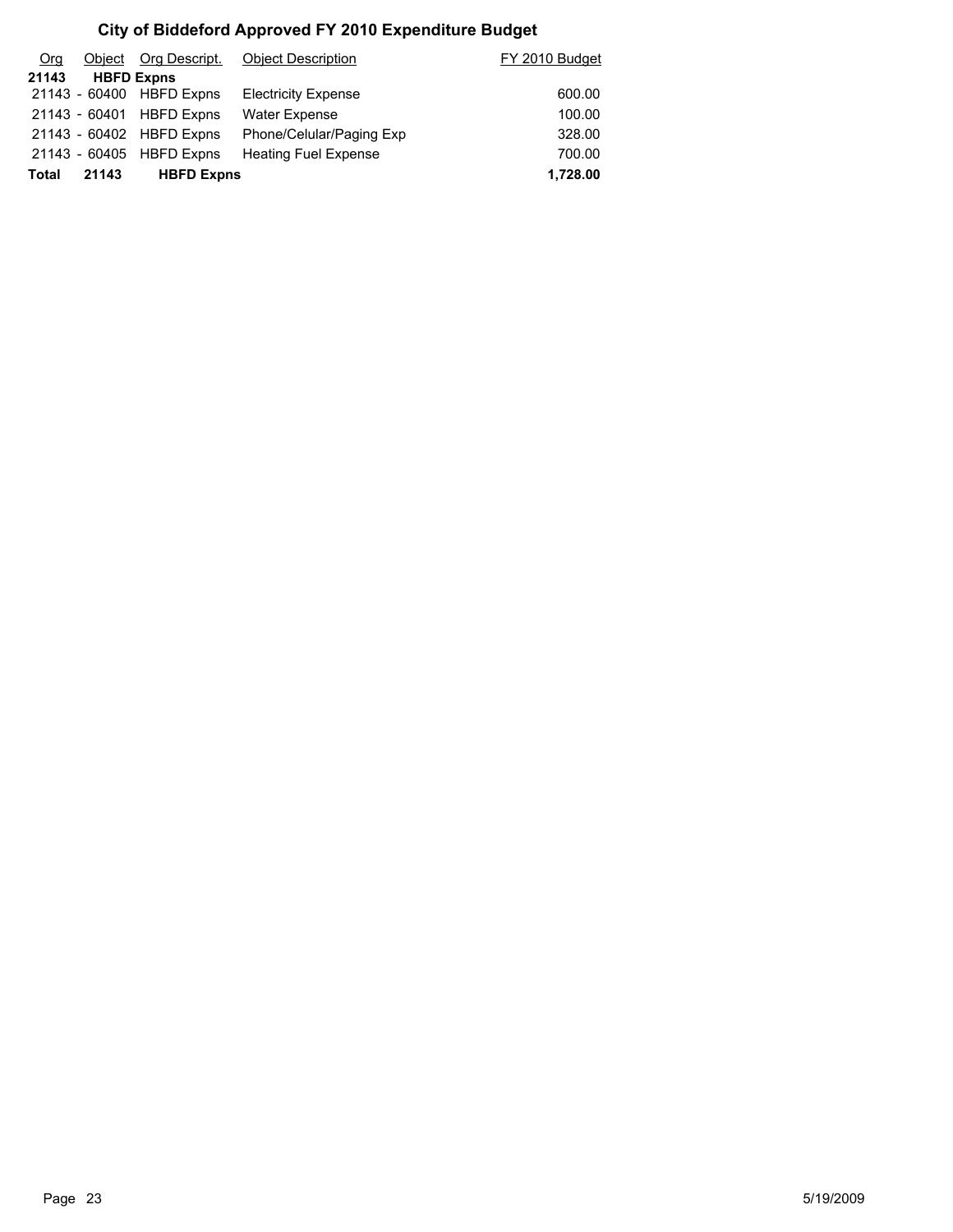| O <sub>rg</sub> | Object        | Org Descript. | <b>Object Description</b>         | FY 2010 Budget |
|-----------------|---------------|---------------|-----------------------------------|----------------|
| 21144           | EmrMgtExp.    |               |                                   |                |
|                 | 21144 - 60230 | EmrMgtExp.    | <b>Clothing Allowance Expense</b> | 290.00         |
|                 | 21144 - 60251 | EmrMgtExp.    | Conferences/Training Expense      | 121.00         |
|                 | 21144 - 60252 | EmrMgtExp.    | <b>Travel/Mileage Expense</b>     | 200.00         |
|                 | 21144 - 60402 | EmrMgtExp.    | Phone/Celular/Paging Exp          | 275.00         |
|                 | 21144 - 60452 | EmrMatExp.    | Operating Equip Repair Exp        | 250.00         |
|                 | 21144 - 60500 | EmrMgtExp.    | Admin/Office Supp/Eqt Non-Cap     | 100.00         |
| Total           | 21144         | EmrMgtExp.    |                                   | 1,236.00       |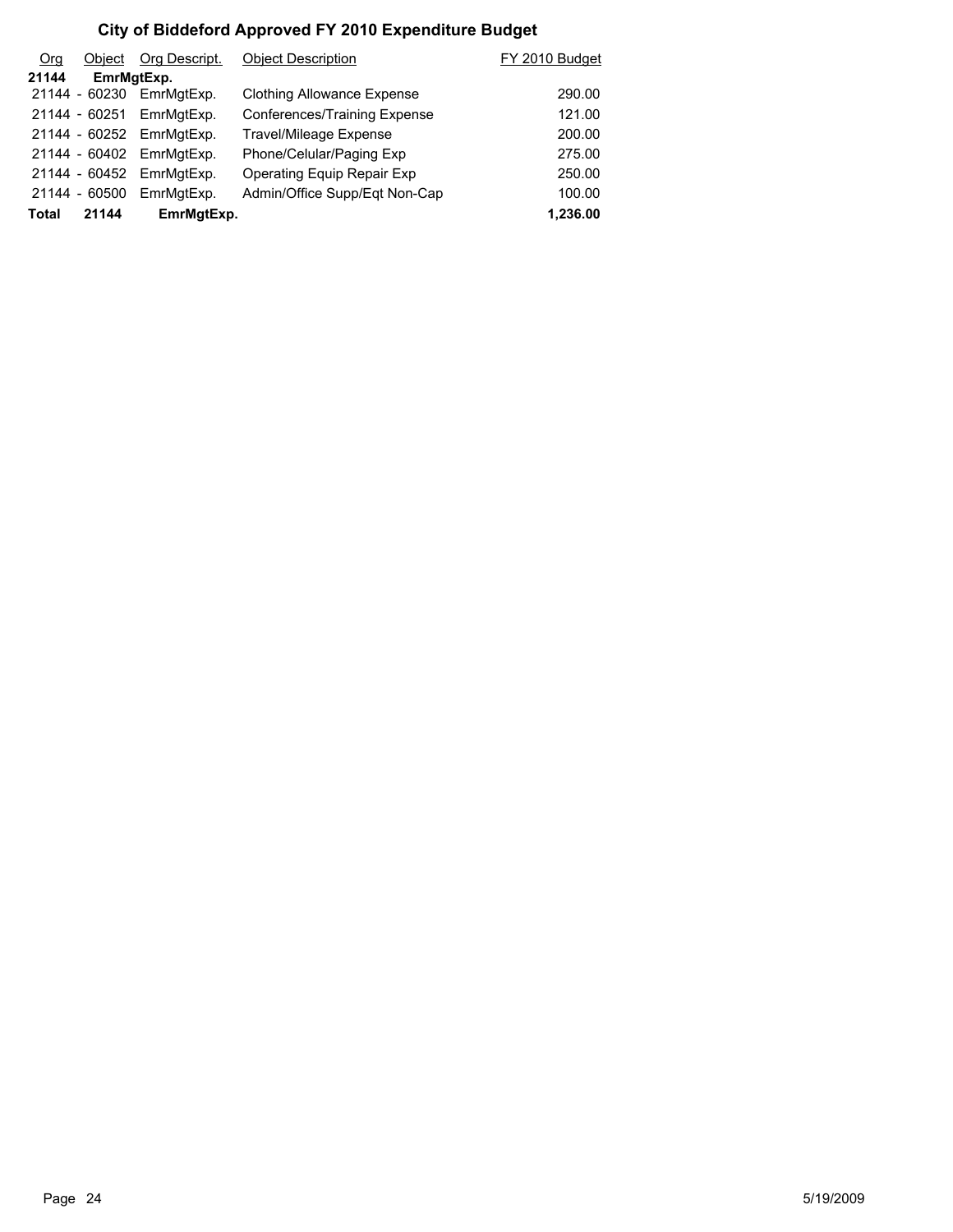| Org   |                   | Object Org Descript.     | <b>Object Description</b>     | FY 2010 Budget |
|-------|-------------------|--------------------------|-------------------------------|----------------|
| 21145 | <b>HydrantExp</b> |                          |                               |                |
|       |                   | 21145 - 60335 HydrantExp | <b>Hydrant Rental Expense</b> | 330.000.00     |
| Total | 21145             | <b>HydrantExp</b>        |                               | 330.000.00     |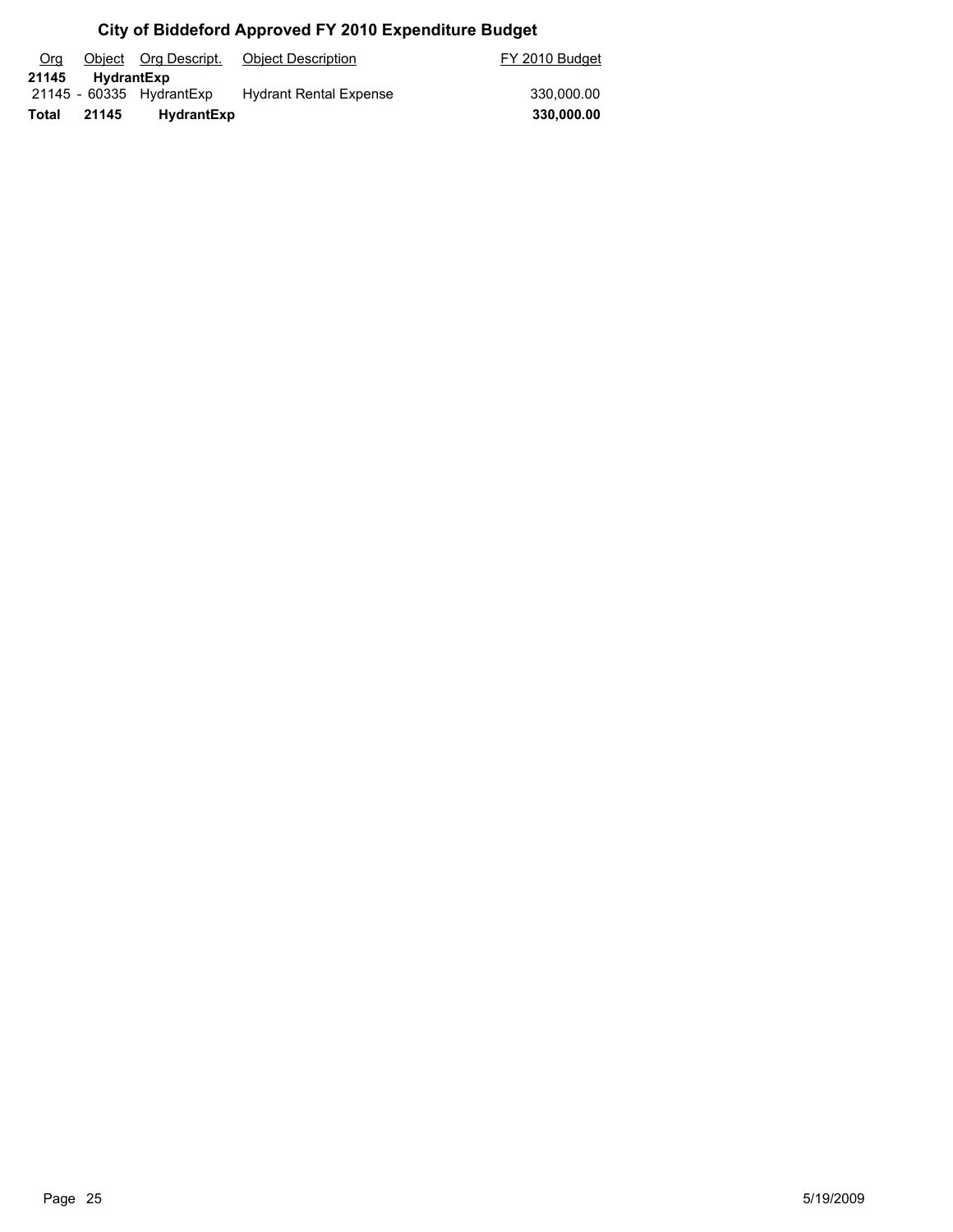| O <sub>rg</sub> | <b>Object</b>     | <b>Org Descript.</b> | <b>Object Description</b>          | FY 2010 Budget |
|-----------------|-------------------|----------------------|------------------------------------|----------------|
| 21146           | <b>Police Exp</b> |                      |                                    |                |
| 21146 - 60101   |                   | Police Exp           | Dept Manager Salary Exp            | 91,348.00      |
| 21146 - 60102   |                   | Police Exp           | Reg Employee Salary Exp            | 115,736.00     |
| 21146 - 60105   |                   | Police Exp           | F-T Employee Wage Exp              | 2,082,990.00   |
| 21146 - 60106   |                   | Police Exp           | P-T Employee Wage Exp              | 5,000.00       |
| 21146 - 60107   |                   | Police Exp           | Temp Employee Wage Exp             | 1,295.00       |
| 21146 - 60111   |                   | Police Exp           | Overtime Wage Expense              | 89,000.00      |
| 21146 - 60127   |                   | Police Exp           | <b>Health Club Dues</b>            | 600.00         |
| 21146 - 60129   |                   | Police Exp           | Insurance Buyout Pay               | 3,000.00       |
| 21146 - 60201   |                   | Police Exp           | FICA/Medicare-ER Share Exp         | 184,410.00     |
| 21146 - 60202   |                   | Police Exp           | MSR-Employer Share Exp             | 52,556.00      |
| 21146 - 60203   |                   | Police Exp           | 457 Plan-Employer Share Exp        | 19,655.00      |
| 21146 - 60210   |                   | Police Exp           | <b>HPHC Ins Employer Share Exp</b> | 463.00         |
| 21146 - 60211   |                   | Police Exp           | NNEBT Ins Employer Share Exp       | 384,351.00     |
| 21146 - 60212   |                   | Police Exp           | S-T Disability ER Share Exp        | 97.00          |
| 21146 - 60213   |                   | Police Exp           | L-T Disability ER Share Exp        | 724.00         |
| 21146 - 60230   |                   | Police Exp           | <b>Clothing Allowance Expense</b>  | 30,000.00      |
| 21146 - 60251   |                   | Police Exp           | Conferences/Training Expense       | 6,000.00       |
| 21146 - 60252   |                   | Police Exp           | Travel/Mileage Expense             | 1,500.00       |
| 21146 - 60256   |                   | Police Exp           | Dues/Memberships Expense           | 400.00         |
| 21146 - 60325   |                   | Police Exp           | Postage/Shipping Expense           | 700.00         |
| 21146 - 60400   |                   | Police Exp           | <b>Electricity Expense</b>         | 37,666.00      |
| 21146 - 60401   |                   | Police Exp           | <b>Water Expense</b>               | 625.00         |
| 21146 - 60404   |                   | Police Exp           | Sewer User Fee Expense             | 800.00         |
| 21146 - 60405   |                   | Police Exp           | <b>Heating Fuel Expense</b>        | 8,000.00       |
| 21146 - 60411   |                   | Police Exp           | Gasoline Expense                   | 51,850.00      |
| 21146 - 60450   |                   | Police Exp           | <b>Building Repair/Maint Exp</b>   | 10,000.00      |
| 21146 - 60452   |                   | Police Exp           | <b>Operating Equip Repair Exp</b>  | 8,000.00       |
| 21146 - 60453   |                   | Police Exp           | Vehicle Repair/Tires/Oil Exp       | 59,000.00      |
| 21146 - 60500   |                   | Police Exp           | Admin/Office Supp/Eqt Non-Cap      | 6,000.00       |
| 21146 - 60501   |                   | Police Exp           | Operating Supp/Eqt Non-Cap         | 43,300.00      |
| 21146 - 60502   |                   | Police Exp           | Printing & Copying Expense         | 6,000.00       |
| 21146 - 60509   |                   | Police Exp           | <b>Cleaning Supplies Expense</b>   | 3,000.00       |
| 21146 - 60603   |                   | Police Exp           | Vehicles Purchase Capital          | 40,000.00      |
| <b>Total</b>    | 21146             | <b>Police Exp</b>    |                                    | 3,344,066.00   |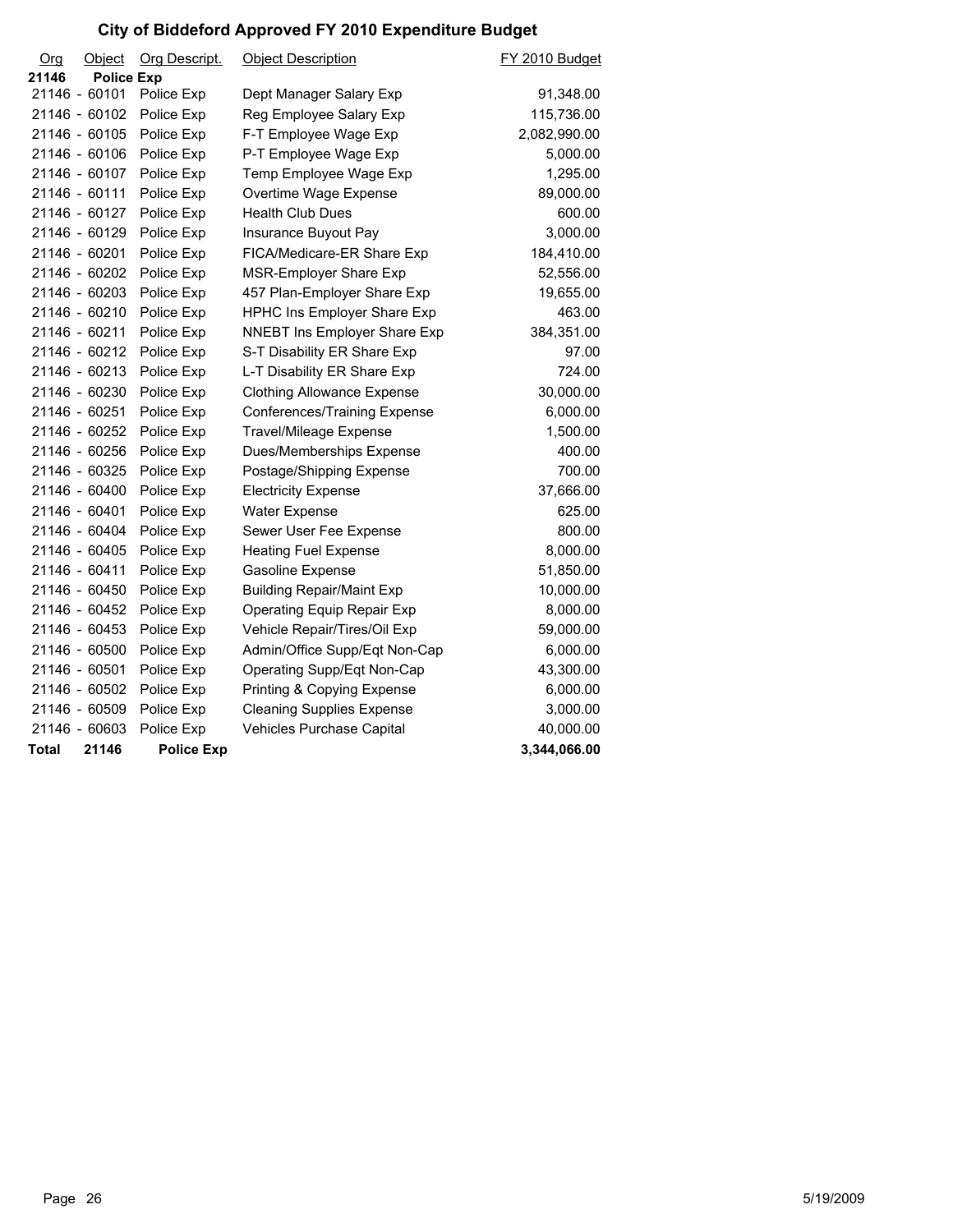| <b>Org</b> | Object            | Org Descript.     | <b>Object Description</b>           | FY 2010 Budget |
|------------|-------------------|-------------------|-------------------------------------|----------------|
| 21147      | <b>PDInvesExp</b> |                   |                                     |                |
|            | 21147 - 60105     | PDInvesExp        | F-T Employee Wage Exp               | 457,943.00     |
|            | 21147 - 60111     | PDInvesExp        | Overtime Wage Expense               | 17,380.00      |
|            | 21147 - 60127     | PDInvesExp        | <b>Health Club Dues</b>             | 120.00         |
|            | 21147 - 60201     | PDInvesExp        | FICA/Medicare-ER Share Exp          | 36,362.00      |
|            | 21147 - 60202     | PDInvesExp        | MSR-Employer Share Exp              | 13,170.00      |
|            | 21147 - 60211     | PDInvesExp        | <b>NNEBT Ins Employer Share Exp</b> | 83,368.00      |
|            | 21147 - 60230     | PDInvesExp        | <b>Clothing Allowance Expense</b>   | 4,500.00       |
|            | 21147 - 60251     | PDInvesExp        | Conferences/Training Expense        | 2,000.00       |
|            | 21147 - 60256     | PDInvesExp        | Dues/Memberships Expense            | 220.00         |
|            | 21147 - 60500     | PDInvesExp        | Admin/Office Supp/Eqt Non-Cap       | 2,500.00       |
|            | 21147 - 60501     | PDInvesExp        | Operating Supp/Eqt Non-Cap          | 14,000.00      |
|            | 21147 - 60502     | PDInvesExp        | Printing & Copying Expense          | 500.00         |
| Total      | 21147             | <b>PDInvesExp</b> |                                     | 632,063.00     |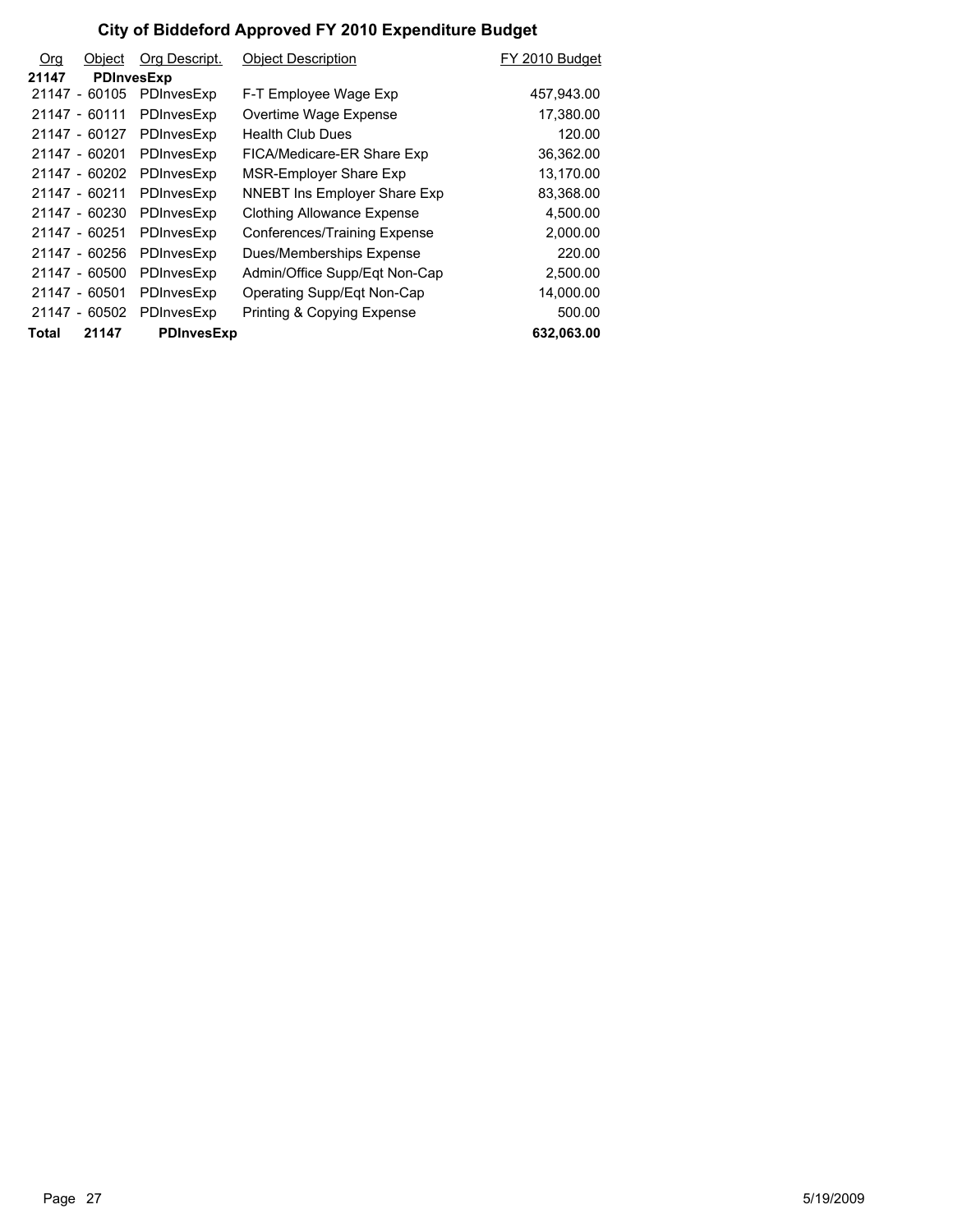| O <sub>rg</sub> | Object        | Org Descript.     | <b>Object Description</b>     | FY 2010 Budget |
|-----------------|---------------|-------------------|-------------------------------|----------------|
| 21148           |               | <b>CommunsExp</b> |                               |                |
|                 | 21148 - 60102 | CommunsExp        | Reg Employee Salary Exp       | 133,324.00     |
|                 | 21148 - 60105 | CommunsExp        | F-T Employee Wage Exp         | 605,718.00     |
| 21148 - 60111   |               | CommunsExp        | Overtime Wage Expense         | 36,000.00      |
|                 | 21148 - 60129 | CommunsExp        | Insurance Buyout Pay          | 1,500.00       |
| 21148 - 60201   |               | CommunsExp        | FICA/Medicare-ER Share Exp    | 59,753.00      |
|                 | 21148 - 60202 | CommunsExp        | MSR-Employer Share Exp        | 6,349.00       |
|                 | 21148 - 60203 | CommunsExp        | 457 Plan-Employer Share Exp   | 7,315.00       |
|                 | 21148 - 60210 | CommunsExp        | HPHC Ins Employer Share Exp   | 277.00         |
| 21148 - 60211   |               | CommunsExp        | NNEBT Ins Employer Share Exp  | 129,220.00     |
|                 | 21148 - 60212 | CommunsExp        | S-T Disability ER Share Exp   | 33.00          |
|                 | 21148 - 60213 | CommunsExp        | L-T Disability ER Share Exp   | 243.00         |
| 21148 - 60251   |               | CommunsExp        | Conferences/Training Expense  | 1,100.00       |
|                 | 21148 - 60252 | CommunsExp        | Travel/Mileage Expense        | 500.00         |
|                 | 21148 - 60256 | CommunsExp        | Dues/Memberships Expense      | 150.00         |
|                 | 21148 - 60310 | CommunsExp        | Service Contracts Expense     | 56,740.00      |
|                 | 21148 - 60317 | CommunsExp        | <b>Translation Expense</b>    | 5,000.00       |
|                 | 21148 - 60330 | CommunsExp        | Equipment Rent/Lease Exp      | 5,200.00       |
|                 | 21148 - 60400 | CommunsExp        | <b>Electricity Expense</b>    | 4,000.00       |
|                 | 21148 - 60402 | CommunsExp        | Phone/Celular/Paging Exp      | 30,000.00      |
|                 | 21148 - 60452 | CommunsExp        | Operating Equip Repair Exp    | 5,000.00       |
|                 | 21148 - 60500 | CommunsExp        | Admin/Office Supp/Eqt Non-Cap | 2,700.00       |
| 21148 - 60501   |               | CommunsExp        | Operating Supp/Eqt Non-Cap    | 9,200.00       |
| <b>Total</b>    | 21148         | CommunsExp        |                               | 1,099,322.00   |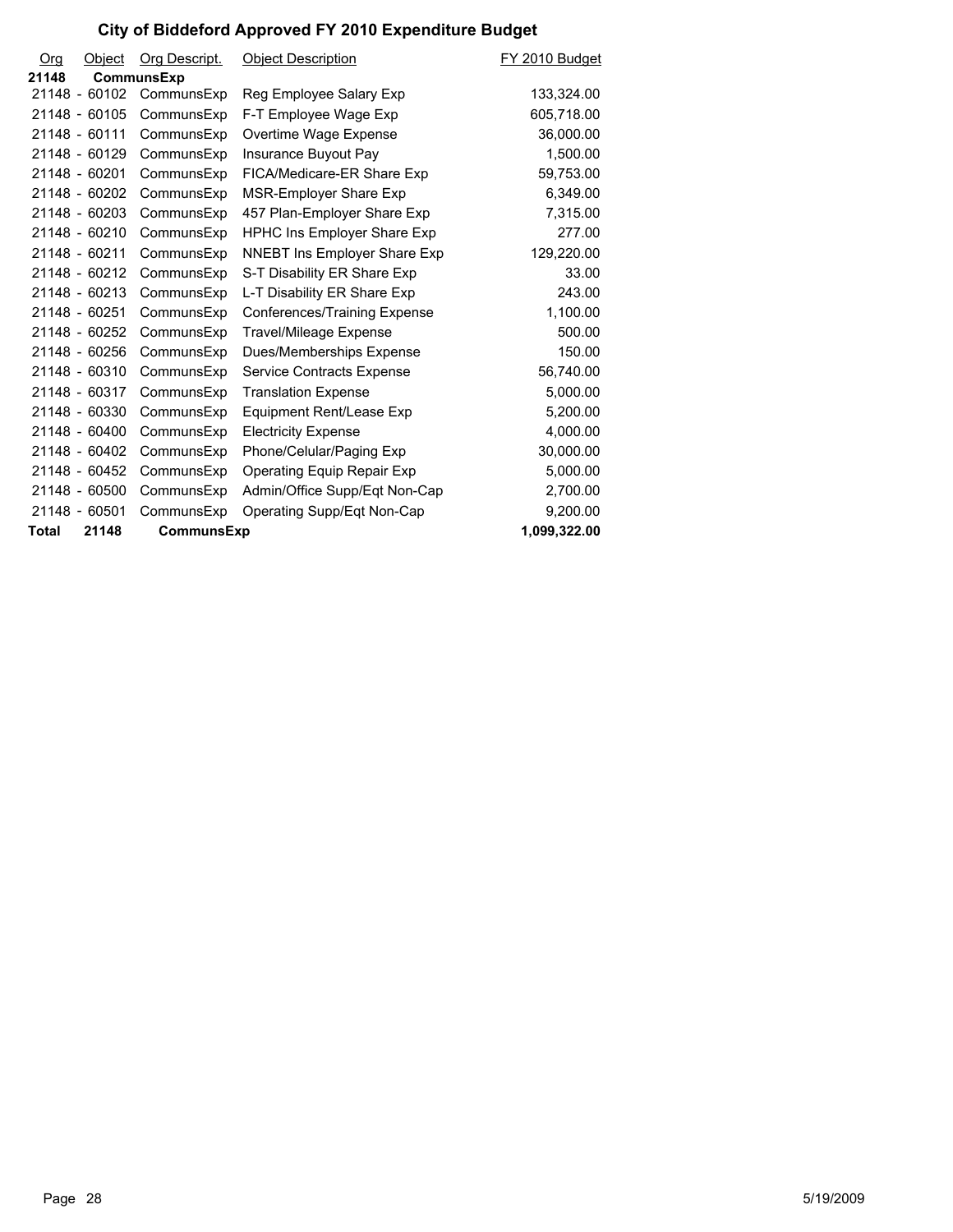| O <sub>rg</sub> | Object            | Org Descript.            | <b>Object Description</b>        | FY 2010 Budget |
|-----------------|-------------------|--------------------------|----------------------------------|----------------|
| 21149           | <b>Animal Exp</b> |                          |                                  |                |
|                 |                   | 21149 - 60105 Animal Exp | F-T Employee Wage Exp            | 49,171.00      |
|                 | 21149 - 60111     | Animal Exp               | Overtime Wage Expense            | 2,000.00       |
|                 | 21149 - 60201     | Animal Exp               | FICA/Medicare-ER Share Exp       | 3,998.00       |
|                 | 21149 - 60202     | Animal Exp               | MSR-Employer Share Exp           | 784.00         |
|                 | 21149 - 60211     | Animal Exp               | NNEBT Ins Employer Share Exp     | 10,637.00      |
|                 | 21149 - 60310     | Animal Exp               | <b>Service Contracts Expense</b> | 32,000.00      |
|                 | 21149 - 60402     | Animal Exp               | Phone/Celular/Paging Exp         | 500.00         |
|                 | 21149 - 60501     | Animal Exp               | Operating Supp/Egt Non-Cap       | 500.00         |
| <b>Total</b>    | 21149             | <b>Animal Exp</b>        |                                  | 99,590.00      |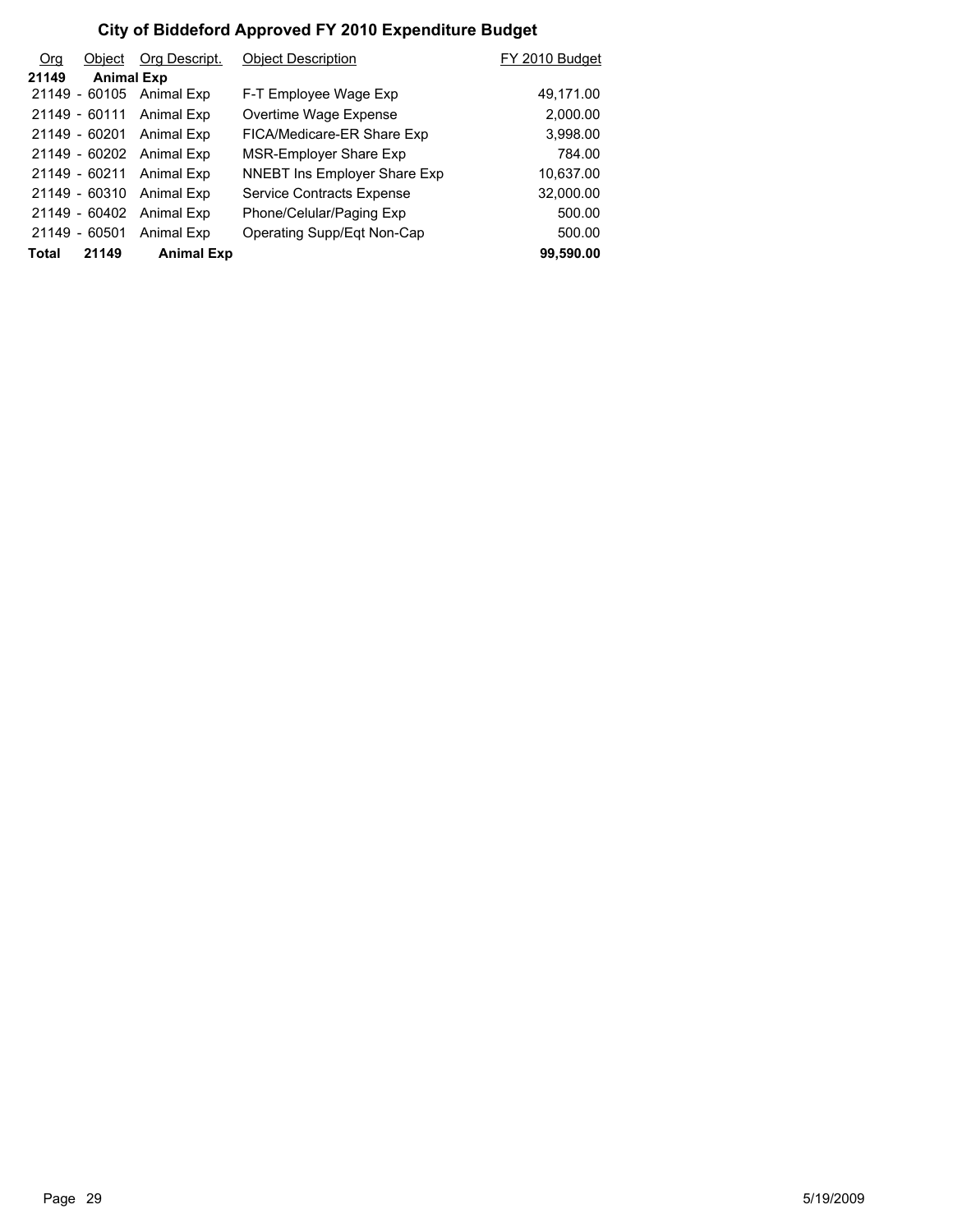| Org   |            | Object Org Descript.     | <b>Object Description</b>  | FY 2010 Budget |
|-------|------------|--------------------------|----------------------------|----------------|
| 21150 | StLightExp |                          |                            |                |
|       |            | 21150 - 60400 StLightExp | <b>Electricity Expense</b> | 400.000.00     |
|       |            | 21150 - 60452 StLightExp | Operating Equip Repair Exp | 25,000.00      |
| Total | 21150      | <b>StLightExp</b>        |                            | 425,000.00     |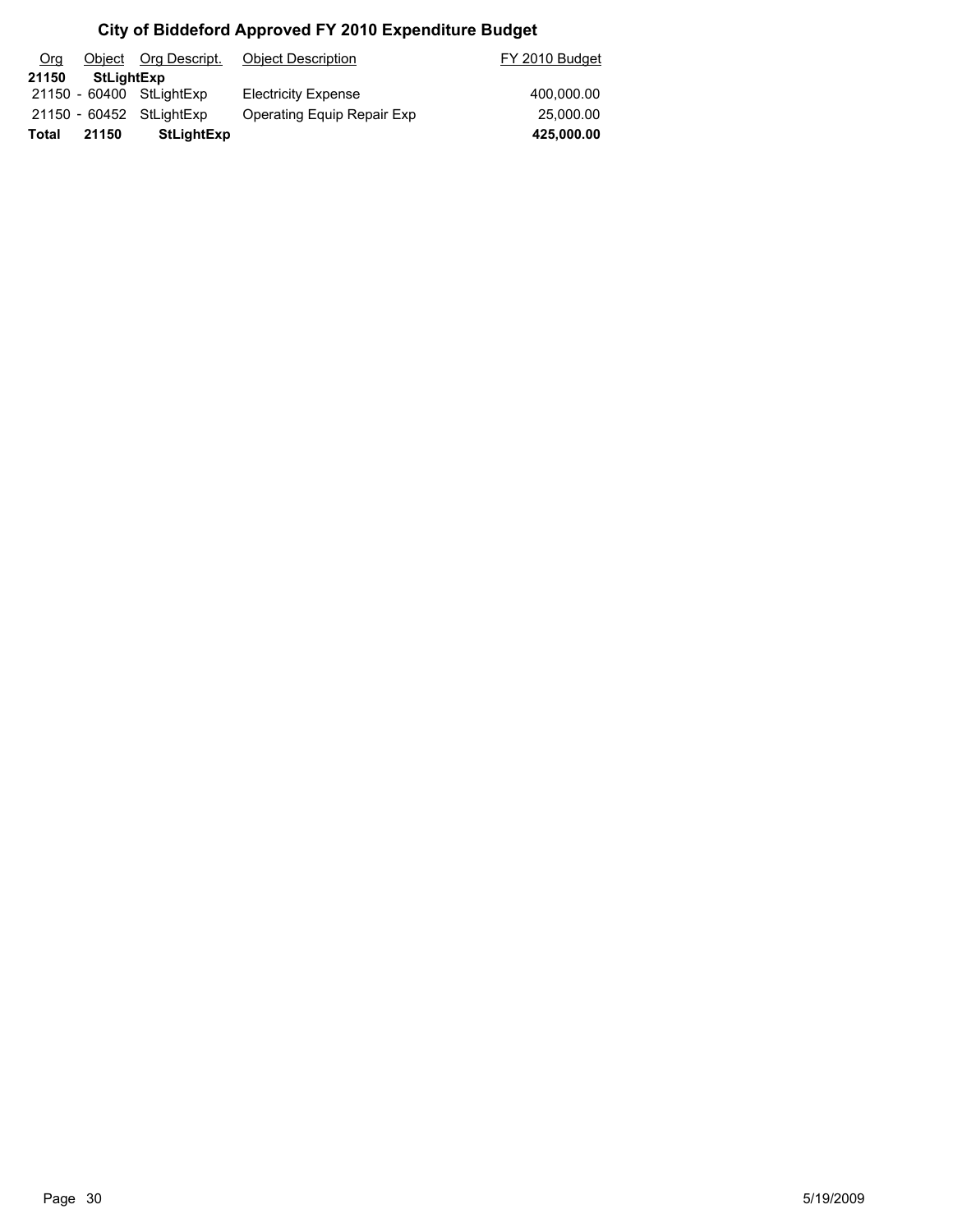| Org   | Object        | Org Descript.     | <b>Object Description</b>         | FY 2010 Budget |
|-------|---------------|-------------------|-----------------------------------|----------------|
| 21161 |               | <b>PWAdminExp</b> |                                   |                |
|       | 21161 - 60101 | PWAdminExp        | Dept Manager Salary Exp           | 76,687.00      |
|       | 21161 - 60102 | PWAdminExp        | Reg Employee Salary Exp           | 205,271.00     |
|       | 21161 - 60105 | PWAdminExp        | F-T Employee Wage Exp             | 507,675.00     |
|       | 21161 - 60111 | PWAdminExp        | Overtime Wage Expense             | 52,749.00      |
|       | 21161 - 60201 | PWAdminExp        | FICA/Medicare-ER Share Exp        | 65,622.00      |
|       | 21161 - 60202 | PWAdminExp        | MSR-Employer Share Exp            | 7,447.00       |
|       | 21161 - 60203 | PWAdminExp        | 457 Plan-Employer Share Exp       | 15,425.00      |
|       | 21161 - 60210 | PWAdminExp        | HPHC Ins Employer Share Exp       | 26,089.00      |
|       | 21161 - 60211 | PWAdminExp        | NNEBT Ins Employer Share Exp      | 166,492.00     |
|       | 21161 - 60212 | PWAdminExp        | S-T Disability ER Share Exp       | 221.00         |
|       | 21161 - 60213 | PWAdminExp        | L-T Disability ER Share Exp       | 984.00         |
|       | 21161 - 60230 | PWAdminExp        | <b>Clothing Allowance Expense</b> | 4,700.00       |
|       | 21161 - 60251 | PWAdminExp        | Conferences/Training Expense      | 3,000.00       |
|       | 21161 - 60252 | PWAdminExp        | Travel/Mileage Expense            | 750.00         |
|       | 21161 - 60256 | PWAdminExp        | Dues/Memberships Expense          | 475.00         |
|       | 21161 - 60310 | PWAdminExp        | Service Contracts Expense         | 4,800.00       |
|       | 21161 - 60325 | PWAdminExp        | Postage/Shipping Expense          | 500.00         |
|       | 21161 - 60400 | PWAdminExp        | <b>Electricity Expense</b>        | 36,807.00      |
|       | 21161 - 60401 | PWAdminExp        | Water Expense                     | 2,200.00       |
|       | 21161 - 60402 | PWAdminExp        | Phone/Celular/Paging Exp          | 4,394.00       |
|       | 21161 - 60404 | PWAdminExp        | Sewer User Fee Expense            | 3,900.00       |
|       | 21161 - 60405 | PWAdminExp        | <b>Heating Fuel Expense</b>       | 30,000.00      |
|       | 21161 - 60411 | PWAdminExp        | Gasoline Expense                  | 11,254.00      |
|       | 21161 - 60450 | PWAdminExp        | <b>Building Repair/Maint Exp</b>  | 7,500.00       |
|       | 21161 - 60452 | PWAdminExp        | Operating Equip Repair Exp        | 5,000.00       |
|       | 21161 - 60453 | PWAdminExp        | Vehicle Repair/Tires/Oil Exp      | 7,500.00       |
|       | 21161 - 60457 | PWAdminExp        | Road Maint/Improve Non-Cap        | 2,500.00       |
|       | 21161 - 60461 | PWAdminExp        | Repair/Maint-CommunsEquip         | 500.00         |
|       | 21161 - 60500 | PWAdminExp        | Admin/Office Supp/Eqt Non-Cap     | 11,150.00      |
|       | 21161 - 60501 | PWAdminExp        | Operating Supp/Eqt Non-Cap        | 8,500.00       |
|       | 21161 - 60505 | PWAdminExp        | <b>Construction Supplies</b>      | 2,000.00       |
|       | 21161 - 60506 | PWAdminExp        | Equipment/Small Tools-Non-cap     | 7,950.00       |
|       | 21161 - 60509 | PWAdminExp        | <b>Cleaning Supplies Expense</b>  | 4,200.00       |
|       | 21161 - 60797 | PWAdminExp        | Miscellaneous Expense             | 1,825.00       |
| Total | 21161         | <b>PWAdminExp</b> |                                   | 1,286,067.00   |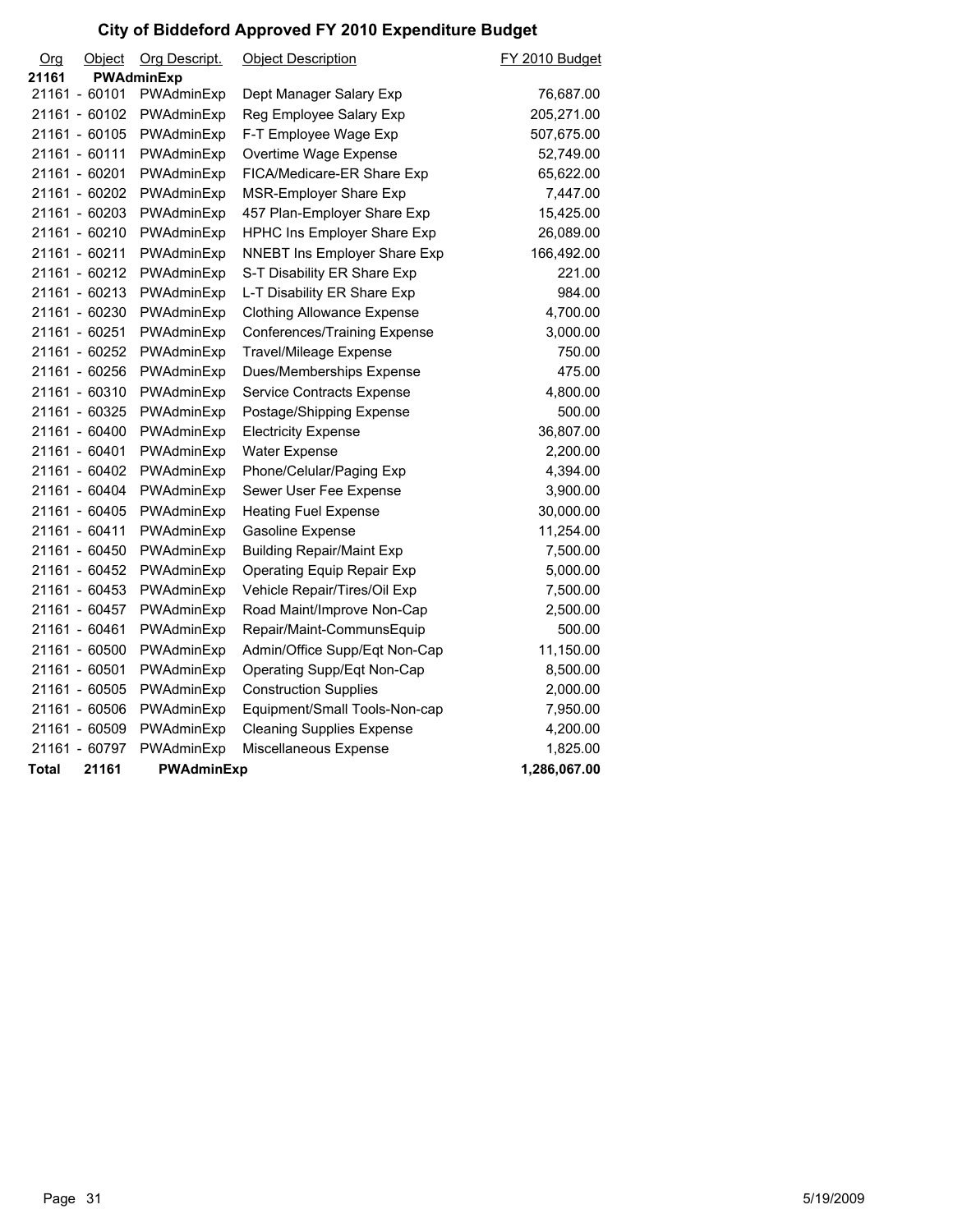| Org   | Object        | Org Descript.     | <b>Object Description</b>            | FY 2010 Budget |
|-------|---------------|-------------------|--------------------------------------|----------------|
| 21162 |               | <b>PWRoadsExp</b> |                                      |                |
|       | 21162 - 60105 | PWRoadsExp        | F-T Employee Wage Exp                | 708,678.00     |
|       | 21162 - 60111 | PWRoadsExp        | Overtime Wage Expense                | 88,585.00      |
|       | 21162 - 60201 | PWRoadsExp        | FICA/Medicare-ER Share Exp           | 61,756.00      |
|       | 21162 - 60202 | PWRoadsExp        | MSR-Employer Share Exp               | 8,266.00       |
|       | 21162 - 60203 | PWRoadsExp        | 457 Plan-Employer Share Exp          | 9,998.00       |
|       | 21162 - 60211 | PWRoadsExp        | <b>NNEBT Ins Employer Share Exp</b>  | 184,824.00     |
|       | 21162 - 60230 | PWRoadsExp        | <b>Clothing Allowance Expense</b>    | 7,550.00       |
|       | 21162 - 60312 | PWRoadsExp        | Temporary Agency Help Exp            | 25,000.00      |
|       | 21162 - 60313 | PWRoadsExp        | <b>Construction Services Expense</b> | 25,000.00      |
|       | 21162 - 60346 | PWRoadsExp        | Removal of Trees & Stumps            | 2,600.00       |
|       | 21162 - 60410 | PWRoadsExp        | Diesel Fuel Expense                  | 68,250.00      |
|       | 21162 - 60411 | PWRoadsExp        | <b>Gasoline Expense</b>              | 3,655.00       |
|       | 21162 - 60452 | PWRoadsExp        | Operating Equip Repair Exp           | 69,450.00      |
|       | 21162 - 60453 | PWRoadsExp        | Vehicle Repair/Tires/Oil Exp         | 74,000.00      |
|       | 21162 - 60457 | PWRoadsExp        | Road Maint/Improve Non-Cap           | 60,000.00      |
|       | 21162 - 60461 | PWRoadsExp        | Repair/Maint-CommunsEquip            | 400.00         |
|       | 21162 - 60462 | PWRoadsExp        | Road Painting Expense                | 45,000.00      |
|       | 21162 - 60501 | PWRoadsExp        | Operating Supp/Eqt Non-Cap           | 9,800.00       |
|       | 21162 - 60503 | PWRoadsExp        | Road Salt Expense                    | 230,000.00     |
|       | 21162 - 60505 | PWRoadsExp        | <b>Construction Supplies</b>         | 30,500.00      |
|       | 21162 - 60506 | PWRoadsExp        | Equipment/Small Tools-Non-cap        | 1,250.00       |
|       | 21162 - 60507 | PWRoadsExp        | <b>Street Signs Expense</b>          | 12,500.00      |
| Total | 21162         | PWRoadsExp        |                                      | 1,727,062.00   |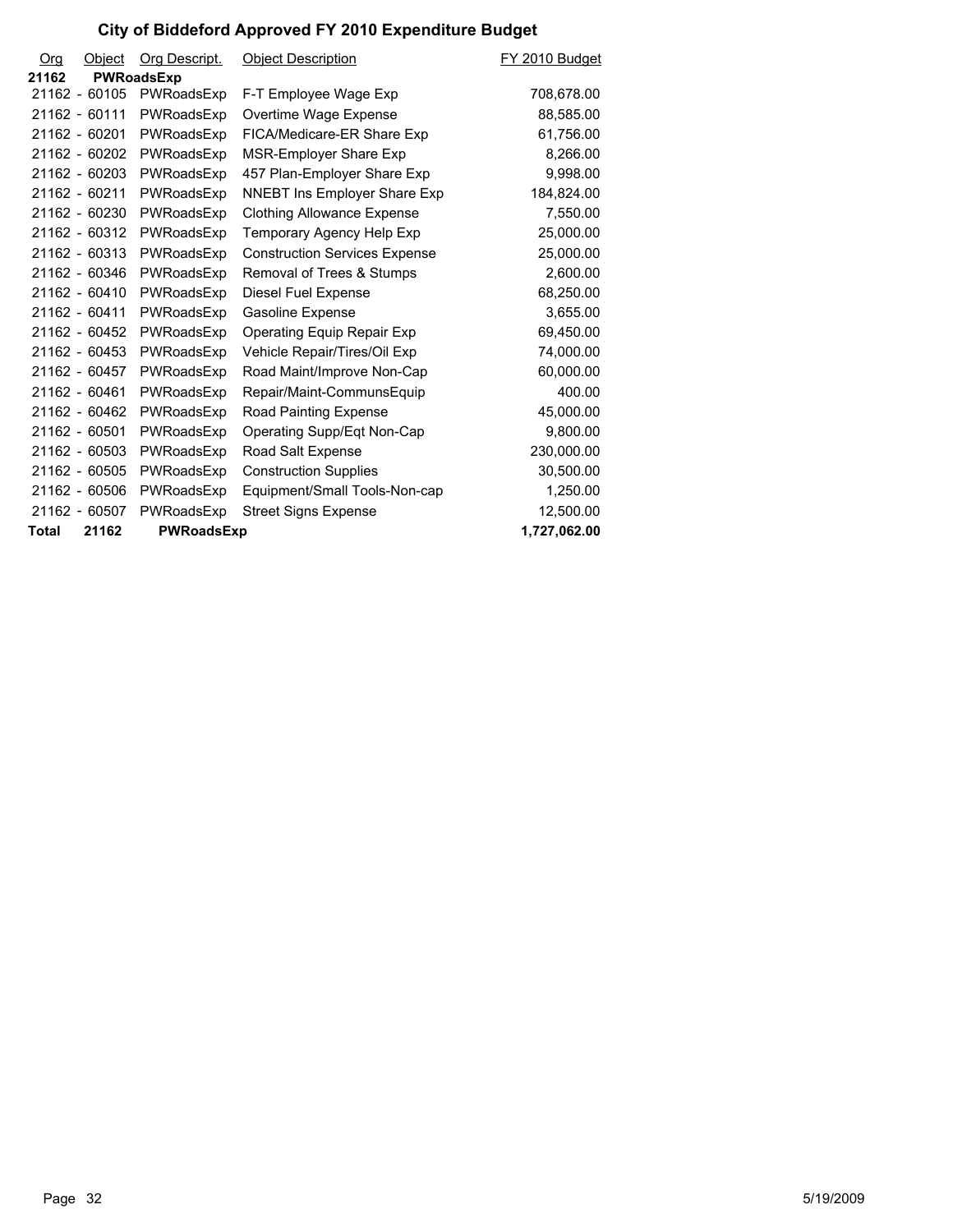| Org          | Object            | Org Descript.     | <b>Object Description</b>             | FY 2010 Budget |
|--------------|-------------------|-------------------|---------------------------------------|----------------|
| 21164        | <b>SolWsteExp</b> |                   |                                       |                |
|              | 21164 - 60102     | SolWsteExp        | Reg Employee Salary Exp               | 55,014.00      |
|              | 21164 - 60105     | SolWsteExp        | F-T Employee Wage Exp                 | 331,468.00     |
|              | 21164 - 60111     | SolWsteExp        | Overtime Wage Expense                 | 22,707.00      |
|              | 21164 - 60201     | SolWsteExp        | FICA/Medicare-ER Share Exp            | 31,587.00      |
|              | 21164 - 60202     | SolWsteExp        | MSR-Employer Share Exp                | 3,888.00       |
|              | 21164 - 60203     | SolWsteExp        | 457 Plan-Employer Share Exp           | 3,712.00       |
|              | 21164 - 60211     | SolWsteExp        | <b>NNEBT Ins Employer Share Exp</b>   | 96,521.00      |
|              | 21164 - 60212     | SolWsteExp        | S-T Disability ER Share Exp           | 32.00          |
|              | 21164 - 60213     | SolWsteExp        | L-T Disability ER Share Exp           | 190.00         |
|              | 21164 - 60230     | SolWsteExp        | <b>Clothing Allowance Expense</b>     | 4,000.00       |
|              | 21164 - 60306     | SolWsteExp        | Other Prof/Consult Srvs Exp           | 1,000.00       |
|              | 21164 - 60313     | SolWsteExp        | <b>Construction Services Expense</b>  | 1,000.00       |
|              | 21164 - 60340     | SolWsteExp        | Waste Tipping Fee Expense             | 460,897.00     |
|              | 21164 - 60341     | SolWsteExp        | Non-Burnable Disposal Exp             | 12,000.00      |
|              | 21164 - 60345     | SolWsteExp        | <b>Rodent Control Expense</b>         | 1,000.00       |
|              | 21164 - 60410     | SolWsteExp        | Diesel Fuel Expense                   | 17,500.00      |
|              | 21164 - 60412     | SolWsteExp        | <b>Bottled Gas Expense</b>            | 1,500.00       |
|              | 21164 - 60452     | SolWsteExp        | Operating Equip Repair Exp            | 4,000.00       |
|              | 21164 - 60453     | SolWsteExp        | Vehicle Repair/Tires/Oil Exp          | 19,000.00      |
|              | 21164 - 60461     | SolWsteExp        | Repair/Maint-CommunsEquip             | 500.00         |
|              | 21164 - 60501     | SolWsteExp        | Operating Supp/Eqt Non-Cap            | 9,100.00       |
|              | 21164 - 60502     | SolWsteExp        | <b>Printing &amp; Copying Expense</b> | 575.00         |
|              | 21164 - 60506     | SolWsteExp        | Equipment/Small Tools-Non-cap         | 200.00         |
|              | 21164 - 60797     | SolWsteExp        | Miscellaneous Expense                 | 20,000.00      |
| <b>Total</b> | 21164             | <b>SolWsteExp</b> |                                       | 1,097,391.00   |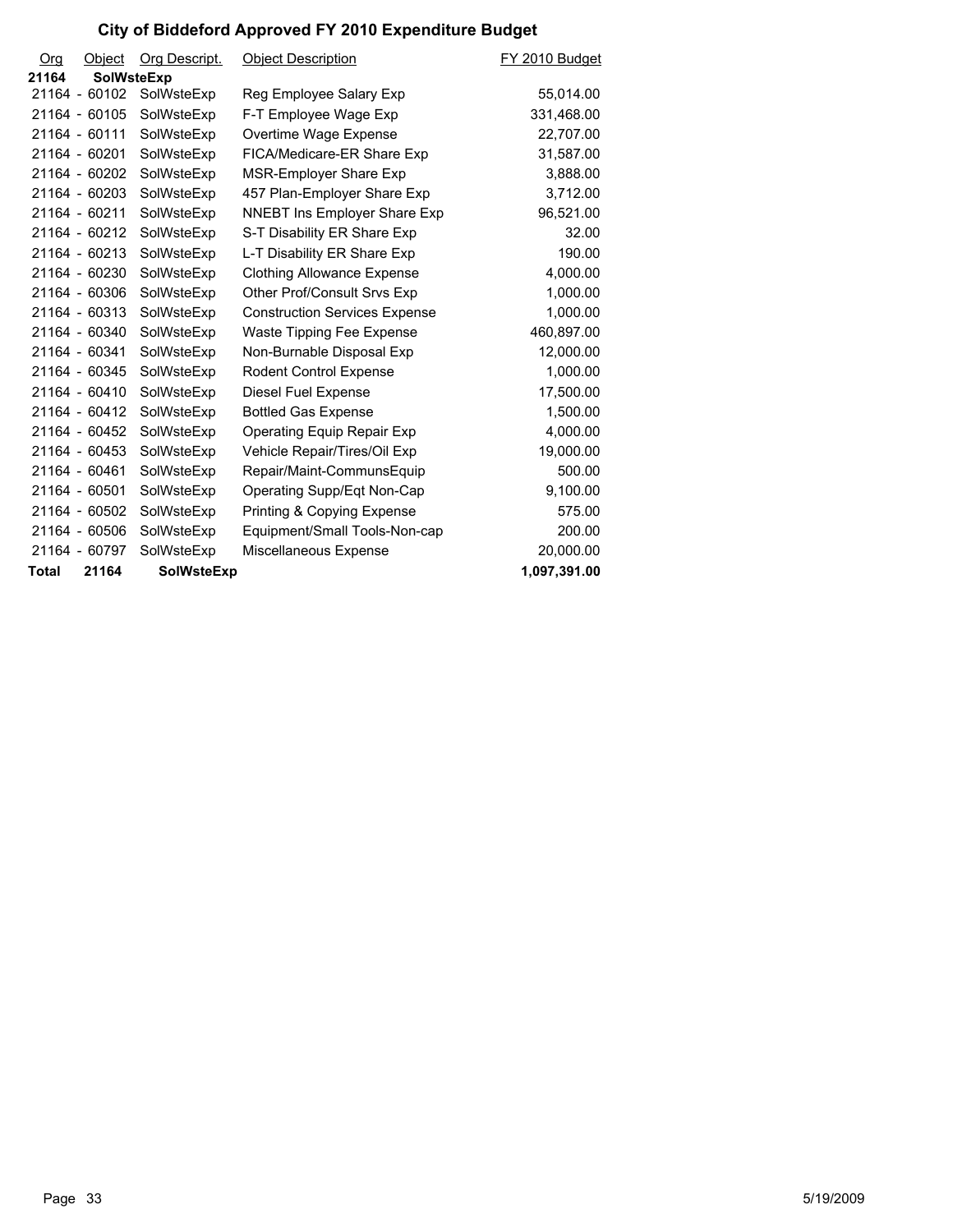| O <sub>rg</sub> | Object        | Org Descript.     | <b>Object Description</b>            | FY 2010 Budget |
|-----------------|---------------|-------------------|--------------------------------------|----------------|
| 21165           | ParkMntExp    |                   |                                      |                |
|                 | 21165 - 60102 | ParkMntExp        | Reg Employee Salary Exp              | 53,042.00      |
|                 | 21165 - 60105 | ParkMntExp        | F-T Employee Wage Exp                | 171,488.00     |
|                 | 21165 - 60106 | ParkMntExp        | P-T Employee Wage Exp                | 43,200.00      |
|                 | 21165 - 60111 | ParkMntExp        | Overtime Wage Expense                | 15,652.00      |
|                 | 21165 - 60201 | ParkMntExp        | FICA/Medicare-ER Share Exp           | 21,871.00      |
|                 | 21165 - 60202 | ParkMntExp        | MSR-Employer Share Exp               | 1,373.00       |
|                 | 21165 - 60203 | ParkMntExp        | 457 Plan-Employer Share Exp          | 2,504.00       |
|                 | 21165 - 60211 | ParkMntExp        | <b>NNEBT Ins Employer Share Exp</b>  | 37,731.00      |
|                 | 21165 - 60212 | ParkMntExp        | S-T Disability ER Share Exp          | 32.00          |
|                 | 21165 - 60213 | ParkMntExp        | L-T Disability ER Share Exp          | 183.00         |
|                 | 21165 - 60230 | ParkMntExp        | <b>Clothing Allowance Expense</b>    | 2,250.00       |
|                 | 21165 - 60251 | ParkMntExp        | Conferences/Training Expense         | 400.00         |
|                 | 21165 - 60313 | ParkMntExp        | <b>Construction Services Expense</b> | 53,637.00      |
|                 | 21165 - 60330 | ParkMntExp        | Equipment Rent/Lease Exp             | 500.00         |
|                 | 21165 - 60400 | ParkMntExp        | <b>Electricity Expense</b>           | 9,919.00       |
|                 | 21165 - 60401 | ParkMntExp        | <b>Water Expense</b>                 | 5,220.00       |
|                 | 21165 - 60404 | ParkMntExp        | Sewer User Fee Expense               | 2,500.00       |
|                 | 21165 - 60410 | ParkMntExp        | Diesel Fuel Expense                  | 3,675.00       |
|                 | 21165 - 60411 | ParkMntExp        | <b>Gasoline Expense</b>              | 7,905.00       |
|                 | 21165 - 60450 | ParkMntExp        | <b>Building Repair/Maint Exp</b>     | 1,000.00       |
|                 | 21165 - 60452 | ParkMntExp        | Operating Equip Repair Exp           | 14,000.00      |
|                 | 21165 - 60453 | ParkMntExp        | Vehicle Repair/Tires/Oil Exp         | 7,200.00       |
|                 | 21165 - 60454 | ParkMntExp        | Grounds Maint/Improve Exp            | 22,873.00      |
|                 | 21165 - 60461 | ParkMntExp        | Repair/Maint-CommunsEquip            | 400.00         |
|                 | 21165 - 60500 | ParkMntExp        | Admin/Office Supp/Eqt Non-Cap        | 1,500.00       |
|                 | 21165 - 60501 | ParkMntExp        | Operating Supp/Eqt Non-Cap           | 1,900.00       |
|                 | 21165 - 60505 | ParkMntExp        | <b>Construction Supplies</b>         | 2,000.00       |
|                 | 21165 - 60506 | ParkMntExp        | Equipment/Small Tools-Non-cap        | 3,000.00       |
|                 | 21165 - 60509 | ParkMntExp        | <b>Cleaning Supplies Expense</b>     | 1,500.00       |
| <b>Total</b>    | 21165         | <b>ParkMntExp</b> |                                      | 488,455.00     |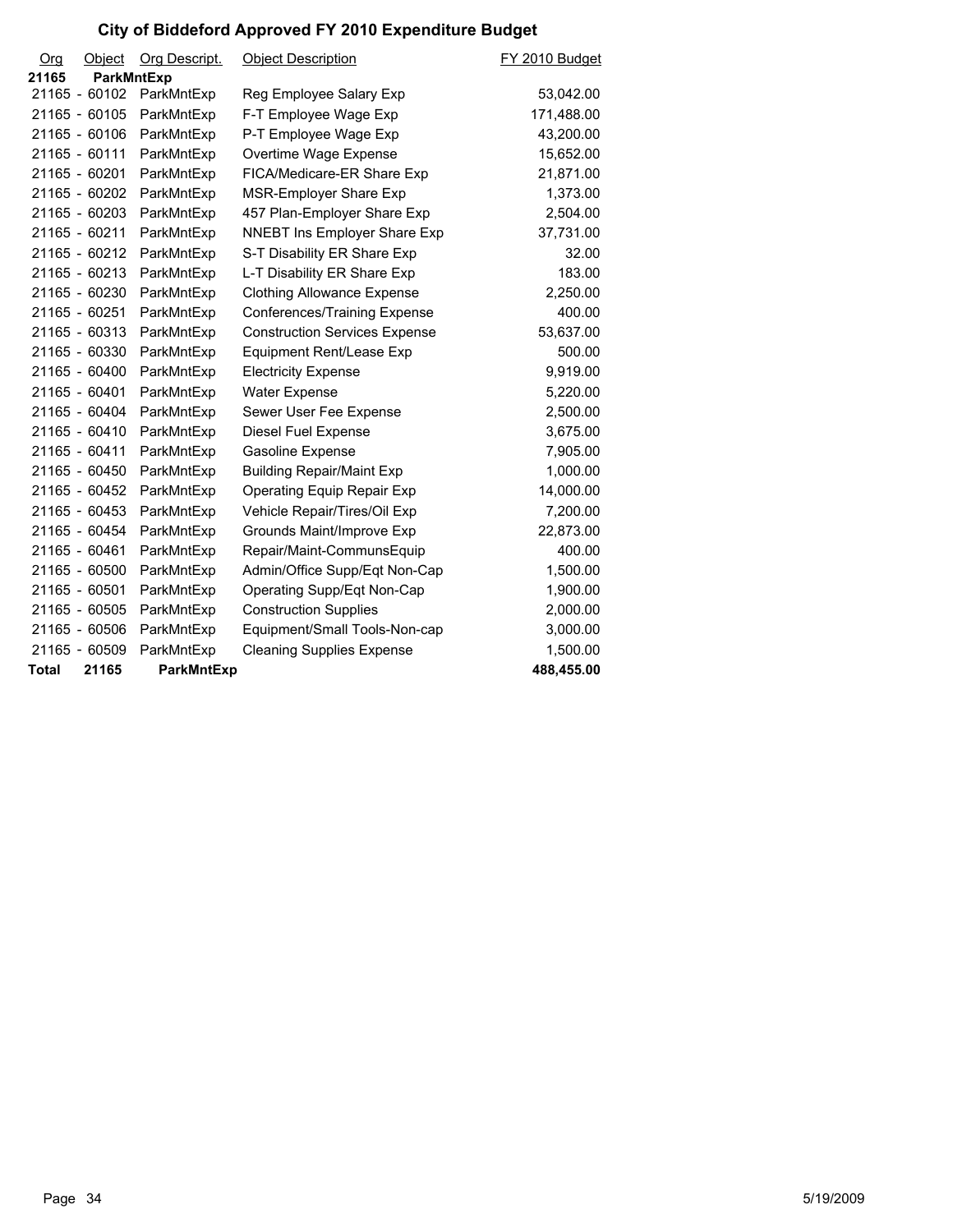| <b>Org</b> | Object        | Org Descript. | <b>Object Description</b>         | FY 2010 Budget |
|------------|---------------|---------------|-----------------------------------|----------------|
| 21166      | CemteryExp    |               |                                   |                |
|            | 21166 - 60101 | CemteryExp    | Dept Manager Salary Exp           | 2,400.00       |
|            | 21166 - 60107 | CemteryExp    | Temp Employee Wage Exp            | 19,019.00      |
|            | 21166 - 60201 | CemteryExp    | FICA/Medicare-ER Share Exp        | 1,639.00       |
|            | 21166 - 60310 | CemteryExp    | Service Contracts Expense         | 3,500.00       |
|            | 21166 - 60400 | CemteryExp    | <b>Electricity Expense</b>        | 230.00         |
|            | 21166 - 60401 | CemteryExp    | Water Expense                     | 220.00         |
|            | 21166 - 60402 | CemteryExp    | Phone/Celular/Paging Exp          | 350.00         |
|            | 21166 - 60410 | CemteryExp    | Diesel Fuel Expense               | 35.00          |
|            | 21166 - 60411 | CemteryExp    | <b>Gasoline Expense</b>           | 255.00         |
|            | 21166 - 60450 | CemteryExp    | <b>Building Repair/Maint Exp</b>  | 1,000.00       |
|            | 21166 - 60452 | CemteryExp    | <b>Operating Equip Repair Exp</b> | 2,850.00       |
|            | 21166 - 60454 | CemteryExp    | Grounds Maint/Improve Exp         | 4,500.00       |
|            | 21166 - 60457 | CemteryExp    | Road Maint/Improve Non-Cap        | 2,500.00       |
|            | 21166 - 60501 | CemteryExp    | Operating Supp/Eqt Non-Cap        | 250.00         |
|            | 21166 - 60506 | CemteryExp    | Equipment/Small Tools-Non-cap     | 1,000.00       |
| Total      | 21166         | CemteryExp    |                                   | 39,748.00      |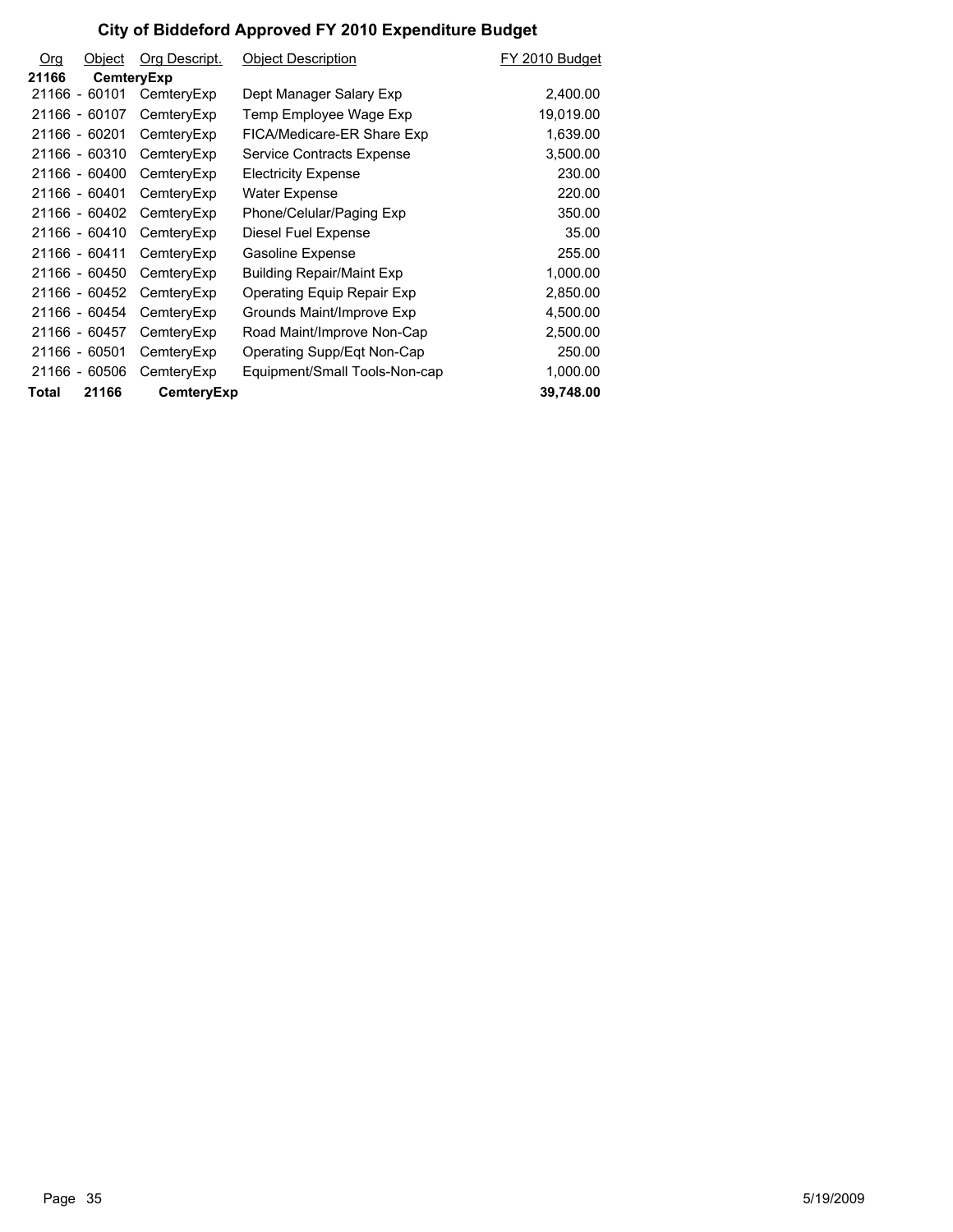| Org          | Object            | Org Descript.     | <b>Object Description</b>          | FY 2010 Budget |
|--------------|-------------------|-------------------|------------------------------------|----------------|
| 21167        | <b>EnginerExp</b> |                   |                                    |                |
|              | 21167 - 60101     | EnginerExp        | Dept Manager Salary Exp            | 23,767.00      |
|              | 21167 - 60102     | EnginerExp        | Reg Employee Salary Exp            | 93,948.00      |
|              | 21167 - 60105     | EnginerExp        | F-T Employee Wage Exp              | 16,239.00      |
|              | 21167 - 60201     | EnginerExp        | FICA/Medicare-ER Share Exp         | 10,553.00      |
|              | 21167 - 60202     | EnginerExp        | MSR-Employer Share Exp             | 434.00         |
|              | 21167 - 60203     | EnginerExp        | 457 Plan-Employer Share Exp        | 3,993.00       |
|              | 21167 - 60210     | EnginerExp        | <b>HPHC Ins Employer Share Exp</b> | 29,031.00      |
|              | 21167 - 60212     | EnginerExp        | S-T Disability ER Share Exp        | 126.00         |
|              | 21167 - 60213     | EnginerExp        | L-T Disability ER Share Exp        | 412.00         |
|              | 21167 - 60230     | EnginerExp        | <b>Clothing Allowance Expense</b>  | 900.00         |
|              | 21167 - 60251     | EnginerExp        | Conferences/Training Expense       | 1,000.00       |
|              | 21167 - 60252     | EnginerExp        | <b>Travel/Mileage Expense</b>      | 730.00         |
|              | 21167 - 60256     | EnginerExp        | Dues/Memberships Expense           | 790.00         |
|              | 21167 - 60257     | EnginerExp        | Professional License Fees Exp      | 850.00         |
|              | 21167 - 60304     | EnginerExp        | Registry of Deeds Fee Expense      | 150.00         |
|              | 21167 - 60306     | EnginerExp        | Other Prof/Consult Srvs Exp        | 9,800.00       |
|              | 21167 - 60310     | EnginerExp        | Service Contracts Expense          | 200.00         |
|              | 21167 - 60411     | EnginerExp        | <b>Gasoline Expense</b>            | 900.00         |
|              | 21167 - 60452     | EnginerExp        | Operating Equip Repair Exp         | 850.00         |
|              | 21167 - 60453     | EnginerExp        | Vehicle Repair/Tires/Oil Exp       | 400.00         |
|              | 21167 - 60500     | EnginerExp        | Admin/Office Supp/Eqt Non-Cap      | 1,000.00       |
|              | 21167 - 60501     | EnginerExp        | Operating Supp/Eqt Non-Cap         | 6,100.00       |
|              | 21167 - 60502     | EnginerExp        | Printing & Copying Expense         | 375.00         |
|              | 21167 - 60797     | EnginerExp        | Miscellaneous Expense              | 1,900.00       |
| <b>Total</b> | 21167             | <b>EnginerExp</b> |                                    | 204,448.00     |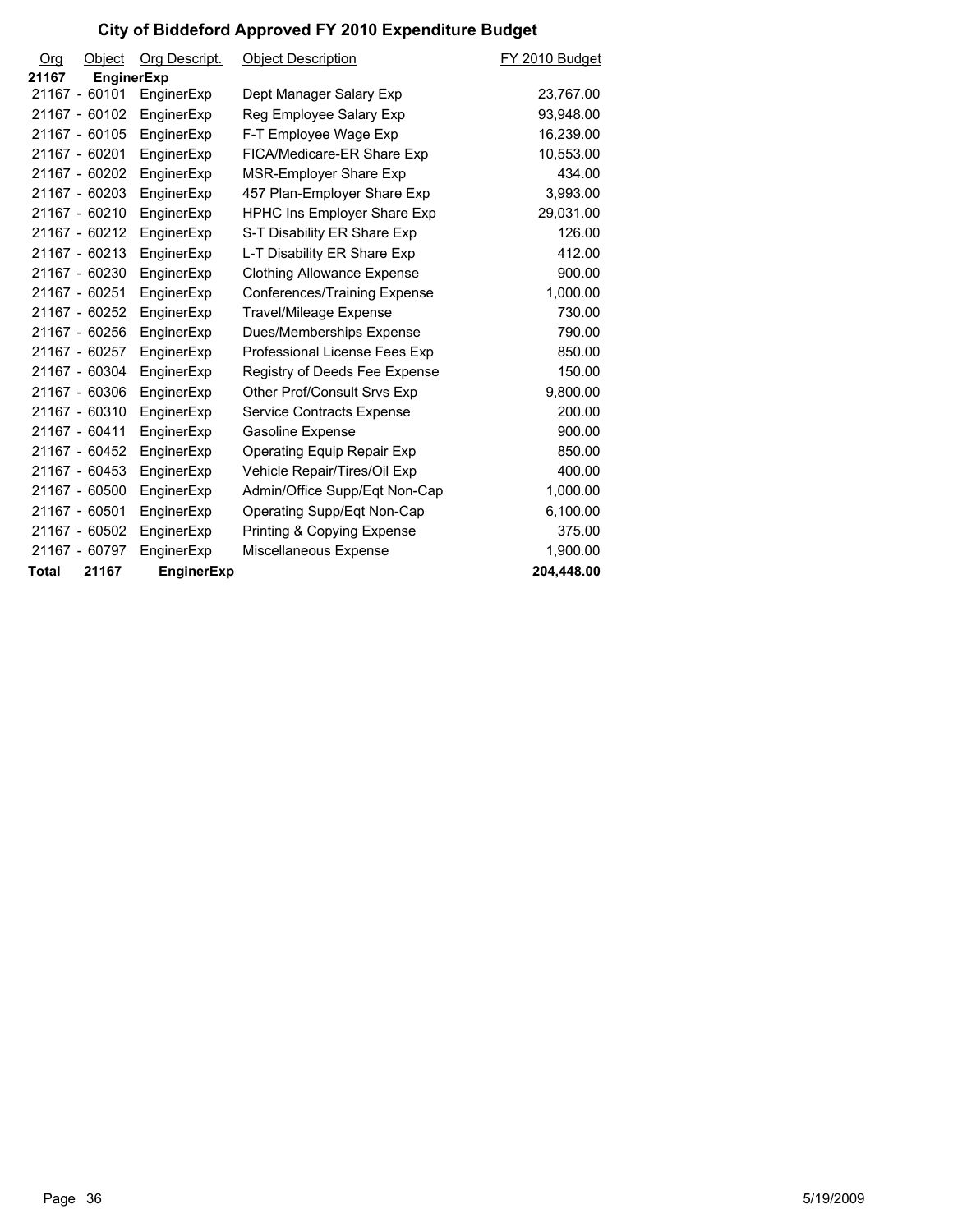| <b>Org</b> | Object         | Org Descript.  | <b>Object Description</b>          | FY 2010 Budget |
|------------|----------------|----------------|------------------------------------|----------------|
| 21168      | <b>GIS Div</b> |                |                                    |                |
|            | 21168 - 60102  | <b>GIS Div</b> | Reg Employee Salary Exp            | 35,719.00      |
|            | 21168 - 60201  | <b>GIS Div</b> | FICA/Medicare-ER Share Exp         | 2,869.00       |
|            | 21168 - 60203  | <b>GIS Div</b> | 457 Plan-Employer Share Exp        | 1,786.00       |
|            | 21168 - 60210  | GIS Div        | <b>HPHC Ins Employer Share Exp</b> | 4,251.00       |
|            | 21168 - 60212  | GIS Div        | S-T Disability ER Share Exp        | 24.00          |
|            | 21168 - 60213  | <b>GIS Div</b> | L-T Disability ER Share Exp        | 125.00         |
|            | 21168 - 60230  | GIS Div        | Clothing Allowance Expense         | 300.00         |
|            | 21168 - 60251  | <b>GIS Div</b> | Conferences/Training Expense       | 1,350.00       |
|            | 21168 - 60252  | <b>GIS Div</b> | Travel/Mileage Expense             | 500.00         |
|            | 21168 - 60256  | GIS Div        | Dues/Memberships Expense           | 250.00         |
|            | 21168 - 60257  | <b>GIS Div</b> | Professional License Fees Exp      | 275.00         |
|            | 21168 - 60306  | GIS Div        | Other Prof/Consult Srvs Exp        | 4,500.00       |
|            | 21168 - 60500  | <b>GIS Div</b> | Admin/Office Supp/Eqt Non-Cap      | 200.00         |
|            | 21168 - 60501  | <b>GIS Div</b> | Operating Supp/Eqt Non-Cap         | 1,000.00       |
| Total      | 21168          | <b>GIS Div</b> |                                    | 53,149.00      |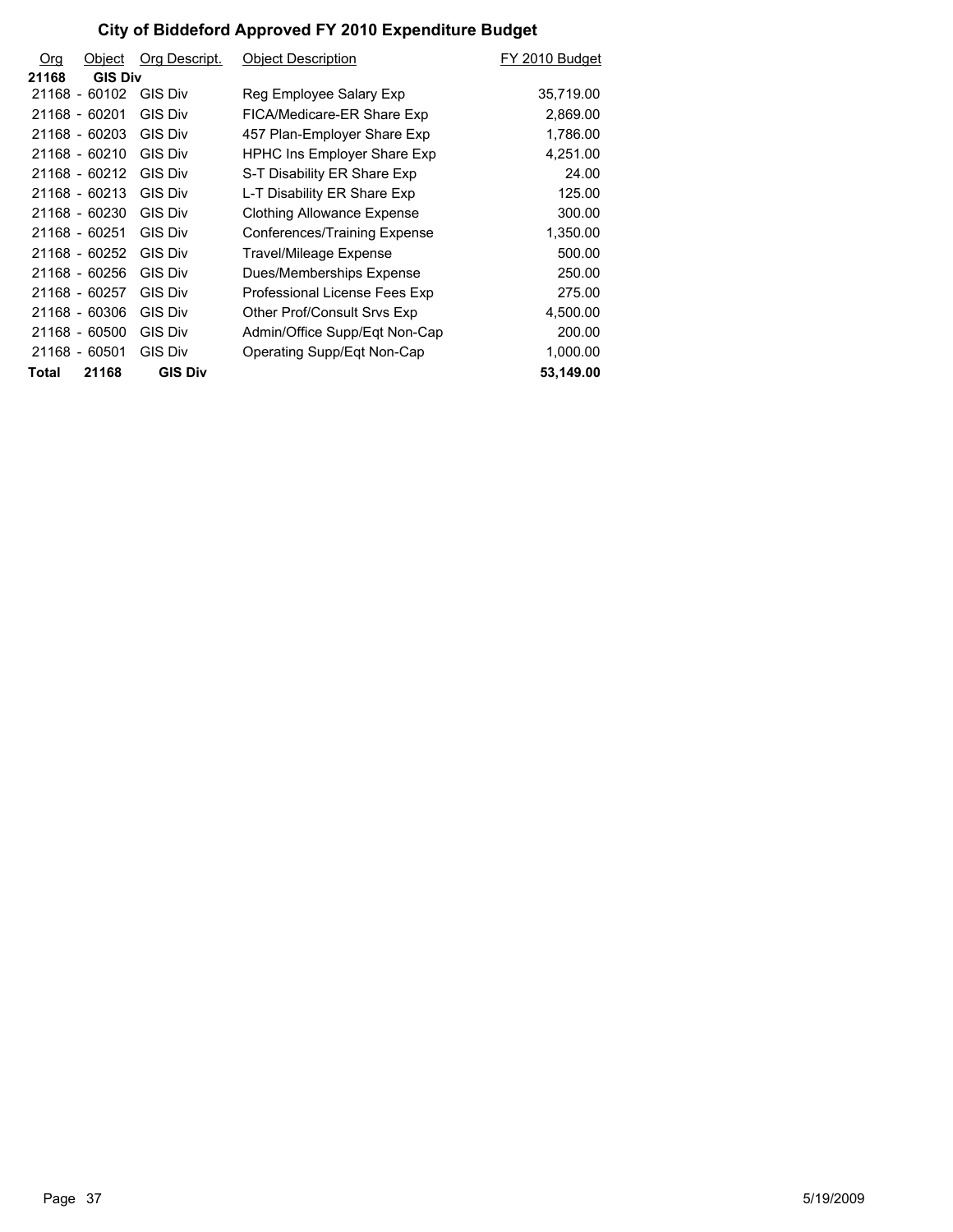| Org   |            |                          | Object Org Descript. Object Description | FY 2010 Budget |
|-------|------------|--------------------------|-----------------------------------------|----------------|
| 21181 | CtyTax Exp |                          |                                         |                |
|       |            | 21181 - 60749 CtyTax Exp | County Tax Expense                      | 1.213.772.00   |
| Total | 21181      | CtyTax Exp               |                                         | 1,213,772.00   |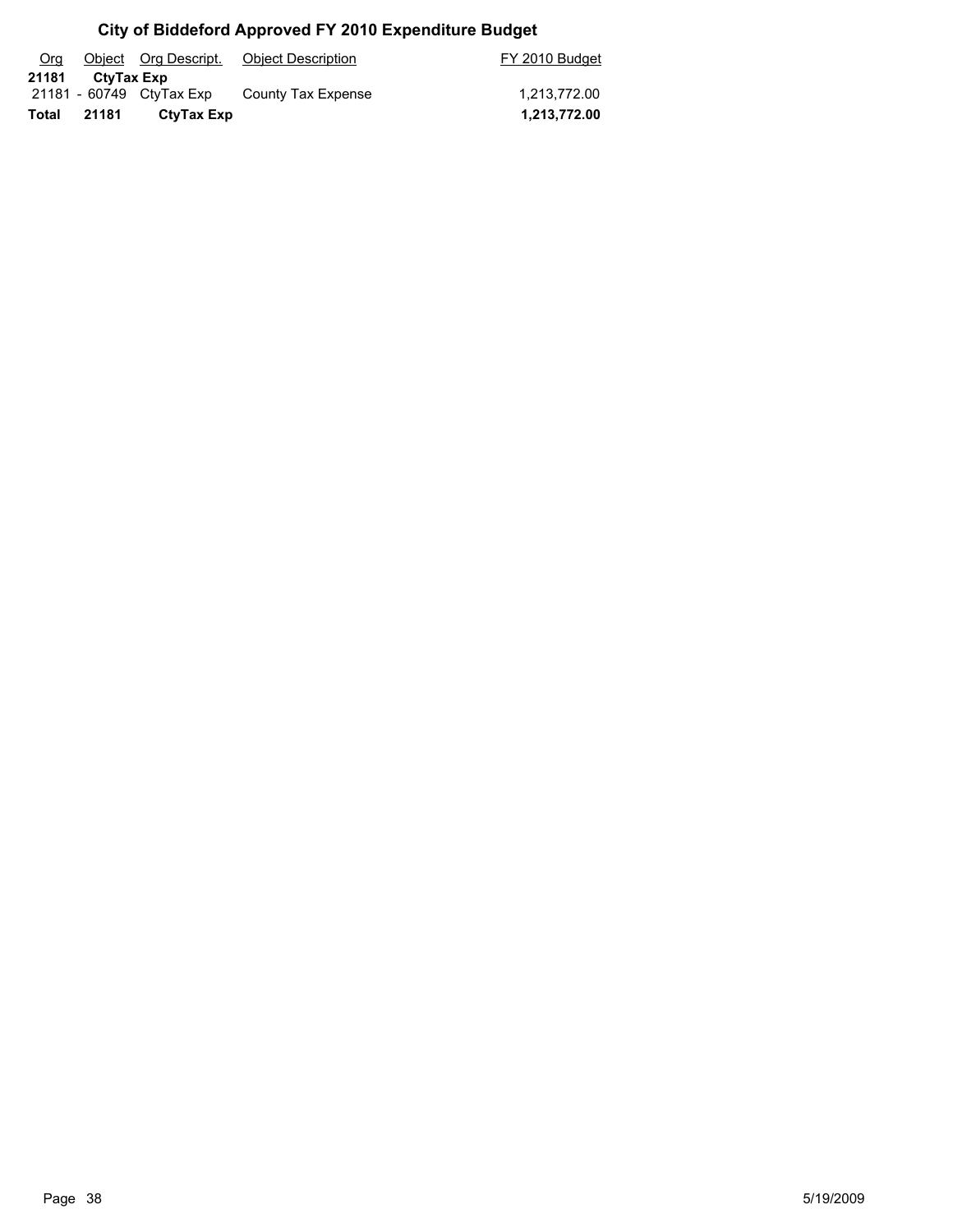| Org   |                   | Object Org Descript.     | <b>Object Description</b>     | FY 2010 Budget |
|-------|-------------------|--------------------------|-------------------------------|----------------|
| 21185 | <b>DbtPrinExp</b> |                          |                               |                |
|       |                   | 21185 - 60750 DbtPrinExp | <b>Bond Principal Expense</b> | 482.119.00     |
|       |                   | 21185 - 60754 DbtPrinExp | Lease Principal Expense       | 603.437.00     |
| Total | 21185             | <b>DbtPrinExp</b>        |                               | 1,085,556.00   |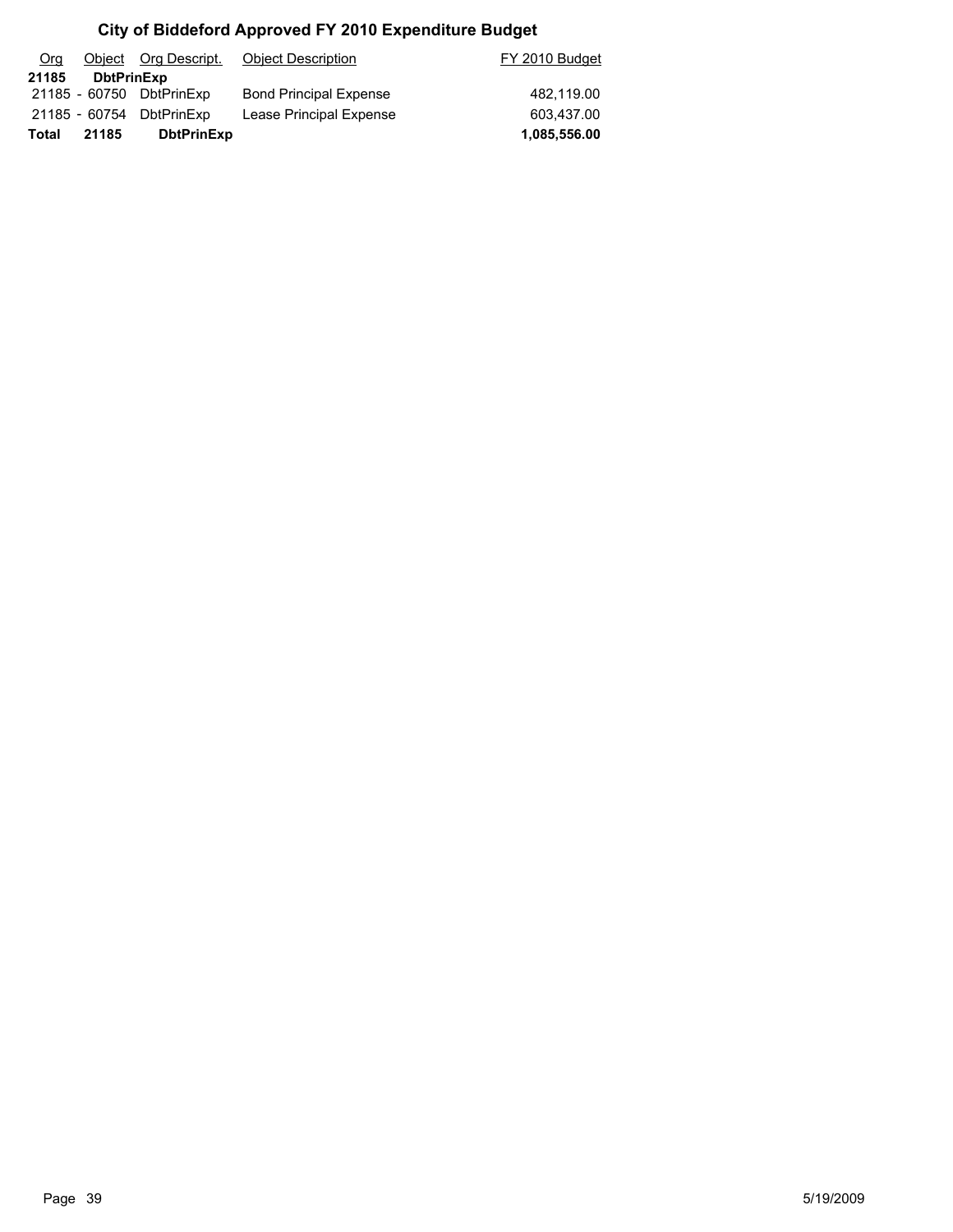| Org   |            | Object Org Descript.     | Object Description           | FY 2010 Budget |
|-------|------------|--------------------------|------------------------------|----------------|
| 21186 | DebtIntExp |                          |                              |                |
|       |            | 21186 - 60751 DebtintExp | <b>Bond Interest Expense</b> | 251,136.00     |
|       |            | 21186 - 60755 DebtlntExp | Lease Interest Expense       | 158.276.00     |
| Total | 21186      | <b>DebtIntExp</b>        |                              | 409,412.00     |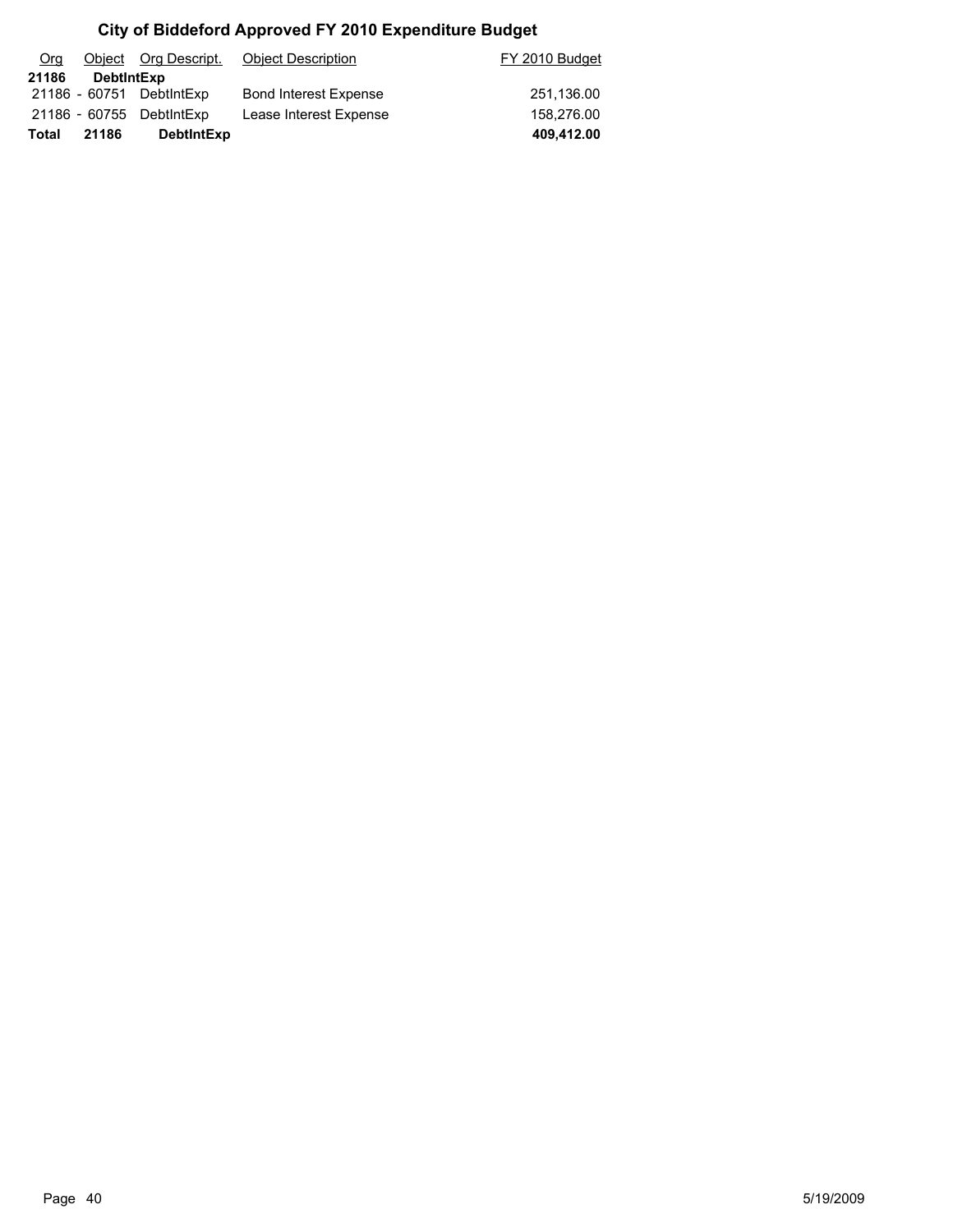| Org   |            | Object Org Descript.     | Object Description          | FY 2010 Budget |
|-------|------------|--------------------------|-----------------------------|----------------|
| 21199 | TransferOu |                          |                             |                |
|       |            | 21199 - 60799 TransferOu | Transfer Out to Other Funds | 912.455.00     |
| Total | 21199      | TransferOu               |                             | 912.455.00     |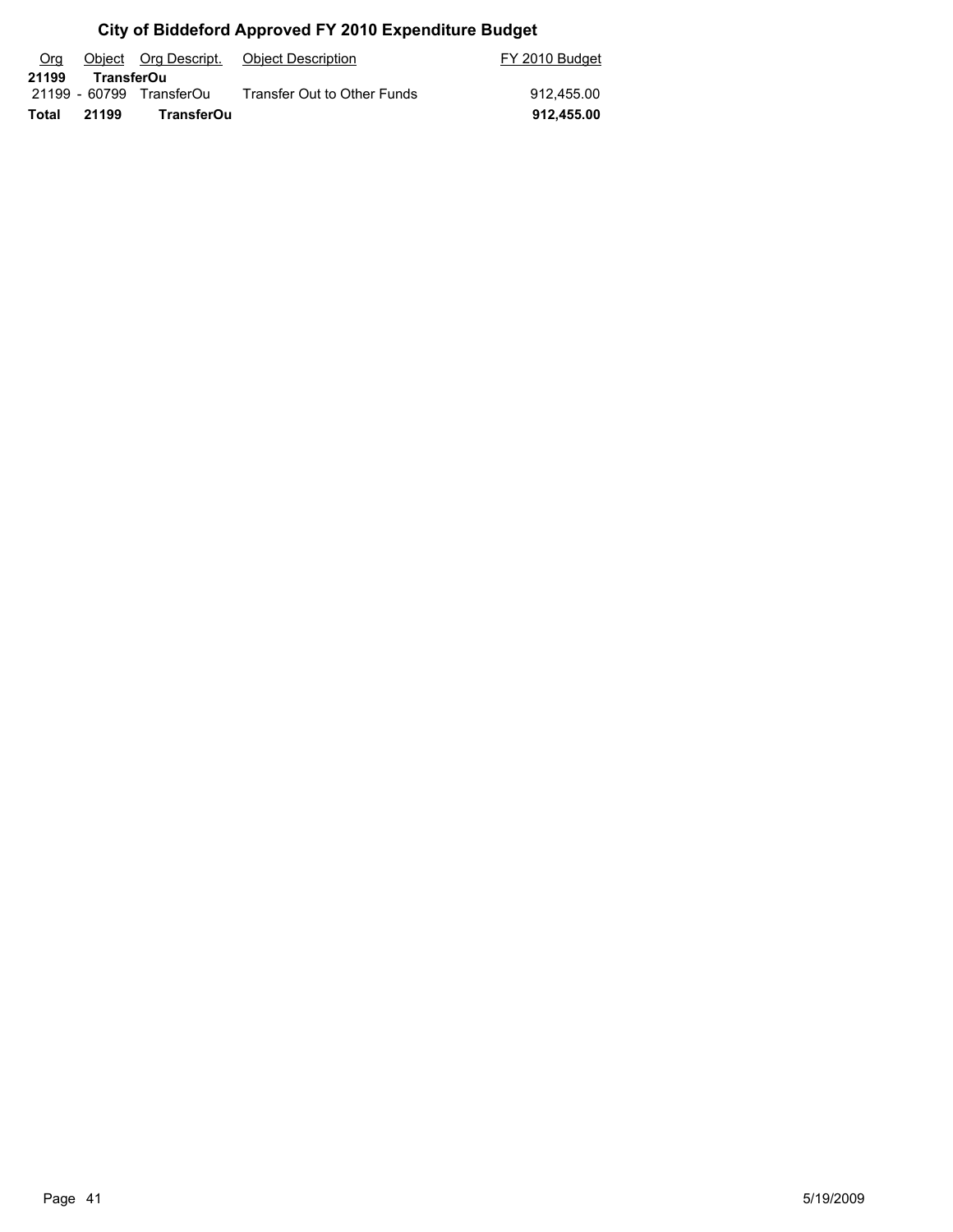| Org   |                   |                          | Object Org Descript. Object Description             | FY 2010 Budget |
|-------|-------------------|--------------------------|-----------------------------------------------------|----------------|
| 21201 | <b>CIPGenGovt</b> |                          |                                                     |                |
|       |                   | 21201 - 60908 CIPGenGovt | <b>GIS Svstem</b>                                   | 1.000.00       |
|       |                   |                          | 21201 - 60949 CIPGenGovt City Hall Sprinkler System | 85,000,00      |
| Total | 21201             | <b>CIPGenGovt</b>        |                                                     | 86,000,00      |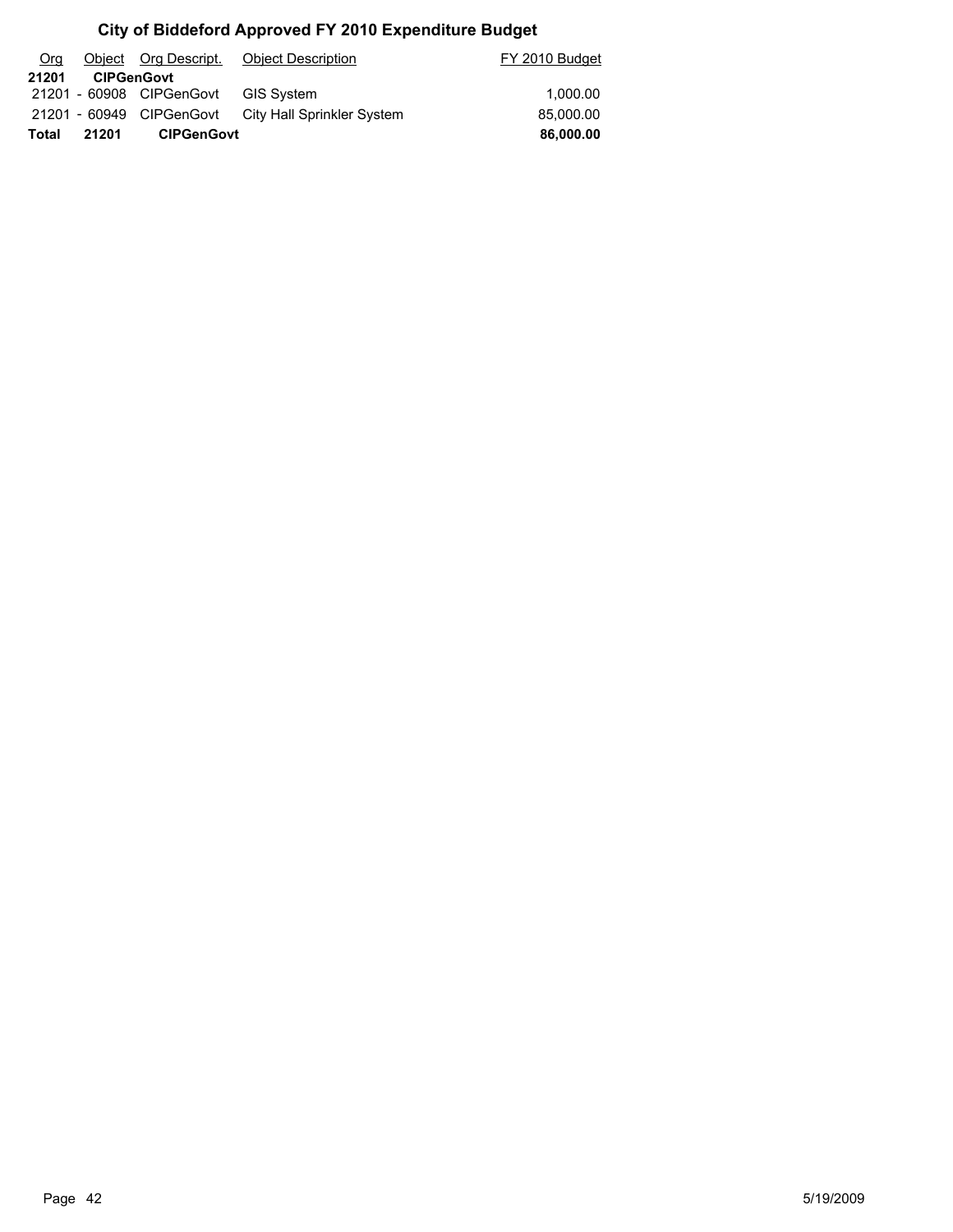| Total | 21202             | <b>CIPPubSrvs</b>        |                                      | 24,975.00      |
|-------|-------------------|--------------------------|--------------------------------------|----------------|
|       | 21202 - 60950     | <b>CIPPubSrvs</b>        | Rotary Park Water Line               | 10,000.00      |
|       | 21202 - 60944     | <b>CIPPubSrvs</b>        | Field & Lining Equip/Improves        | 6,675.00       |
|       |                   | 21202 - 60905 CIPPubSrvs | <b>Community Center Improvements</b> | 4,000.00       |
|       |                   | 21202 - 60463 CIPPubSrvs | Park Improvements/Amenities          | 4,300.00       |
| 21202 | <b>CIPPubSrvs</b> |                          |                                      |                |
| Org   | Object            | Org Descript.            | <b>Object Description</b>            | FY 2010 Budget |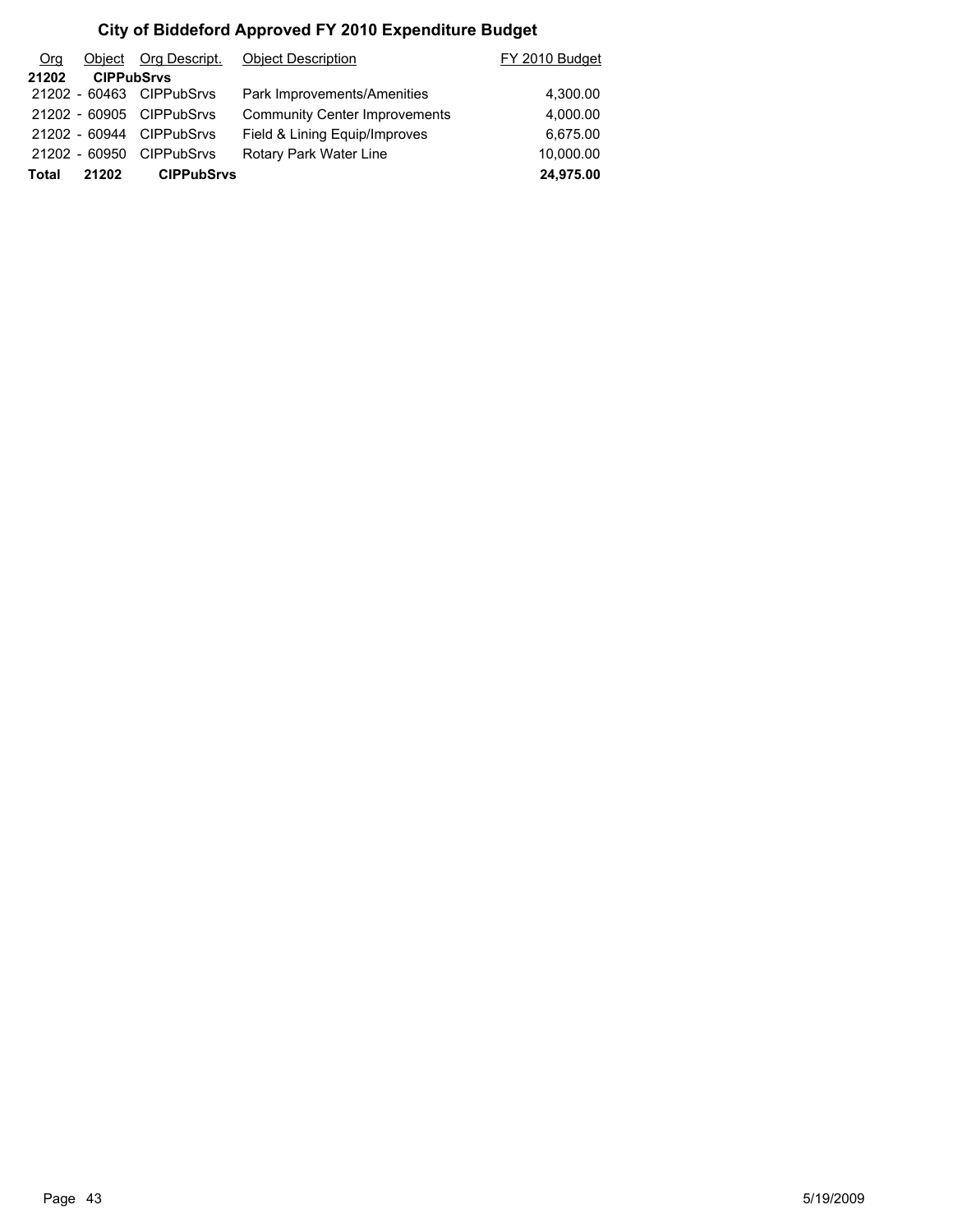| O <sub>rg</sub> | Obiect            | Org Descript.     | <b>Object Description</b>        | FY 2010 Budget |
|-----------------|-------------------|-------------------|----------------------------------|----------------|
| 21203           | <b>CIPPubSafe</b> |                   |                                  |                |
|                 | 21203 - 60603     | CIPPubSafe        | <b>Vehicles Purchase Capital</b> | 4,250.00       |
|                 | 21203 - 60929     | <b>CIPPubSafe</b> | <b>Protective Clothing</b>       | 51,600.00      |
|                 | 21203 - 60936     | CIPPubSafe        | Fire Station Building Repairs    | 22,000.00      |
|                 | 21203 - 60951     | <b>CIPPubSafe</b> | FD Gear Dryer                    | 9,150.00       |
|                 | 21203 - 60952     | <b>CIPPubSafe</b> | FD Hose Replacement              | 7,050.00       |
|                 | 21203 - 60953     | <b>CIPPubSafe</b> | FD Power Stretcher               | 14,250.00      |
| Total           | 21203             | <b>CIPPubSafe</b> |                                  | 108,300.00     |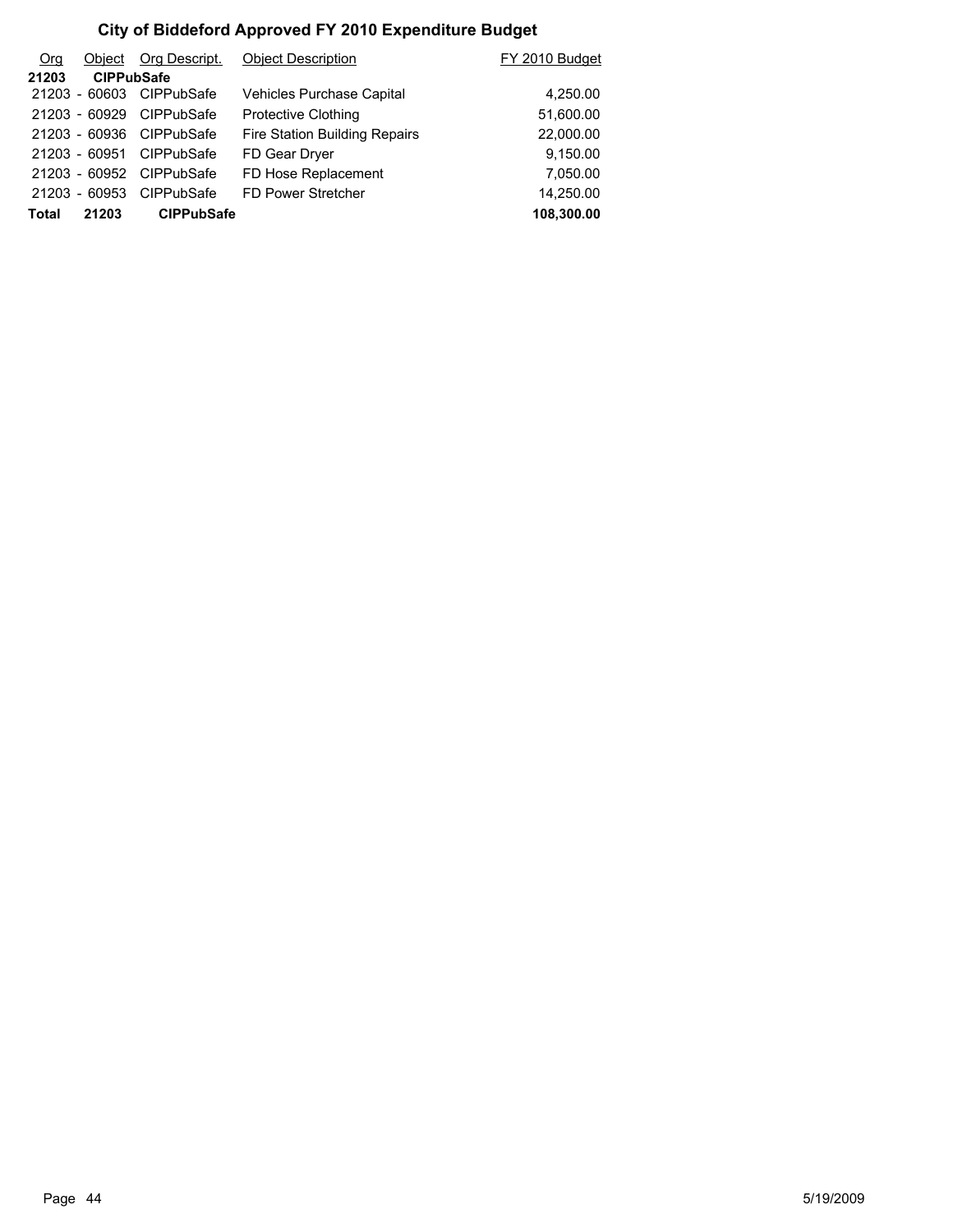| O <sub>rg</sub> | Object        | Org Descript.     | <b>Object Description</b>     | FY 2010 Budget |
|-----------------|---------------|-------------------|-------------------------------|----------------|
| 21204           |               | <b>CIPPubWork</b> |                               |                |
|                 | 21204 - 60604 | <b>CIPPubWork</b> | Road Construc/Improve Cap     | 250,000.00     |
|                 | 21204 - 60606 | <b>CIPPubWork</b> | Sidewalk Construc/Improve Cap | 60,000.00      |
|                 | 21204 - 60608 | <b>CIPPubWork</b> | Drainage/CSO Projects Capital | 60,000.00      |
|                 | 21204 - 60914 | <b>CIPPubWork</b> | <b>Project Canopy</b>         | 5,000.00       |
|                 | 21204 - 60925 | <b>CIPPubWork</b> | <b>PW Equipment Lease</b>     | 15,800.00      |
| <b>Total</b>    | 21204         | <b>CIPPubWork</b> |                               | 390,800.00     |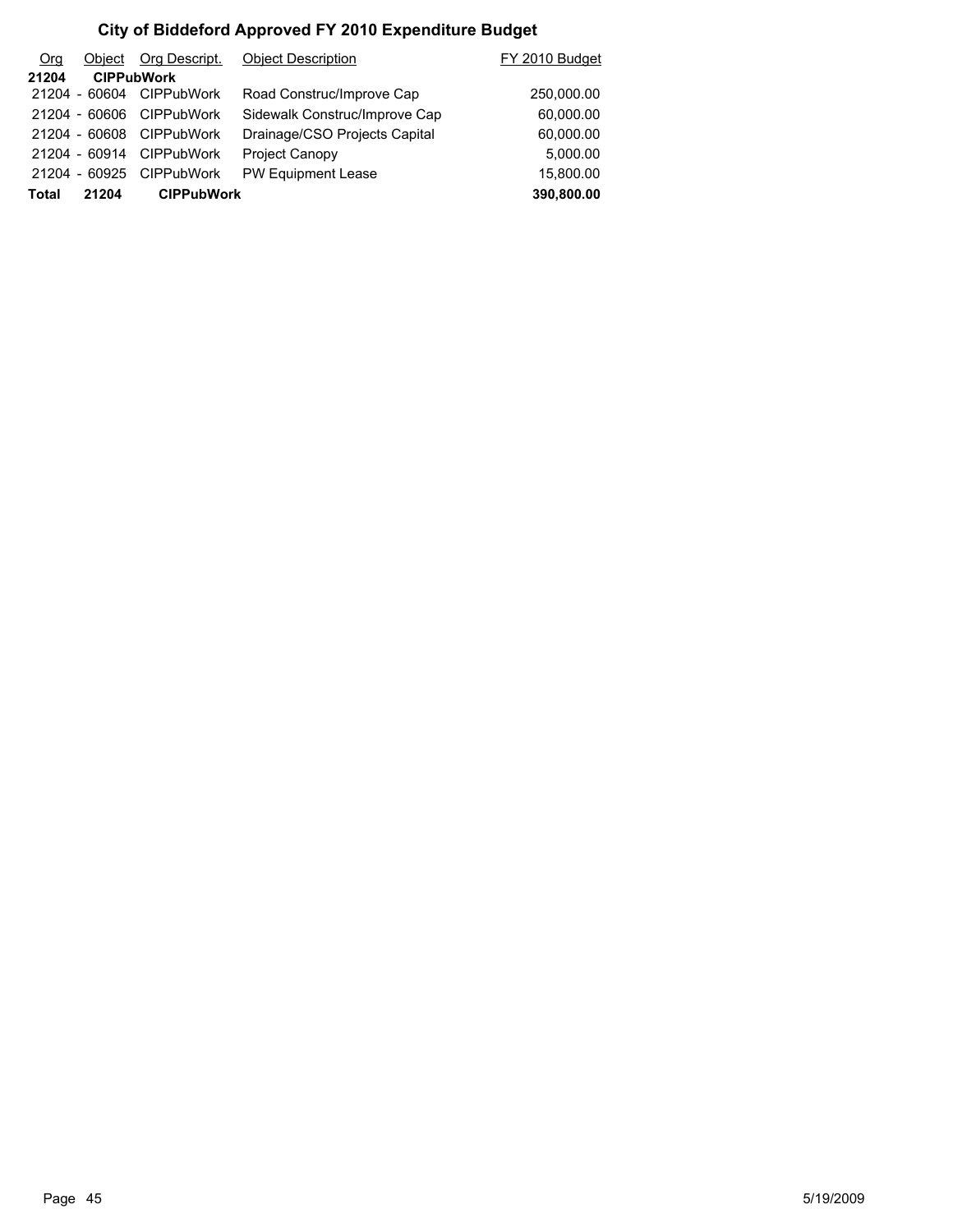| Org   | Object            | Org Descript.     | <b>Object Description</b>             | FY 2010 Budget |
|-------|-------------------|-------------------|---------------------------------------|----------------|
| 21301 | <b>Educ Expns</b> |                   |                                       |                |
|       | 21301 - 62001     | Educ Expns        | <b>Regular Instruction Expense</b>    | 11,308,676.00  |
|       | 21301 - 62002     | Educ Expns        | <b>Special Education Expense</b>      | 5,438,030.00   |
|       | 21301 - 62003     | Educ Expns        | Career & Technical Instruction        | 1,656,902.00   |
|       | 21301 - 62004     | Educ Expns        | <b>Other Instruction Expense</b>      | 577,734.00     |
|       | 21301 - 62005     | Educ Expns        | Student & Staff Support Expens        | 1,720,703.00   |
|       | 21301 - 62006     | Educ Expns        | <b>System Administration Expense</b>  | 617,633.00     |
|       | 21301 - 62007     | Educ Expns        | <b>School Administration Expense</b>  | 1,308,618.00   |
|       | 21301 - 62008     | Educ Expns        | <b>Transportation Expense</b>         | 1,490,247.00   |
|       | 21301 - 62009     | Educ Expns        | <b>Facilities Maintenance Expense</b> | 3,278,850.00   |
|       | 21301 - 62010     | Educ Expns        | Debt Service Expense                  | 2,213,658.00   |
|       | 21301 - 62011     | Educ Expns        | All Other School Expense              | 21,482.00      |
|       | 21301 - 62012     | Educ Expns        | <b>Federal Ed Stimulus Expense</b>    | 929,988.00     |
| Total | 21301             | <b>Educ Expns</b> |                                       | 30,562,521.00  |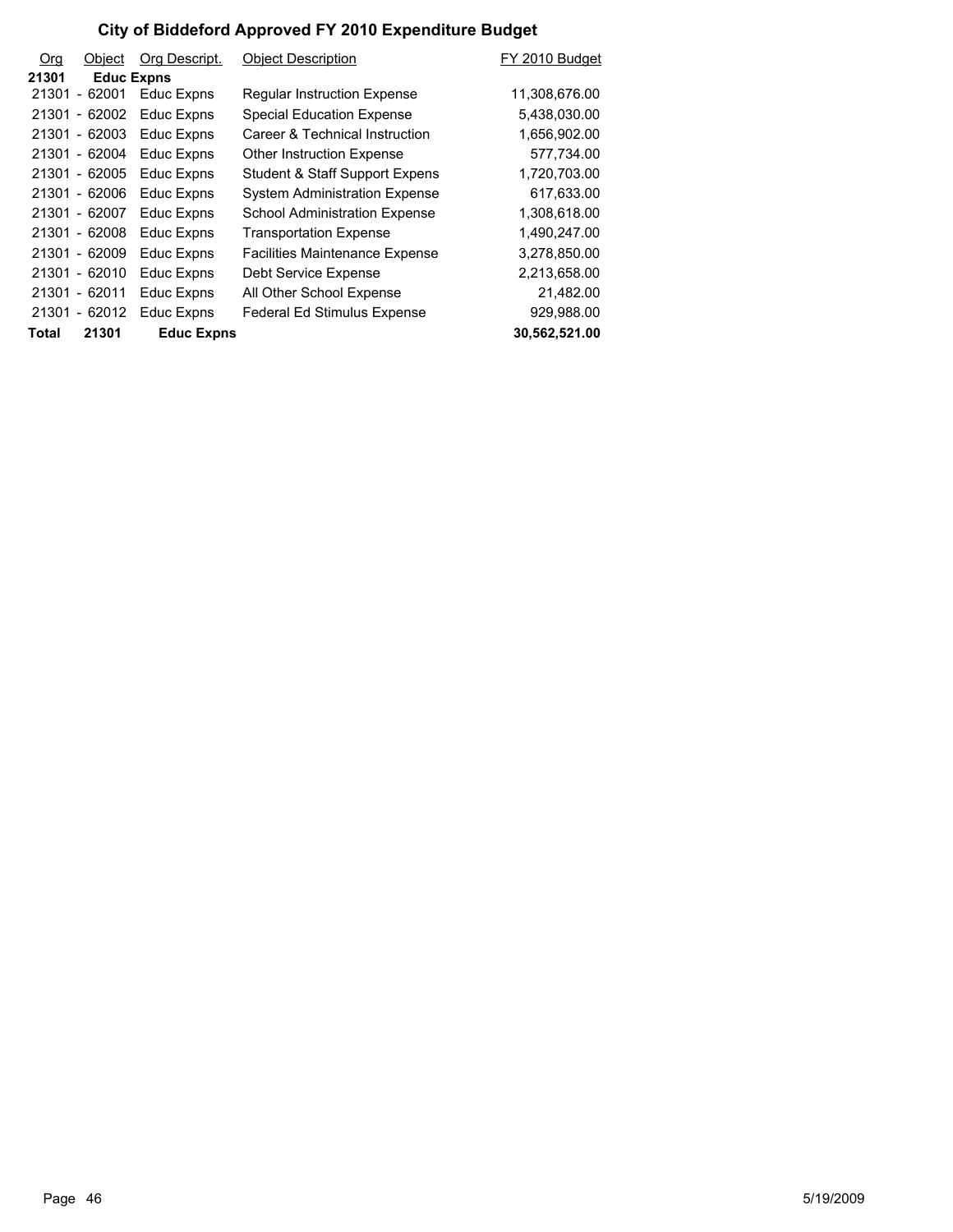| Org   |       | Object Org Descript.     | <b>Object Description</b> | FY 2010 Budget |
|-------|-------|--------------------------|---------------------------|----------------|
| 21303 |       | <b>AdEdPraExp</b>        |                           |                |
|       |       | 21303 - 62000 AdEdPrgExp | All Expenditures          | 585.849.00     |
| Total | 21303 | AdEdPrgExp               |                           | 585,849.00     |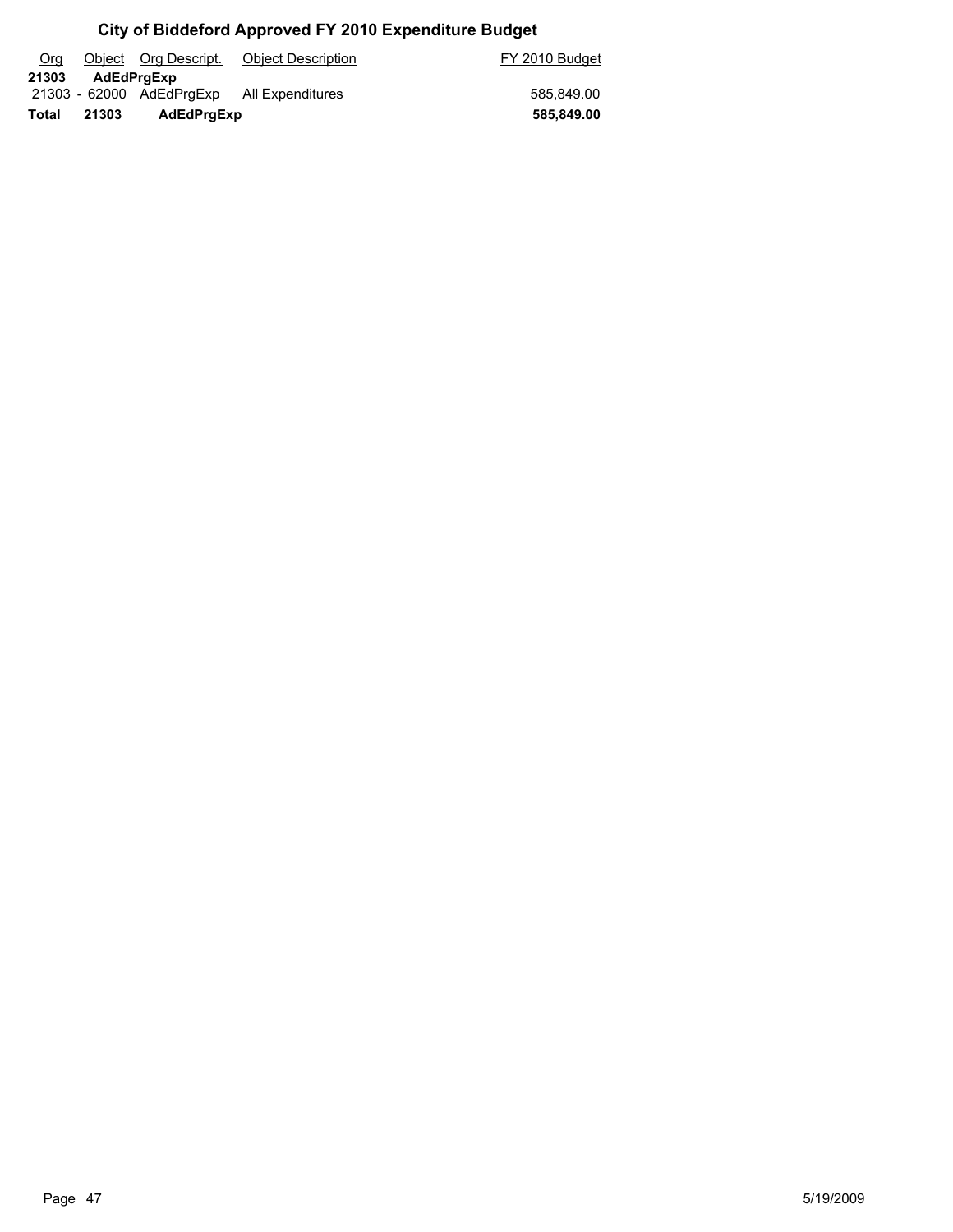| <b>Org</b> | Object          | Org Descript.   | <b>Object Description</b>             | FY 2010 Budget |
|------------|-----------------|-----------------|---------------------------------------|----------------|
| 31102      | <b>MoorFees</b> |                 |                                       |                |
|            | 31102 - 60121   | MoorFees        | Council/Stipend Expense               | 6,000.00       |
|            | 31102 - 60201   | <b>MoorFees</b> | FICA/Medicare-ER Share Exp            | 459.00         |
|            | $31102 - 60251$ | <b>MoorFees</b> | Conferences/Training Expense          | 400.00         |
|            | 31102 - 60252   | <b>MoorFees</b> | Travel/Mileage Expense                | 150.00         |
|            | $31102 - 60256$ | MoorFees        | Dues/Memberships Expense              | 50.00          |
|            | $31102 - 60310$ | <b>MoorFees</b> | Service Contracts Expense             | 4,600.00       |
|            | 31102 - 60372   | <b>MoorFees</b> | Vehicle Insurance Expense             | 1,500.00       |
|            | 31102 - 60411   | <b>MoorFees</b> | Gasoline Expense                      | 1.500.00       |
|            | $31102 - 60453$ | <b>MoorFees</b> | Vehicle Repair/Tires/Oil Exp          | 5,000.00       |
|            | $31102 - 60502$ | <b>MoorFees</b> | <b>Printing &amp; Copying Expense</b> | 500.00         |
|            | 31102 - 60799   | <b>MoorFees</b> | Transfer Out to Other Funds           | 3,000.00       |
| Total      | 31102           | <b>MoorFees</b> |                                       | 23,159.00      |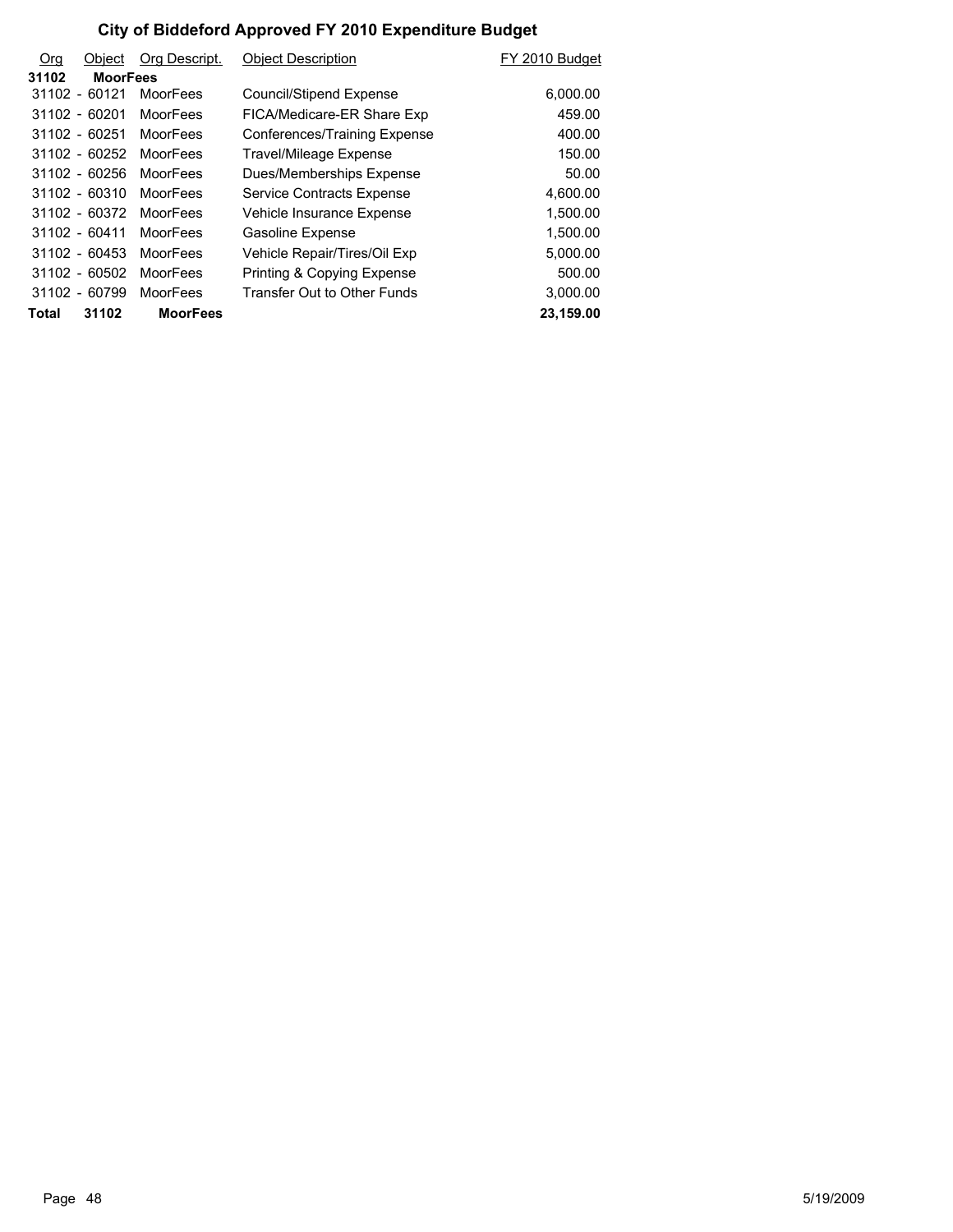| <b>Org</b>   | Object            | Org Descript.            | <b>Object Description</b>          | FY 2010 Budget |
|--------------|-------------------|--------------------------|------------------------------------|----------------|
| 31116        | <b>EconDevelp</b> |                          |                                    |                |
|              | $31116 - 60101$   | EconDevelp               | Dept Manager Salary Exp            | 3,012.00       |
|              | 31116 - 60201     | EconDevelp               | FICA/Medicare-ER Share Exp         | 242.00         |
|              | 31116 - 60203     | EconDevelp               | 457 Plan-Employer Share Exp        | 45.00          |
|              | 31116 - 60210     | EconDevelp               | <b>HPHC Ins Employer Share Exp</b> | 669.00         |
|              |                   | 31116 - 60212 EconDevelp | S-T Disability ER Share Exp        | 2.00           |
|              | 31116 - 60213     | EconDevelp               | L-T Disability ER Share Exp        | 11.00          |
|              | 31116 - 60370     | EconDevelp               | Workers Comp Insurance Exp         | 28.00          |
| <b>Total</b> | 31116             | <b>EconDevelp</b>        |                                    | 4.009.00       |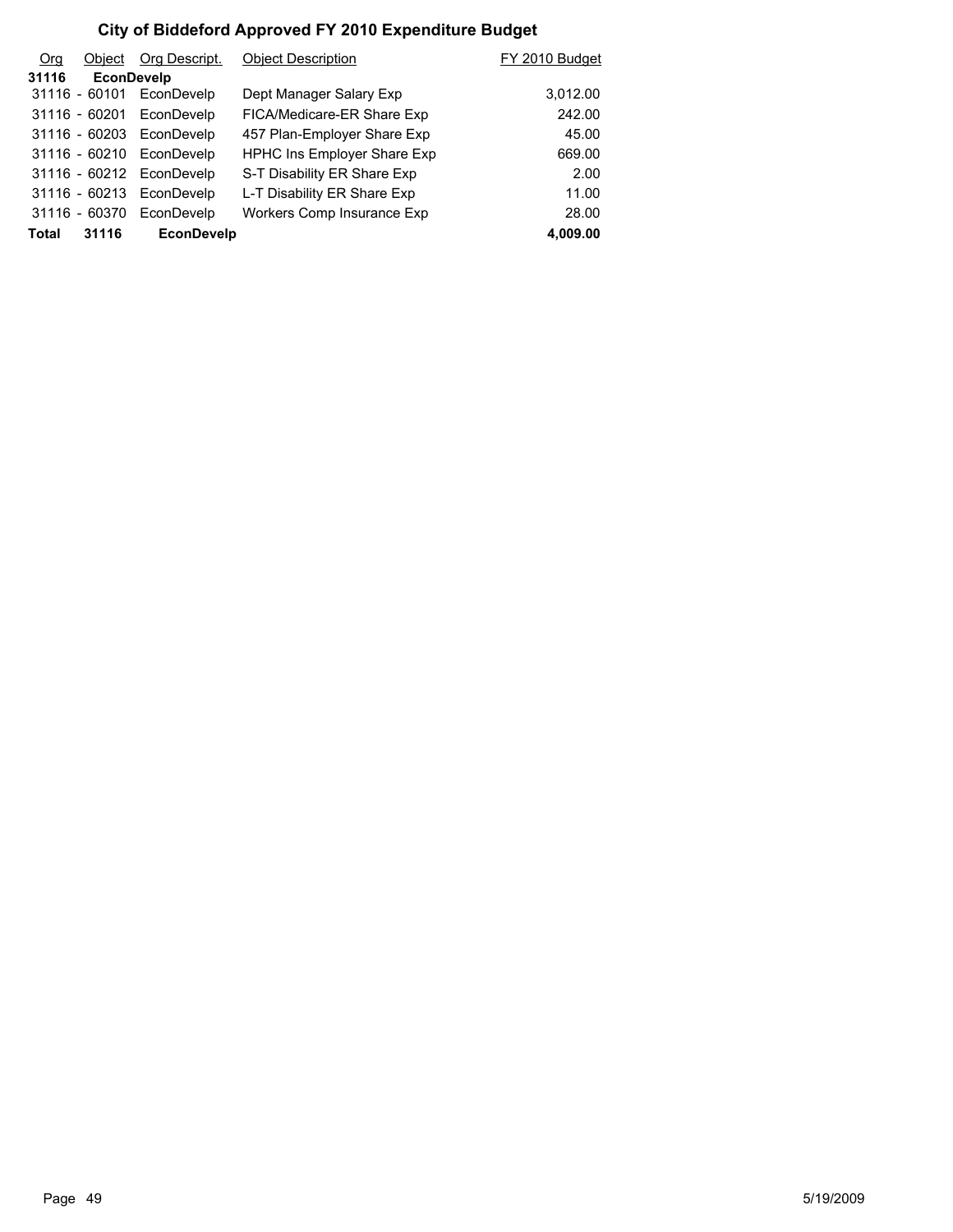| Org   | Object           | Org Descript.    | <b>Object Description</b>          | FY 2010 Budget |
|-------|------------------|------------------|------------------------------------|----------------|
| 31117 | <b>CDBGAdmin</b> |                  |                                    |                |
|       | 31117 - 60102    | <b>CDBGAdmin</b> | Reg Employee Salary Exp            | 57,197.00      |
|       | 31117 - 60201    | <b>CDBGAdmin</b> | FICA/Medicare-ER Share Exp         | 4,595.00       |
|       | 31117 - 60203    | <b>CDBGAdmin</b> | 457 Plan-Employer Share Exp        | 2,860.00       |
|       | 31117 - 60210    | <b>CDBGAdmin</b> | <b>HPHC Ins Employer Share Exp</b> | 5,858.00       |
|       | 31117 - 60212    | <b>CDBGAdmin</b> | S-T Disability ER Share Exp        | 33.00          |
|       | 31117 - 60213    | <b>CDBGAdmin</b> | L-T Disability ER Share Exp        | 200.00         |
|       | 31117 - 60251    | <b>CDBGAdmin</b> | Conferences/Training Expense       | 1,000.00       |
|       | 31117 - 60252    | <b>CDBGAdmin</b> | Travel/Mileage Expense             | 1,000.00       |
|       | 31117 - 60253    | <b>CDBGAdmin</b> | Food/Lodging Expense               | 1,000.00       |
|       | 31117 - 60256    | <b>CDBGAdmin</b> | Dues/Memberships Expense           | 500.00         |
|       | $31117 - 60320$  | <b>CDBGAdmin</b> | Advertising                        | 800.00         |
|       | 31117 - 60325    | <b>CDBGAdmin</b> | Postage/Shipping Expense           | 500.00         |
|       | 31117 - 60370    | <b>CDBGAdmin</b> | Workers Comp Insurance Exp         | 471.00         |
|       | 31117 - 60500    | <b>CDBGAdmin</b> | Admin/Office Supp/Eqt Non-Cap      | 500.00         |
|       | 31117 - 60501    | <b>CDBGAdmin</b> | Operating Supp/Eqt Non-Cap         | 500.00         |
|       | 31117 - 60502    | <b>CDBGAdmin</b> | Printing & Copying Expense         | 800.00         |
|       | 31117 - 60797    | <b>CDBGAdmin</b> | Miscellaneous Expense              | 986.00         |
|       | 31117 - 60799    | <b>CDBGAdmin</b> | Transfer Out to Other Funds        | 1,200.00       |
| Total | 31117            | <b>CDBGAdmin</b> |                                    | 80,000.00      |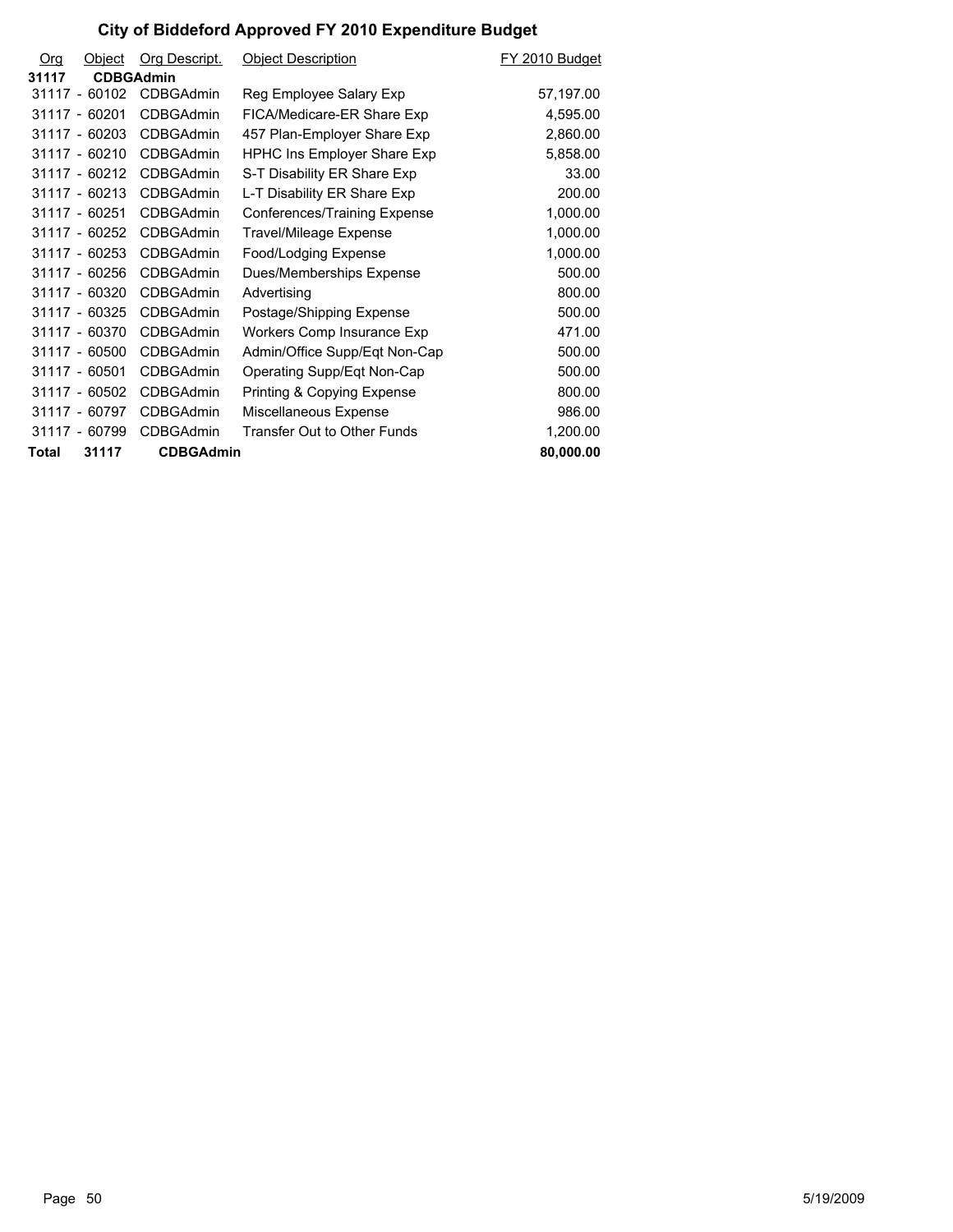| Org   | Object            | Org Descript.     | <b>Object Description</b>            | FY 2010 Budget |
|-------|-------------------|-------------------|--------------------------------------|----------------|
| 31132 | <b>AirportOps</b> |                   |                                      |                |
|       | 31132 - 60101     | <b>AirportOps</b> | Dept Manager Salary Exp              | 4,000.00       |
|       | 31132 - 60106     | <b>AirportOps</b> | P-T Employee Wage Exp                | 3,000.00       |
|       | 31132 - 60201     | AirportOps        | FICA/Medicare-ER Share Exp           | 536.00         |
|       | 31132 - 60306     | <b>AirportOps</b> | Other Prof/Consult Srvs Exp          | 73,000.00      |
|       | 31132 - 60331     | <b>AirportOps</b> | Land/Building Lease Expense          | 3,000.00       |
|       | 31132 - 60370     | <b>AirportOps</b> | Workers Comp Insurance Exp           | 549.00         |
|       | 31132 - 60371     | <b>AirportOps</b> | General Insurance Expense            | 2,000.00       |
|       | 31132 - 60373     | AirportOps        | <b>Building/Boiler Insurance Exp</b> | 2,000.00       |
|       | 31132 - 60400     | <b>AirportOps</b> | <b>Electricity Expense</b>           | 1,500.00       |
|       | 31132 - 60402     | AirportOps        | Phone/Celular/Paging Exp             | 900.00         |
|       | 31132 - 60410     | AirportOps        | Diesel Fuel Expense                  | 700.00         |
|       | 31132 - 60450     | <b>AirportOps</b> | <b>Building Repair/Maint Exp</b>     | 5,000.00       |
|       | 31132 - 60452     | AirportOps        | Operating Equip Repair Exp           | 1,000.00       |
|       | 31132 - 60453     | AirportOps        | Vehicle Repair/Tires/Oil Exp         | 1,500.00       |
|       | 31132 - 60454     | <b>AirportOps</b> | Grounds Maint/Improve Exp            | 15,000.00      |
|       | 31132 - 60501     | AirportOps        | Operating Supp/Eqt Non-Cap           | 200.00         |
|       | 31132 - 60600     | <b>AirportOps</b> | Land Purchase/Improve Cap            | 150,000.00     |
|       | 31132 - 60797     | <b>AirportOps</b> | Miscellaneous Expense                | 1,000.00       |
|       | 31132 - 60799     | <b>AirportOps</b> | Transfer Out to Other Funds          | 1,200.00       |
| Total | 31132             | <b>AirportOps</b> |                                      | 266,085.00     |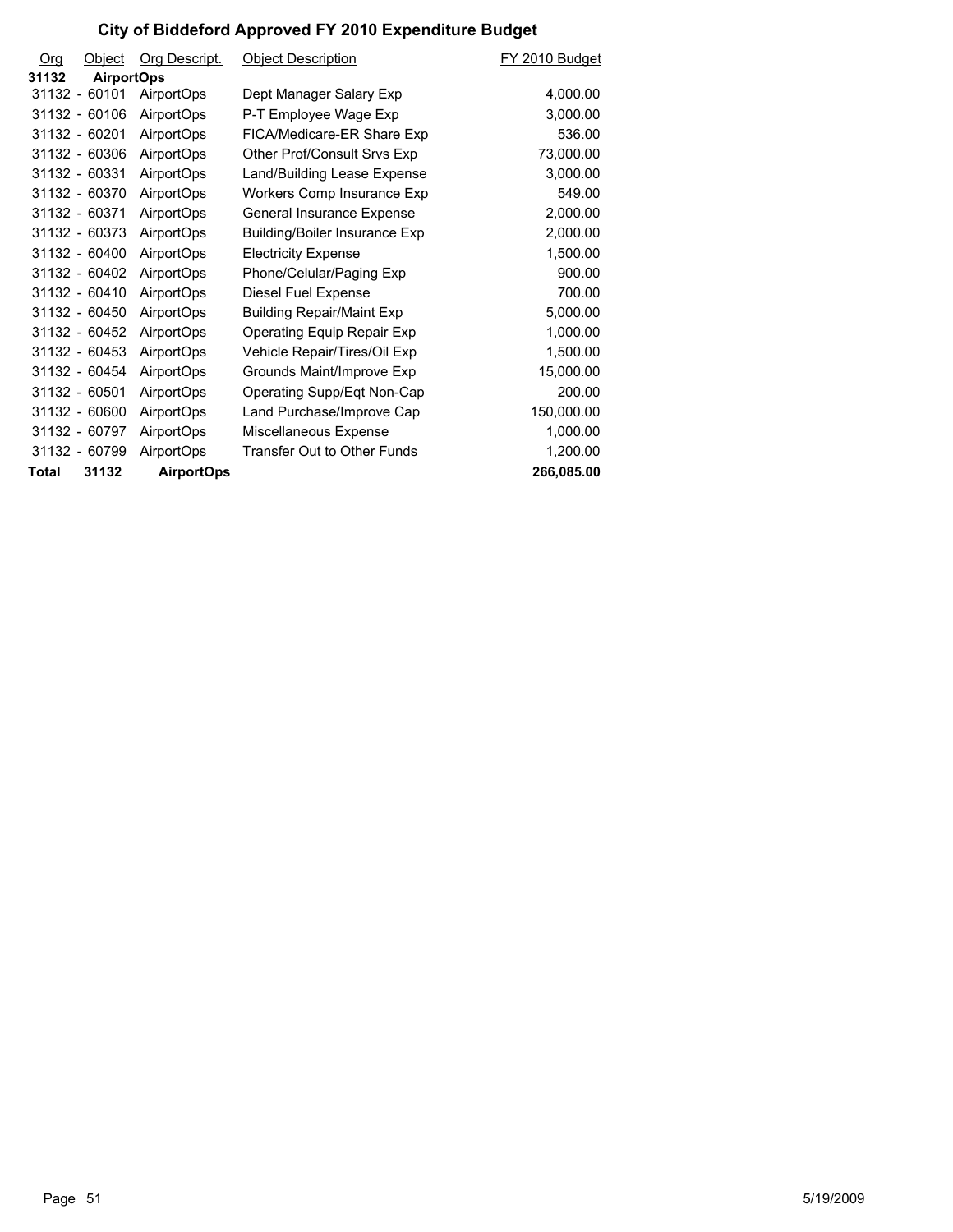| O <sub>rg</sub> | Object          | Org Descript.    | <b>Object Description</b>           | FY 2010 Budget |
|-----------------|-----------------|------------------|-------------------------------------|----------------|
| 31138           |                 | <b>CommTVOps</b> |                                     |                |
|                 | 31138 - 60101   | CommTVOps        | Dept Manager Salary Exp             | 48,458.00      |
|                 | 31138 - 60105   | CommTVOps        | F-T Employee Wage Exp               | 36,263.00      |
|                 | 31138 - 60106   | CommTVOps        | P-T Employee Wage Exp               | 40,194.00      |
|                 | 31138 - 60201   | CommTVOps        | FICA/Medicare-ER Share Exp          | 9,557.00       |
|                 | 31138 - 60202   | CommTVOps        | MSR-Employer Share Exp              | 544.00         |
|                 | $31138 - 60210$ | CommTVOps        | <b>HPHC Ins Employer Share Exp</b>  | 10,205.00      |
|                 | 31138 - 60212   | CommTVOps        | S-T Disability ER Share Exp         | 145.00         |
|                 | 31138 - 60213   | CommTVOps        | L-T Disability ER Share Exp         | 297.00         |
|                 | 31138 - 60256   | CommTVOps        | Dues/Memberships Expense            | 2,000.00       |
|                 | 31138 - 60301   | CommTVOps        | Legal Services Expense              | 10,000.00      |
|                 | 31138 - 60306   | CommTVOps        | Other Prof/Consult Srvs Exp         | 20,000.00      |
|                 | 31138 - 60320   | CommTVOps        | Advertising                         | 1,000.00       |
|                 | 31138 - 60370   | CommTVOps        | Workers Comp Insurance Exp          | 2,000.00       |
|                 | 31138 - 60402   | CommTVOps        | Phone/Celular/Paging Exp            | 2,000.00       |
|                 | 31138 - 60500   | CommTVOps        | Admin/Office Supp/Eqt Non-Cap       | 900.00         |
|                 | 31138 - 60501   | CommTVOps        | Operating Supp/Eqt Non-Cap          | 60,000.00      |
|                 | 31138 - 60601   | CommTVOps        | <b>Building Construc/Repair Cap</b> | 40,000.00      |
|                 | 31138 - 60602   | CommTVOps        | Equipment Purchase Cap              | 115,000.00     |
|                 | 31138 - 60797   | CommTVOps        | Miscellaneous Expense               | 5,000.00       |
|                 | 31138 - 60799   | CommTVOps        | Transfer Out to Other Funds         | 3,000.00       |
| Total           | 31138           | <b>CommTVOps</b> |                                     | 406,563.00     |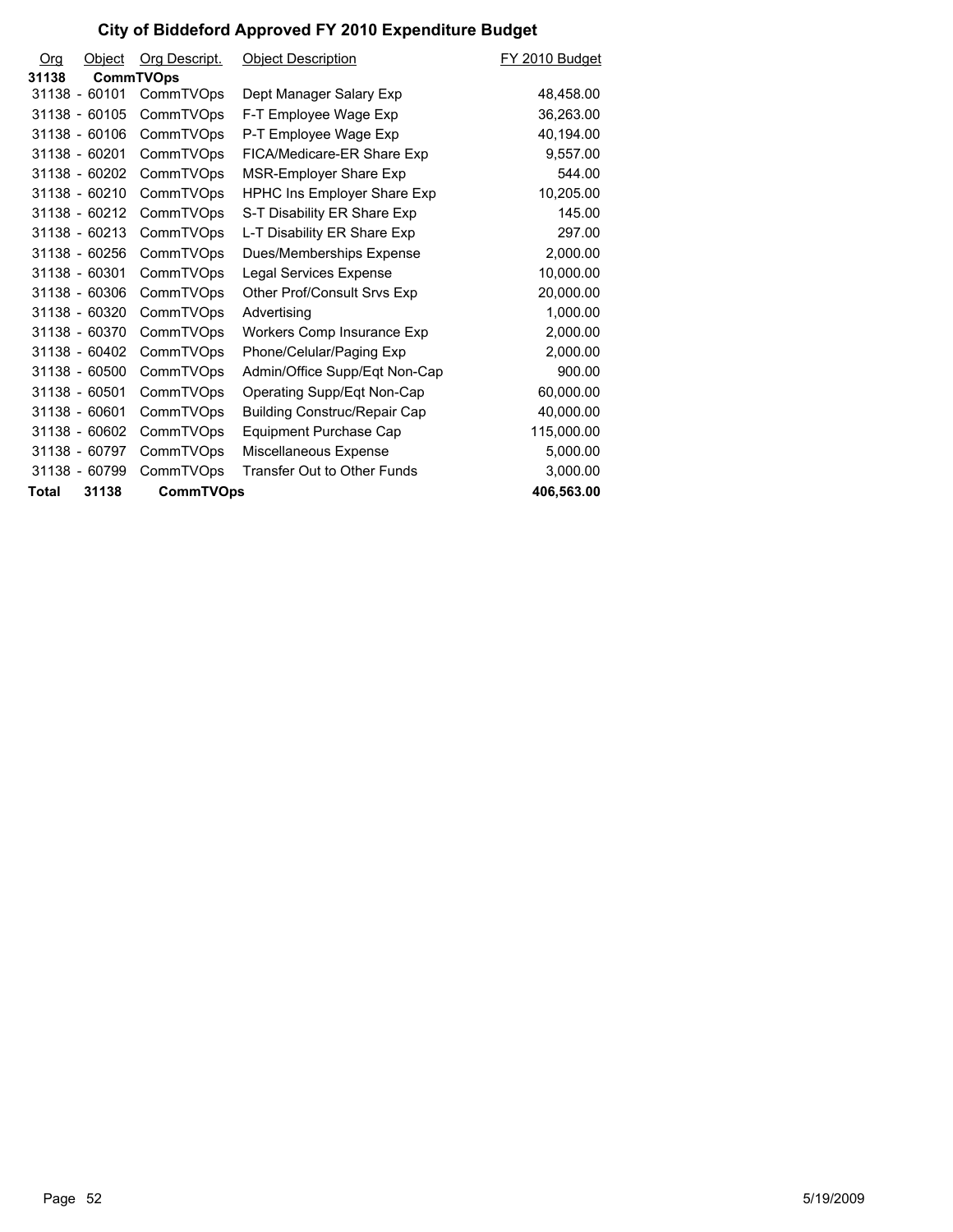| <b>Org</b> | Object            | Org Descript.     | <b>Object Description</b>          | FY 2010 Budget |
|------------|-------------------|-------------------|------------------------------------|----------------|
| 31152      | <b>EnvrnmtOps</b> |                   |                                    |                |
|            | 31152 - 60101     | <b>EnvrnmtOps</b> | Dept Manager Salary Exp            | 71,562.00      |
|            | 31152 - 60201     | EnvrnmtOps        | FICA/Medicare-ER Share Exp         | 5,748.00       |
|            | 31152 - 60203     | EnvrnmtOps        | 457 Plan-Employer Share Exp        | 3,578.00       |
|            | 31152 - 60210     | EnvrnmtOps        | <b>HPHC Ins Employer Share Exp</b> | 14,586.00      |
|            | 31152 - 60212     | EnvrnmtOps        | S-T Disability ER Share Exp        | 32.00          |
|            | 31152 - 60213     | EnvrnmtOps        | L-T Disability ER Share Exp        | 250.00         |
|            | 31152 - 60251     | EnvrnmtOps        | Conferences/Training Expense       | 6,330.00       |
|            | 31152 - 60252     | EnvrnmtOps        | Travel/Mileage Expense             | 934.00         |
|            | 31152 - 60253     | <b>EnvrnmtOps</b> | Food/Lodging Expense               | 40.00          |
|            | 31152 - 60256     | EnvrnmtOps        | Dues/Memberships Expense           | 770.00         |
|            | 31152 - 60301     | EnvrnmtOps        | Legal Services Expense             | 3,900.00       |
|            | 31152 - 60306     | EnvrnmtOps        | Other Prof/Consult Srvs Exp        | 1,500.00       |
|            | 31152 - 60320     | <b>EnvrnmtOps</b> | Advertising                        | 360.00         |
|            | 31152 - 60370     | <b>EnvrnmtOps</b> | Workers Comp Insurance Exp         | 2,577.00       |
|            | 31152 - 60500     | EnvrnmtOps        | Admin/Office Supp/Eqt Non-Cap      | 495.00         |
|            | 31152 - 60501     | EnvrnmtOps        | Operating Supp/Eqt Non-Cap         | 540.00         |
|            | 31152 - 60502     | EnvrnmtOps        | Printing & Copying Expense         | 50.00          |
|            | 31152 - 60799     | <b>EnvrnmtOps</b> | Transfer Out to Other Funds        | 3,000.00       |
| Total      | 31152             | <b>EnvrnmtOps</b> |                                    | 116,252.00     |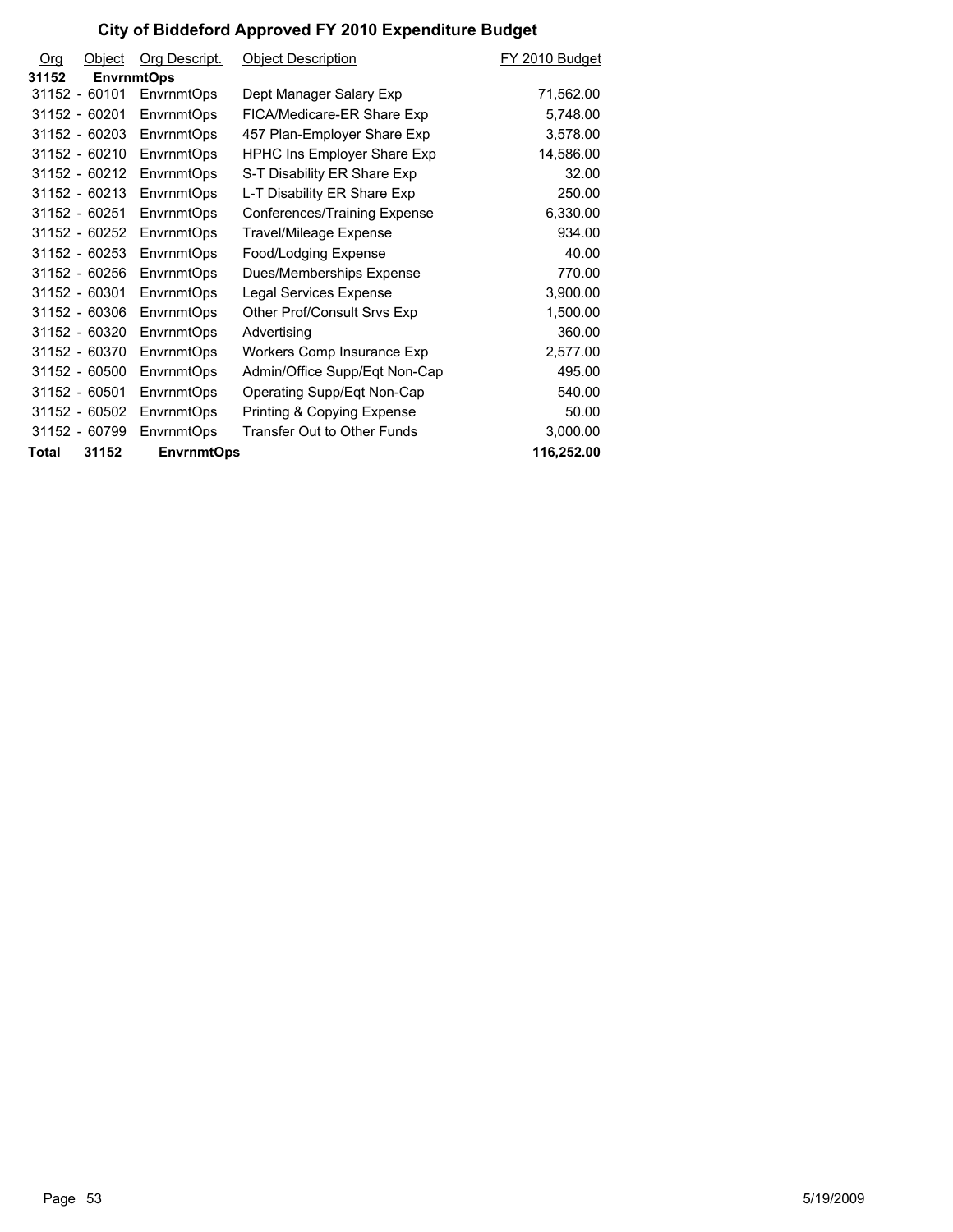| Org   |       | Object Org Descript. | Object Description                                    | FY 2010 Budget |
|-------|-------|----------------------|-------------------------------------------------------|----------------|
| 31164 |       | <b>CDBGSidewk</b>    |                                                       |                |
|       |       |                      | 31164 - 60300 CDBGSidewk Engineering Services Expense | 401.874.00     |
| Total | 31164 | <b>CDBGSidewk</b>    |                                                       | 401,874.00     |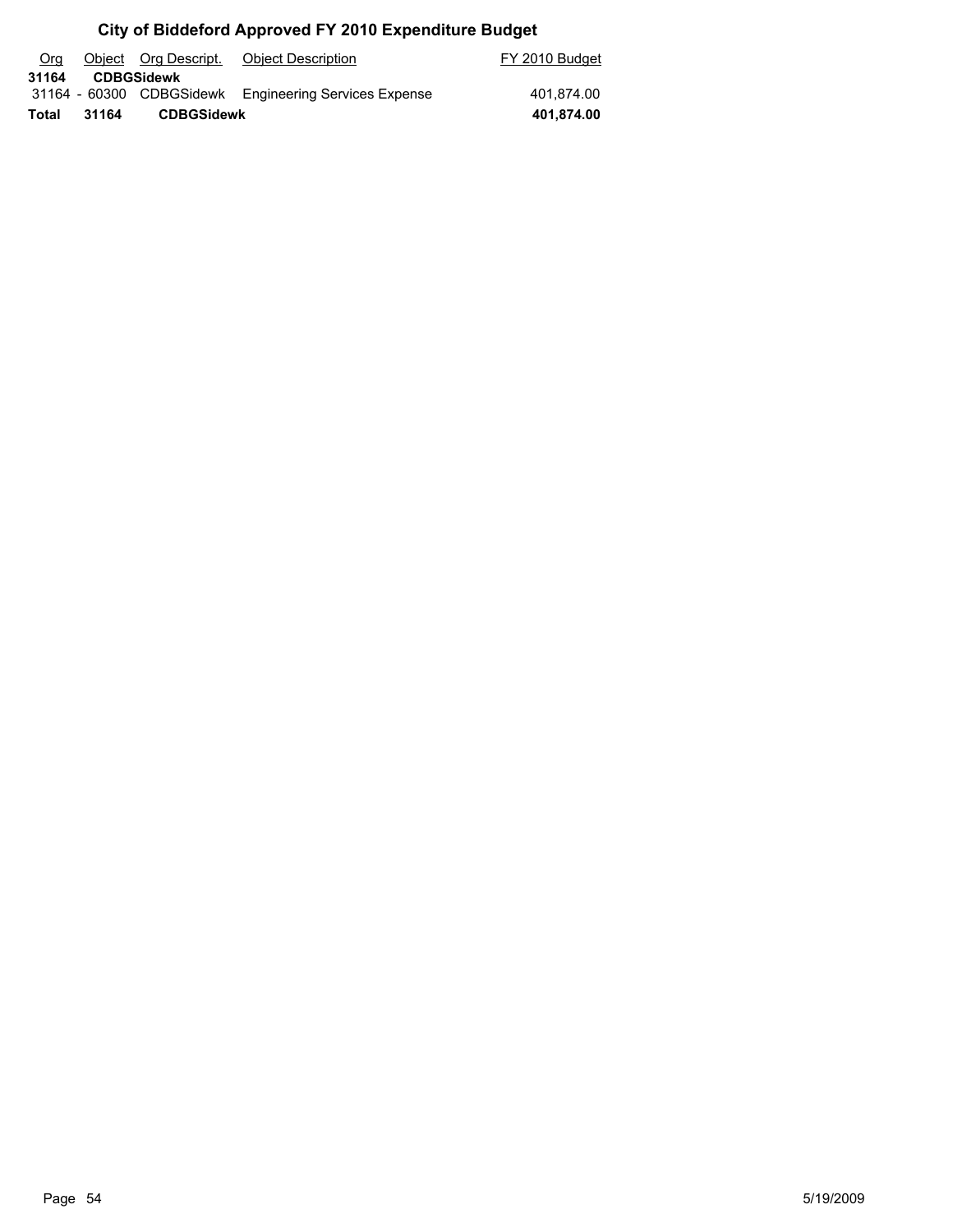| Org   |       | Object Org Descript.     | <b>Object Description</b>         | FY 2010 Budget |
|-------|-------|--------------------------|-----------------------------------|----------------|
| 31201 |       | <b>RecGenProg</b>        |                                   |                |
|       |       | 31201 - 60365 RecGenProg | <b>Recreation Program Expense</b> | 186.188.00     |
| Total | 31201 | <b>RecGenProg</b>        |                                   | 186,188.00     |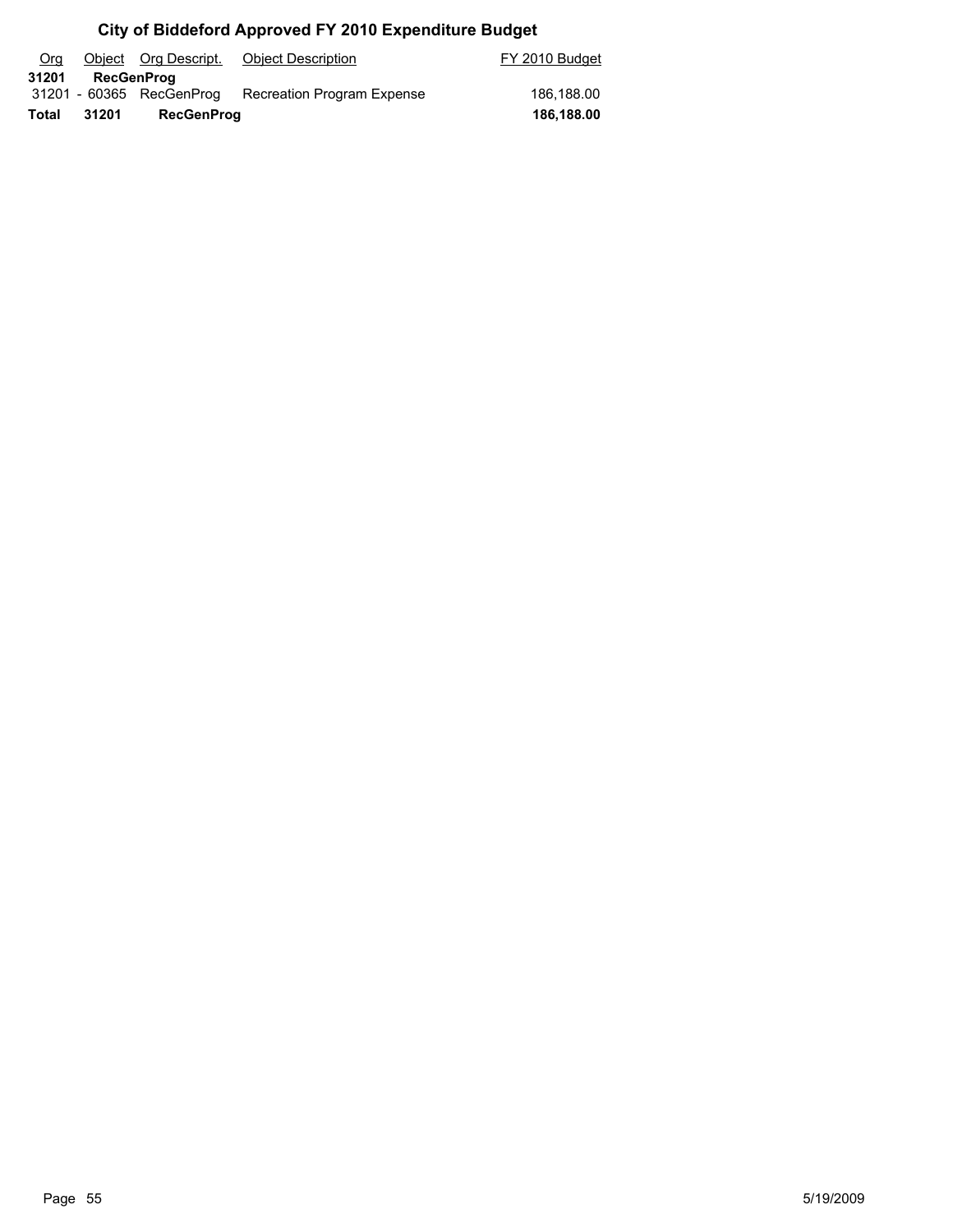| Org          |                   | Object Org Descript.     | <b>Object Description</b>  | FY 2010 Budget |
|--------------|-------------------|--------------------------|----------------------------|----------------|
| 31220        | <b>RecRossCtr</b> |                          |                            |                |
|              |                   | 31220 - 60106 RecRossCtr | P-T Employee Wage Exp      | 6,679.00       |
|              | 31220 - 60201     | RecRossCtr               | FICA/Medicare-ER Share Exp | 511.00         |
|              | 31220 - 60370     | RecRossCtr               | Workers Comp Insurance Exp | 52.00          |
| <b>Total</b> | 31220             | <b>RecRossCtr</b>        |                            | 7,242.00       |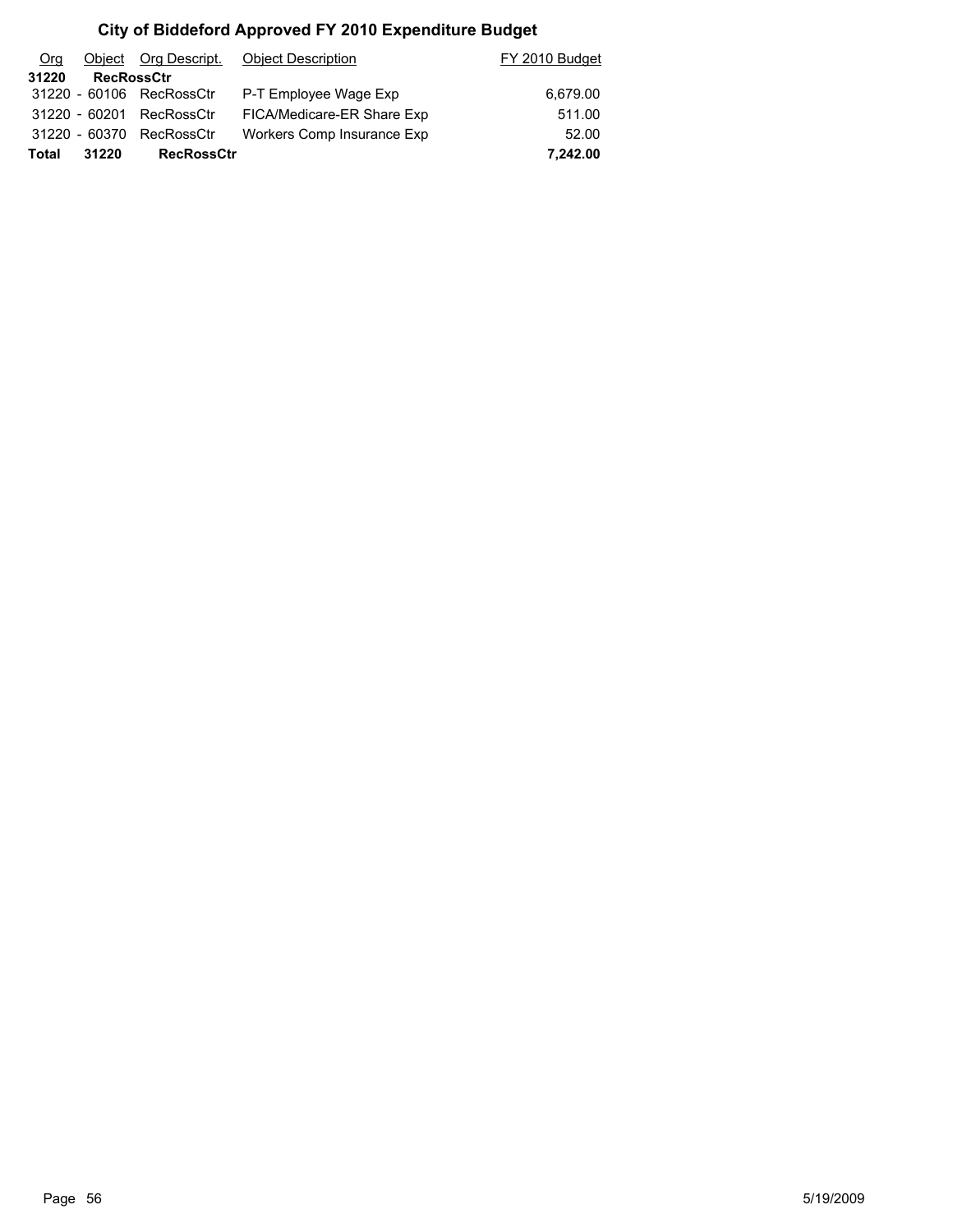| O <sub>rg</sub> | Object           | Org Descript.    | <b>Object Description</b>          | FY 2010 Budget |
|-----------------|------------------|------------------|------------------------------------|----------------|
| 31228           | <b>RecFields</b> |                  |                                    |                |
|                 | 31228 - 60105    | RecFields        | F-T Employee Wage Exp              | 39,916.00      |
|                 | 31228 - 60107    | RecFields        | Temp Employee Wage Exp             | 7,304.00       |
|                 | $31228 - 60201$  | <b>RecFields</b> | FICA/Medicare-ER Share Exp         | 3,765.00       |
|                 | $31228 - 60203$  | RecFields        | 457 Plan-Employer Share Exp        | 1,996.00       |
|                 | $31228 - 60210$  | RecFields        | <b>HPHC Ins Employer Share Exp</b> | 10,850.00      |
|                 | $31228 - 60212$  | <b>RecFields</b> | S-T Disability ER Share Exp        | 81.00          |
|                 | 31228 - 60370    | RecFields        | Workers Comp Insurance Exp         | 2,035.00       |
| Total           | 31228            | <b>RecFields</b> |                                    | 65,947.00      |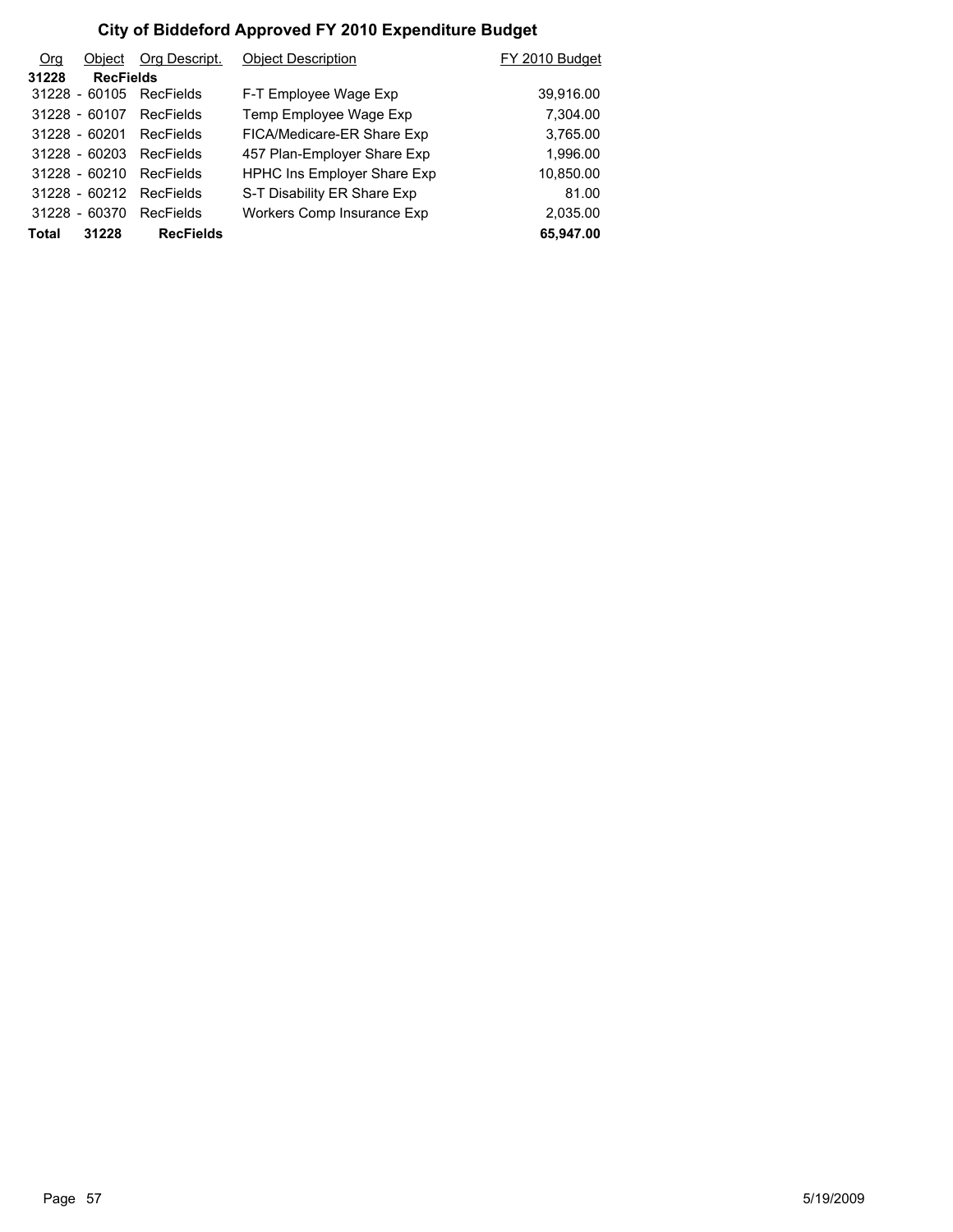| Org           | Object          | Org Descript.   | <b>Object Description</b>            | FY 2010 Budget |
|---------------|-----------------|-----------------|--------------------------------------|----------------|
| 35102         | <b>SewerOps</b> |                 |                                      |                |
| 35102 - 60101 |                 | <b>SewerOps</b> | Dept Manager Salary Exp              | 39,612.00      |
|               | 35102 - 60102   | <b>SewerOps</b> | Reg Employee Salary Exp              | 60,245.00      |
|               | 35102 - 60105   | <b>SewerOps</b> | F-T Employee Wage Exp                | 12,991.00      |
|               | 35102 - 60111   | <b>SewerOps</b> | Overtime Wage Expense                | 894.00         |
|               | 35102 - 60201   | <b>SewerOps</b> | FICA/Medicare-ER Share Exp           | 8,850.00       |
|               | 35102 - 60202   | SewerOps        | MSR-Employer Share Exp               | 922.00         |
|               | 35102 - 60203   | <b>SewerOps</b> | 457 Plan-Employer Share Exp          | 1,936.00       |
|               | 35102 - 60210   | SewerOps        | HPHC Ins Employer Share Exp          | 27,162.00      |
|               | 35102 - 60212   | <b>SewerOps</b> | S-T Disability ER Share Exp          | 95.00          |
|               | 35102 - 60213   | <b>SewerOps</b> | L-T Disability ER Share Exp          | 346.00         |
|               | 35102 - 60230   | <b>SewerOps</b> | <b>Clothing Allowance Expense</b>    | 300.00         |
|               | 35102 - 60251   | SewerOps        | Conferences/Training Expense         | 400.00         |
|               | 35102 - 60252   | <b>SewerOps</b> | Travel/Mileage Expense               | 450.00         |
|               | 35102 - 60257   | SewerOps        | Professional License Fees Exp        | 100.00         |
|               | 35102 - 60302   | <b>SewerOps</b> | <b>Audit Services Expense</b>        | 5,881.00       |
|               | 35102 - 60304   | SewerOps        | Registry of Deeds Fee Expense        | 6,000.00       |
|               | 35102 - 60306   | <b>SewerOps</b> | Other Prof/Consult Srvs Exp          | 5,000.00       |
|               | 35102 - 60310   | <b>SewerOps</b> | <b>Service Contracts Expense</b>     | 600.00         |
|               | 35102 - 60311   | <b>SewerOps</b> | <b>Operations Contracts Expense</b>  | 1,285,179.00   |
|               | 35102 - 60313   | <b>SewerOps</b> | <b>Construction Services Expense</b> | 1,000.00       |
|               | 35102 - 60325   | <b>SewerOps</b> | Postage/Shipping Expense             | 9,000.00       |
|               | 35102 - 60330   | <b>SewerOps</b> | Equipment Rent/Lease Exp             | 250.00         |
|               | 35102 - 60331   | <b>SewerOps</b> | Land/Building Lease Expense          | 1,000.00       |
|               | 35102 - 60342   | SewerOps        | <b>Grit Disposal Expense</b>         | 1,000.00       |
|               | 35102 - 60370   | <b>SewerOps</b> | Workers Comp Insurance Exp           | 20,000.00      |
|               | 35102 - 60372   | <b>SewerOps</b> | Vehicle Insurance Expense            | 3,670.00       |
|               | 35102 - 60373   | <b>SewerOps</b> | <b>Building/Boiler Insurance Exp</b> | 13,862.00      |
|               | 35102 - 60400   | SewerOps        | <b>Electricity Expense</b>           | 313,400.00     |
|               | 35102 - 60401   | <b>SewerOps</b> | Water Expense                        | 1,500.00       |
|               | 35102 - 60402   | SewerOps        | Phone/Celular/Paging Exp             | 2,500.00       |
|               | 35102 - 60404   | SewerOps        | Sewer User Fee Expense               | 4,000.00       |
|               | 35102 - 60411   | SewerOps        | Gasoline Expense                     | 600.00         |
|               | 35102 - 60450   | SewerOps        | <b>Building Repair/Maint Exp</b>     | 5,000.00       |
| 35102 - 60452 |                 | SewerOps        | Operating Equip Repair Exp           | 30,000.00      |
|               | 35102 - 60453   | <b>SewerOps</b> | Vehicle Repair/Tires/Oil Exp         | 650.00         |
|               | 35102 - 60500   | SewerOps        | Admin/Office Supp/Eqt Non-Cap        | 600.00         |
| 35102 - 60501 |                 | <b>SewerOps</b> | Operating Supp/Eqt Non-Cap           | 16,650.00      |
|               | 35102 - 60603   | SewerOps        | Vehicles Purchase Capital            | 38,536.00      |
|               | 35102 - 60605   | SewerOps        | Sewer Construc/Improve Cap           | 325,000.00     |
|               | 35102 - 60750   | SewerOps        | <b>Bond Principal Expense</b>        | 909,250.00     |
| 35102 - 60751 |                 | SewerOps        | <b>Bond Interest Expense</b>         | 528,487.00     |
|               | 35102 - 60797   | SewerOps        | Miscellaneous Expense                | 31,600.00      |
|               | 35102 - 60798   | <b>SewerOps</b> | Contingency                          | 75,000.00      |
| <b>Total</b>  | 35102           | <b>SewerOps</b> |                                      | 3,789,518.00   |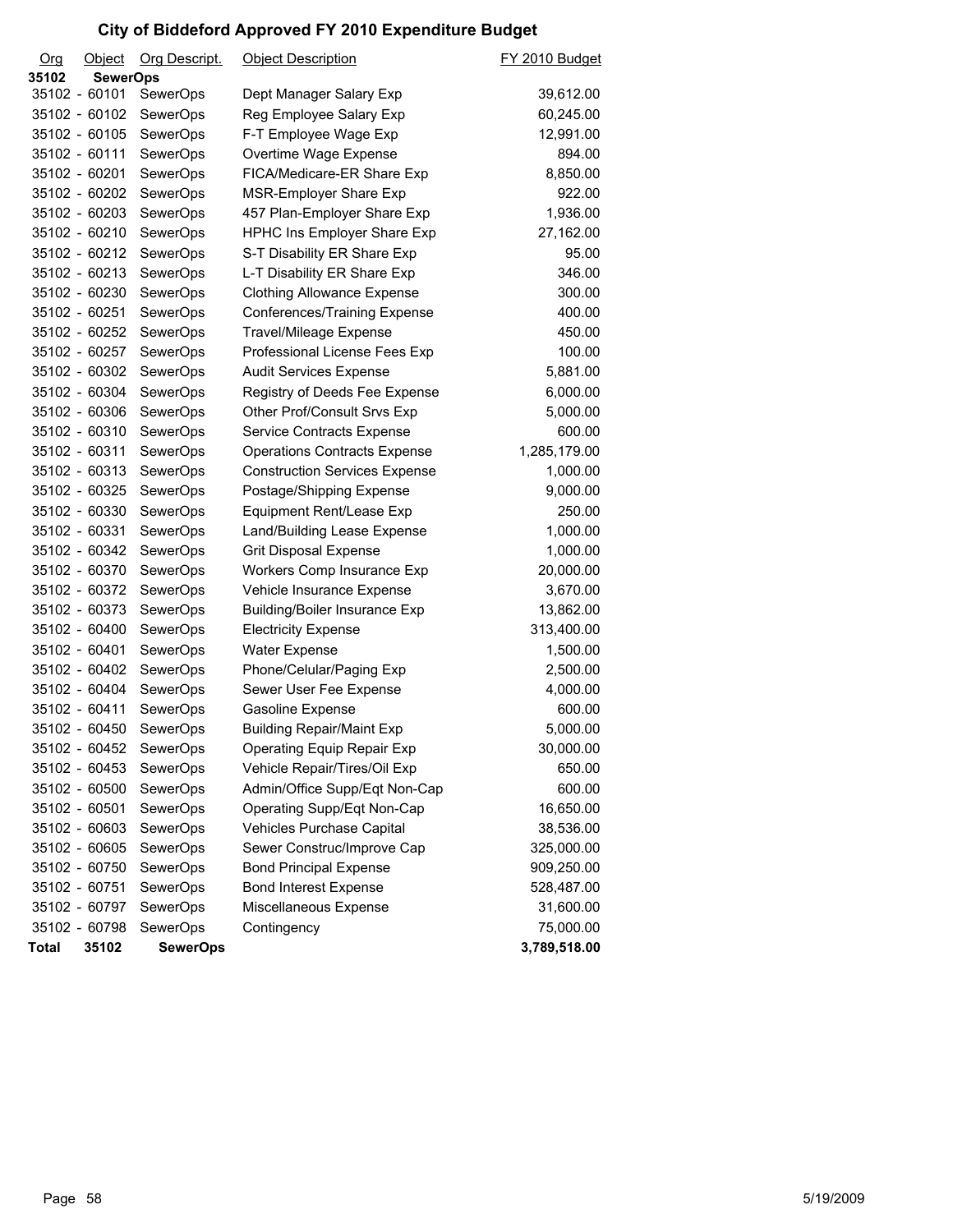| <b>Org</b> | Object            | Org Descript.     | <b>Object Description</b>           | FY 2010 Budget |
|------------|-------------------|-------------------|-------------------------------------|----------------|
| 35103      | <b>IndPretret</b> |                   |                                     |                |
|            | 35103 - 60101     | IndPretret        | Dept Manager Salary Exp             | 15,845.00      |
|            | 35103 - 60102     | IndPretret        | Reg Employee Salary Exp             | 9,289.00       |
|            | 35103 - 60105     | IndPretret        | F-T Employee Wage Exp               | 3,247.00       |
|            | 35103 - 60111     | IndPretret        | Overtime Wage Expense               | 106.00         |
|            | 35103 - 60201     | IndPretret        | FICA/Medicare-ER Share Exp          | 2,192.00       |
|            | 35103 - 60202     | IndPretret        | MSR-Employer Share Exp              | 377.00         |
|            | 35103 - 60203     | IndPretret        | 457 Plan-Employer Share Exp         | 168.00         |
|            | 35103 - 60210     | IndPretret        | <b>HPHC Ins Employer Share Exp</b>  | 5,948.00       |
|            | 35103 - 60212     | IndPretret        | S-T Disability ER Share Exp         | 20.00          |
|            | 35103 - 60213     | IndPretret        | L-T Disability ER Share Exp         | 86.00          |
|            | 35103 - 60311     | IndPretret        | <b>Operations Contracts Expense</b> | 106,461.00     |
|            | 35103 - 60501     | IndPretret        | Operating Supp/Eqt Non-Cap          | 1,000.00       |
|            | 35103 - 60603     | <b>IndPretret</b> | Vehicles Purchase Capital           | 9,635.00       |
|            | 35103 - 60797     | IndPretret        | Miscellaneous Expense               | 15,000.00      |
| Total      | 35103             | <b>IndPretret</b> |                                     | 169,374.00     |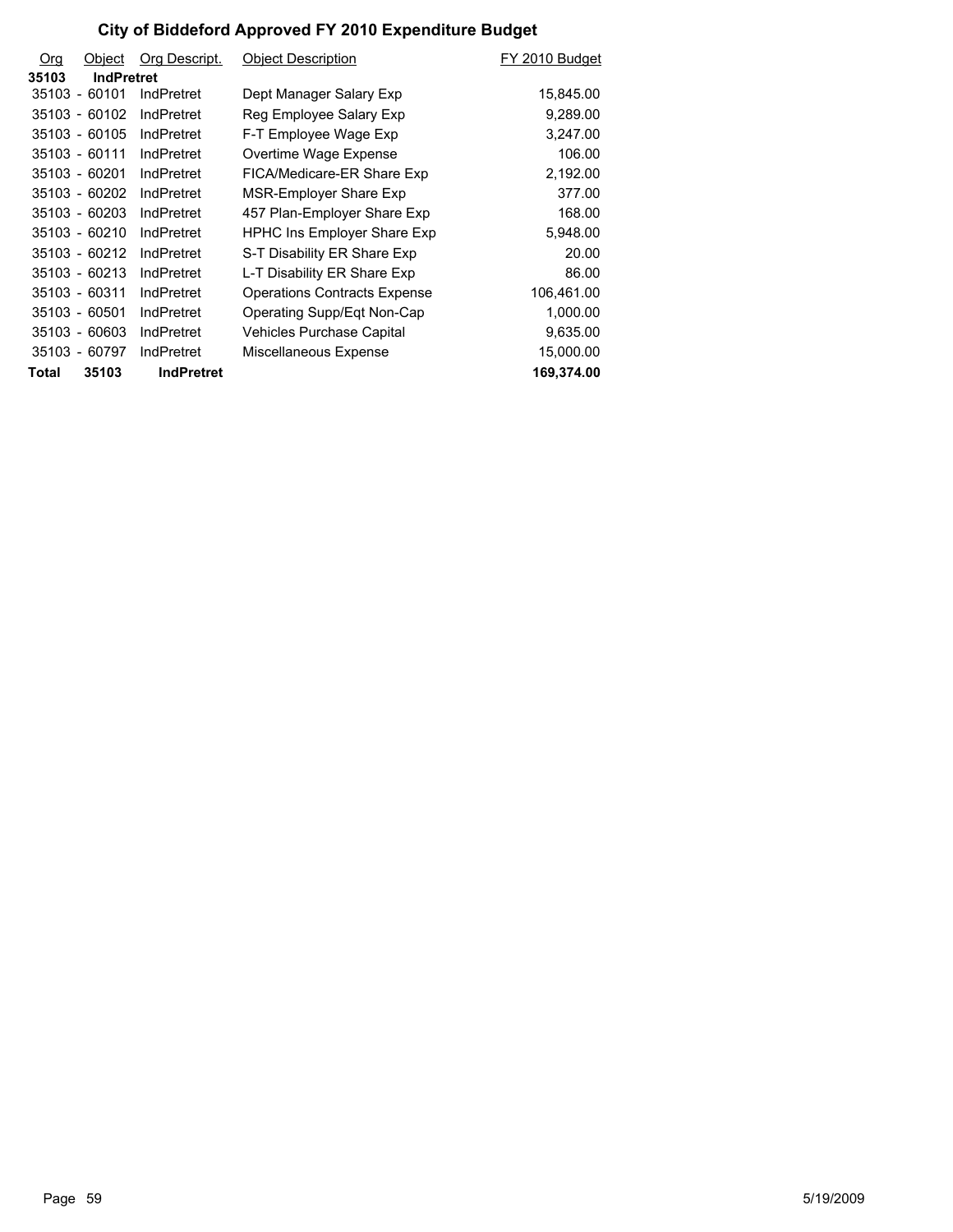| Org   | <u>Object</u> | Org Descript.    | <b>Object Description</b>            | FY 2010 Budget |
|-------|---------------|------------------|--------------------------------------|----------------|
| 35104 |               | <b>PWWWMaint</b> |                                      |                |
|       | 35104 - 60102 | PWWWMaint        | Reg Employee Salary Exp              | 58,804.00      |
|       | 35104 - 60105 | PWWWMaint        | F-T Employee Wage Exp                | 243,790.00     |
|       | 35104 - 60106 | PWWWMaint        | P-T Employee Wage Exp                | 15,026.00      |
|       | 35104 - 60111 | PWWWMaint        | Overtime Wage Expense                | 10,359.00      |
|       | 35104 - 60201 | PWWWMaint        | FICA/Medicare-ER Share Exp           | 25,575.00      |
|       | 35104 - 60202 | PWWWMaint        | MSR-Employer Share Exp               | 2,127.00       |
|       | 35104 - 60203 | PWWWMaint        | 457 Plan-Employer Share Exp          | 6,337.00       |
|       | 35104 - 60211 | PWWWMaint        | NNEBT Ins Employer Share Exp         | 72,731.00      |
|       | 35104 - 60212 | <b>PWWWMaint</b> | S-T Disability ER Share Exp          | 113.00         |
|       | 35104 - 60213 | PWWWMaint        | L-T Disability ER Share Exp          | 203.00         |
|       | 35104 - 60230 | PWWWMaint        | <b>Clothing Allowance Expense</b>    | 3,150.00       |
|       | 35104 - 60251 | PWWWMaint        | Conferences/Training Expense         | 1,000.00       |
|       | 35104 - 60252 | PWWWMaint        | Travel/Mileage Expense               | 100.00         |
|       | 35104 - 60253 | PWWWMaint        | Food/Lodging Expense                 | 100.00         |
|       | 35104 - 60312 | PWWWMaint        | Temporary Agency Help Exp            | 24,170.00      |
|       | 35104 - 60313 | PWWWMaint        | <b>Construction Services Expense</b> | 10,000.00      |
|       | 35104 - 60330 | PWWWMaint        | Equipment Rent/Lease Exp             | 500.00         |
|       | 35104 - 60345 | PWWWMaint        | Rodent Control Expense               | 100.00         |
|       | 35104 - 60400 | PWWWMaint        | <b>Electricity Expense</b>           | 73,420.00      |
|       | 35104 - 60402 | <b>PWWWMaint</b> | Phone/Celular/Paging Exp             | 5,234.00       |
|       | 35104 - 60410 | PWWWMaint        | Diesel Fuel Expense                  | 8,881.00       |
|       | 35104 - 60411 | PWWWMaint        | Gasoline Expense                     | 2,975.00       |
|       | 35104 - 60450 | PWWWMaint        | <b>Building Repair/Maint Exp</b>     | 52,000.00      |
|       | 35104 - 60452 | PWWWMaint        | <b>Operating Equip Repair Exp</b>    | 3,700.00       |
|       | 35104 - 60453 | PWWWMaint        | Vehicle Repair/Tires/Oil Exp         | 17,100.00      |
|       | 35104 - 60456 | PWWWMaint        | Plant Operations/Maint. Exp          | 15,470.00      |
|       | 35104 - 60457 | PWWWMaint        | Road Maint/Improve Non-Cap           | 20,000.00      |
|       | 35104 - 60461 | PWWWMaint        | Repair/Maint-CommunsEquip            | 400.00         |
|       | 35104 - 60500 | PWWWMaint        | Admin/Office Supp/Eqt Non-Cap        | 3,800.00       |
|       | 35104 - 60501 | PWWWMaint        | Operating Supp/Eqt Non-Cap           | 7,900.00       |
|       | 35104 - 60505 | PWWWMaint        | <b>Construction Supplies</b>         | 36,000.00      |
|       | 35104 - 60506 | PWWWMaint        | Equipment/Small Tools-Non-cap        | 7,500.00       |
|       | 35104 - 60605 | PWWWMaint        | Sewer Construc/Improve Cap           | 20,000.00      |
| Total | 35104         | <b>PWWWMaint</b> |                                      | 748,565.00     |